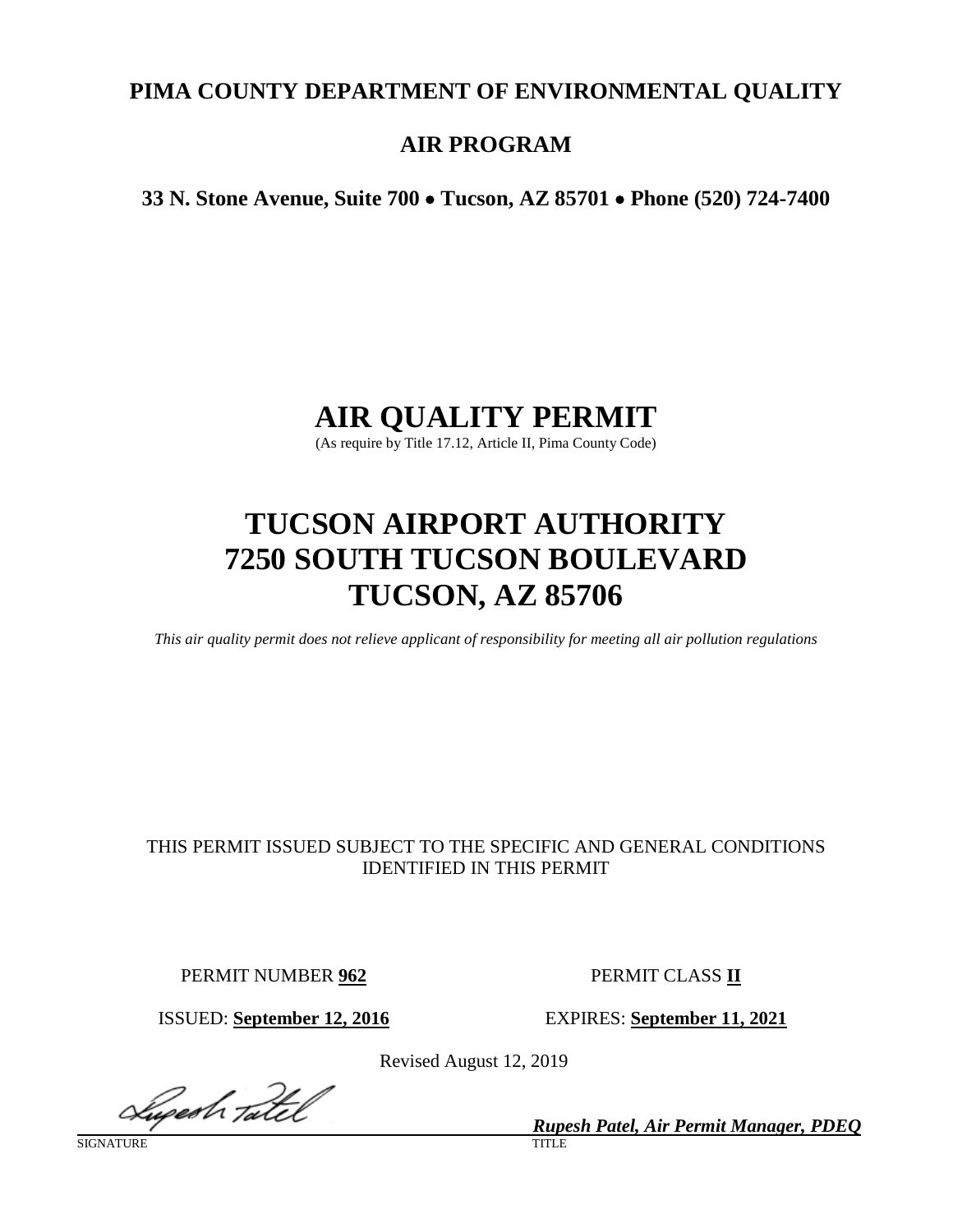# **TABLE OF CONTENTS**

|                                | <b>Permit Summary</b> 2008 2014 2022 2023 2024 2024 2025 2021 2022 2024 2025 2024 2023 2024 2023 2024 2025 2026 2027 2028 2027 2027 2028 2029 2023 2024 2025 2026 2027 2028 2029 2027 2028 2027 2028 2029 2027 2028 2029 2029 2029   |  |
|--------------------------------|--------------------------------------------------------------------------------------------------------------------------------------------------------------------------------------------------------------------------------------|--|
|                                |                                                                                                                                                                                                                                      |  |
|                                | <b>Section 1 – General Applicability</b>                                                                                                                                                                                             |  |
| $\mathbf{I}$ .                 |                                                                                                                                                                                                                                      |  |
| П.                             | Permitted Facility Sources [100] Sources [100] Sources [100] Sermitted Facility Sources [100] Sources [100] S                                                                                                                        |  |
| Ш.                             |                                                                                                                                                                                                                                      |  |
|                                |                                                                                                                                                                                                                                      |  |
|                                | <b>Section 2 - Facility-Wide Operations</b>                                                                                                                                                                                          |  |
| I.                             |                                                                                                                                                                                                                                      |  |
| П.                             |                                                                                                                                                                                                                                      |  |
| Ш.                             |                                                                                                                                                                                                                                      |  |
|                                |                                                                                                                                                                                                                                      |  |
| V.                             | Facility Changes <u>manual contract contract and the set of the set of the set of the set of the set of the set of the set of the set of the set of the set of the set of the set of the set of the set of the set of the set of</u> |  |
|                                | VI. Testing Requirements 2000 and 2000 and 2000 and 2000 and 2000 and 2000 and 2000 and 2000 and 2000 and 2000 and 2000 and 2000 and 2000 and 2000 and 2000 and 2000 and 2000 and 2000 and 2000 and 2000 and 2000 and 2000 and       |  |
|                                | Section 3 – Fossil Fuel Fired Industrial and Commercial Equipment (Boilers & Heaters)                                                                                                                                                |  |
| I.                             | Emission Limitations and Standards Material According and Standards Material According 11 and 2014                                                                                                                                   |  |
| П.                             | Monitoring and Recordkeeping Requirements [11] Monitoring and Recordkeeping Requirements [11] Monitoring and Recordkeeping Requirements [11] Monitoring and Recordkeeping Requirements [11] Monitoring and Recording and Recor       |  |
| Ш.                             |                                                                                                                                                                                                                                      |  |
|                                |                                                                                                                                                                                                                                      |  |
| <b>Section 4 – Incinerator</b> |                                                                                                                                                                                                                                      |  |
| I.                             | Emission Limitations and Standards Material According to the United Standards Material According to the United Standards Material According to the United Standards Material According to the United Standards Material Accord       |  |
| П.                             |                                                                                                                                                                                                                                      |  |
| Ш.                             |                                                                                                                                                                                                                                      |  |
|                                |                                                                                                                                                                                                                                      |  |
|                                |                                                                                                                                                                                                                                      |  |
|                                | Section 5 - NESHAP for Compression Ignition 'CI' Reciprocating Internal Combustion Engines 'RICE'                                                                                                                                    |  |
| Ι.                             | Emission Limitations and Standards Manual Manual Manual Manual Manual Manual Manual 16                                                                                                                                               |  |
| II.                            | General Compliance Requirements [17] Seneral Compliance Requirements [17] All and the seneral compliance Requirements [17] All and the seneral compliance Requirements [17] All and the seneral compliance Requirements [17] A       |  |
| Ш.                             | Monitoring, Installation, Collection, Operation, and Maintenance Requirements17                                                                                                                                                      |  |
|                                |                                                                                                                                                                                                                                      |  |
| V.                             |                                                                                                                                                                                                                                      |  |
|                                |                                                                                                                                                                                                                                      |  |
|                                |                                                                                                                                                                                                                                      |  |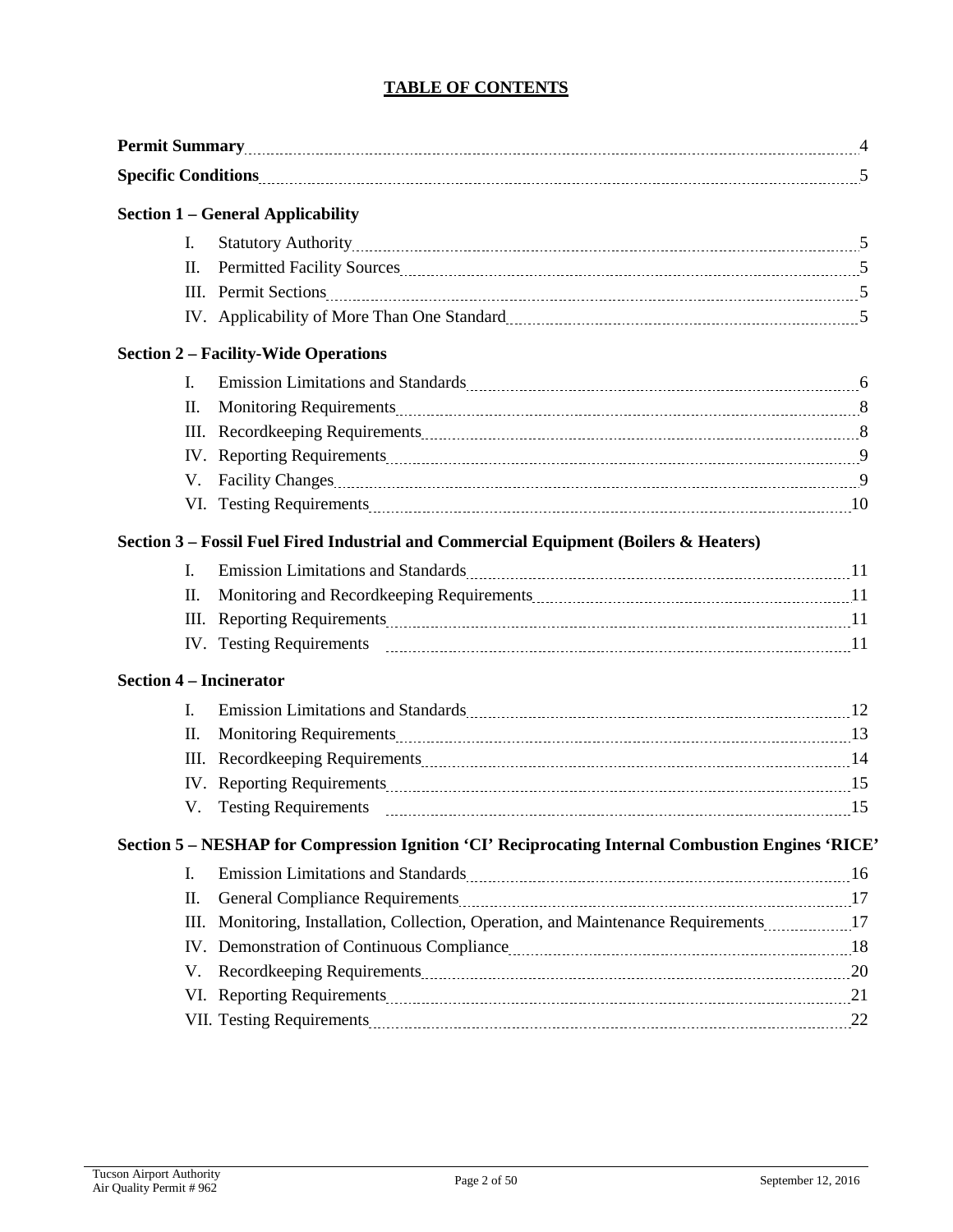|                           |                | Section 6 - NSPS for Compression Ignition 'CI' Internal Combustion Engines 'ICE'                                                                                                                                               |    |
|---------------------------|----------------|--------------------------------------------------------------------------------------------------------------------------------------------------------------------------------------------------------------------------------|----|
|                           | $\mathbf{I}$ . | Emission Limitations and Standards Material Communications and Standards Material Communications and Standards                                                                                                                 |    |
|                           | П.             | Monitoring Requirements 26                                                                                                                                                                                                     |    |
|                           | Ш.             |                                                                                                                                                                                                                                |    |
|                           |                |                                                                                                                                                                                                                                |    |
|                           |                | V. Testing Requirements 28                                                                                                                                                                                                     |    |
|                           |                | <b>Section 7 - NESHAP for Gasoline Dispensing Facilities 'GDF'</b>                                                                                                                                                             |    |
|                           | I.             | Emission Limitations and Standards Manual Manual Manual Manual Manual Manual Manual 29                                                                                                                                         |    |
|                           | II.            | Monitoring and Recordkeeping Requirements <b>Monitorial Engineering Contract 20</b> 32                                                                                                                                         |    |
|                           |                |                                                                                                                                                                                                                                |    |
|                           |                | IV. Testing Requirements 23                                                                                                                                                                                                    |    |
|                           |                | <b>Section 8 – Emissions from Existing and New Nonpoint Sources</b>                                                                                                                                                            |    |
|                           | L.             | Motor Vehicle Operations 25                                                                                                                                                                                                    |    |
|                           | II.            |                                                                                                                                                                                                                                |    |
|                           |                |                                                                                                                                                                                                                                |    |
|                           |                |                                                                                                                                                                                                                                |    |
|                           | V.             |                                                                                                                                                                                                                                |    |
|                           |                |                                                                                                                                                                                                                                |    |
|                           |                | VII. Monitoring and Recordkeeping manual contract and a set of the Recordkeeping manual contract and a set of the Mi                                                                                                           |    |
|                           |                | <b>Section 9 - Specific Applicability Provisions</b>                                                                                                                                                                           |    |
|                           | I.             | Permitted Facility Sources 27 and 27 and 27 and 27 and 27 and 27 and 27 and 27 and 27 and 27 and 27 and 27 and 27 and 27 and 27 and 27 and 27 and 27 and 27 and 27 and 27 and 27 and 27 and 27 and 27 and 27 and 27 and 27 and |    |
|                           |                | А.                                                                                                                                                                                                                             |    |
|                           |                | Fossil Fuel Fired Industrial and Commercial Equipment (Boilers and Heaters) 37<br><b>B.</b>                                                                                                                                    |    |
|                           |                | C.                                                                                                                                                                                                                             |    |
|                           |                | D.                                                                                                                                                                                                                             |    |
|                           |                | NSPS for CI-ICE<br>$E_{\rm{c}}$                                                                                                                                                                                                | 38 |
|                           |                | F.                                                                                                                                                                                                                             |    |
|                           | II.            |                                                                                                                                                                                                                                |    |
|                           | Ш.             | Exempt Sources 40                                                                                                                                                                                                              |    |
|                           |                |                                                                                                                                                                                                                                |    |
| <b>General Conditions</b> |                |                                                                                                                                                                                                                                |    |
|                           |                |                                                                                                                                                                                                                                |    |
|                           |                | Attachment 2: Equipment List 144                                                                                                                                                                                               |    |
|                           |                |                                                                                                                                                                                                                                |    |

Attachment 4: Emissions Discharge Opacity Limiting Standards **50** Standards **50** Standards **50** Standards **50** Standards **50** Standards **50** Standards **50** Standards **50** Standards **50** Standards **50** Standards **50** Standa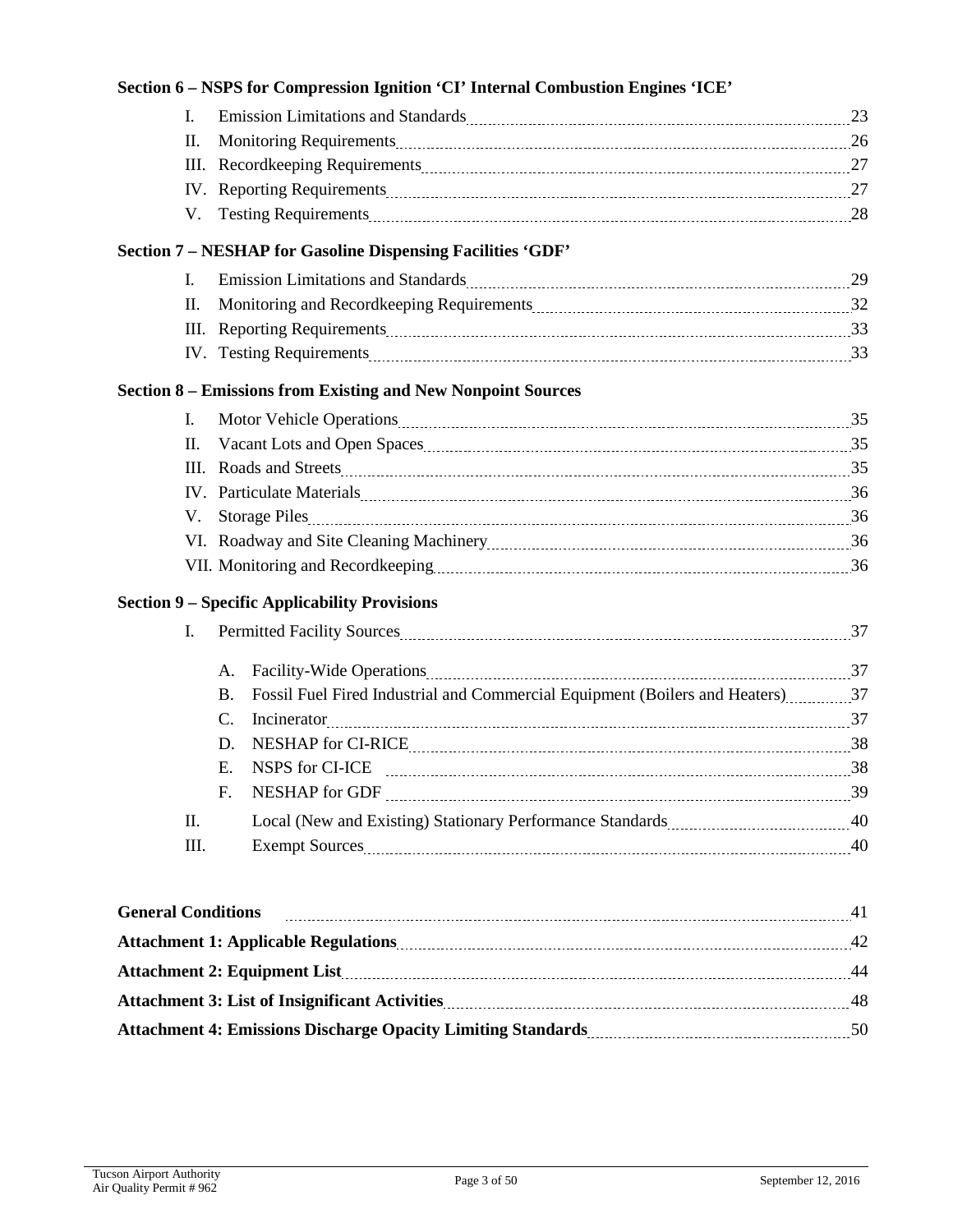### **PERMIT SUMMARY**

Tucson Airport Authority (TAA) operates the Tucson International Airport, located at 7250 South Tucson Boulevard. The facility operates under the following industrial classification:

• Air Traffic Control and Other Airport Operations, – SIC code 4581 (NAICS 488111 & 488119)

This is the second renewal of the 5 year individual permit issued to the Tucson Airport Authority for their operations. The facility operates 3 boilers (hot water heaters), 8 emergency generators, a vehicle fuel dispensing facility, and a small incinerator to dispose of regulated garbage collected from international air transport and agricultural commodities confiscated by the U.S. Customs and Border Protection Agency. TAA tenants operate a jet fuel storage tank farm (Tank Farm A/B) and a rental car gas dispensing facility. In addition, the facility undertakes daily operation and maintenance activities.

The facility has 18 fuel storage tanks ranging in size from 12,000 gallons to 40,000 gallons. Nine of these tanks store diesel or Jet A fuels and have been classified as insignificant activities and are listed in Attachment 3 of this permit. The remaining tanks are underground gasoline storage tanks.

The permit limits the fuels that can be fired in the generators and boilers and restricts emergency generators to operate no more than 100 hours per year in accordance with federal requirements to avoid triggering certain federally applicable requirements.

The facility is a true minor source of criterial pollutants and area source of HAPs. The facility is located in an area that is designated as attainment for all pollutants.

The following table summarizes the potential to emit (PTE) of the source with limitations. These emission values are a taken from the information contained in the renewal application and from standard emission factors in AP-42 Sections 1.4, 3.3, and 3.4. The emission values are for information purposes only and are not intended to be enforceable limits.

| Controlled Facility-Wide Potential Emissions of Pollutants <sup>1</sup> (tons/yr) |           |           |            |             |             |                 |            |     |              |               |
|-----------------------------------------------------------------------------------|-----------|-----------|------------|-------------|-------------|-----------------|------------|-----|--------------|---------------|
| <b>Conventional or Criteria Air Pollutant</b>                                     |           |           |            | <b>NSPS</b> | <b>HAPs</b> |                 |            |     |              |               |
| PM <sub>2.5</sub>                                                                 | $PM_{10}$ | <b>PM</b> | <b>NOx</b> | <b>VOC</b>  | CO          | SO <sub>2</sub> | Lead       | N/A | <b>Total</b> | <b>Single</b> |
| 0.62                                                                              | 0.69      | 0.88      | 15.32      | 2.74        | 6.2         | 1.75            | Negligible | N/A | 0.37         | < 0.37        |

<sup>1</sup> Emergency generator engine PTE is calculated based on limited operation as an emergency generator (100) hour/year). Boiler PTE is calculated based on unlimited operation when firing natural gas. Incinerator PTE is calculated based on limited operation of 4000 lbs/year of Regulated Garbage. GDF PTE is calculated based on an estimated 2 million gallons/year of gasoline throughput based on current throughput records with a 2X allowance for increases during the permit term.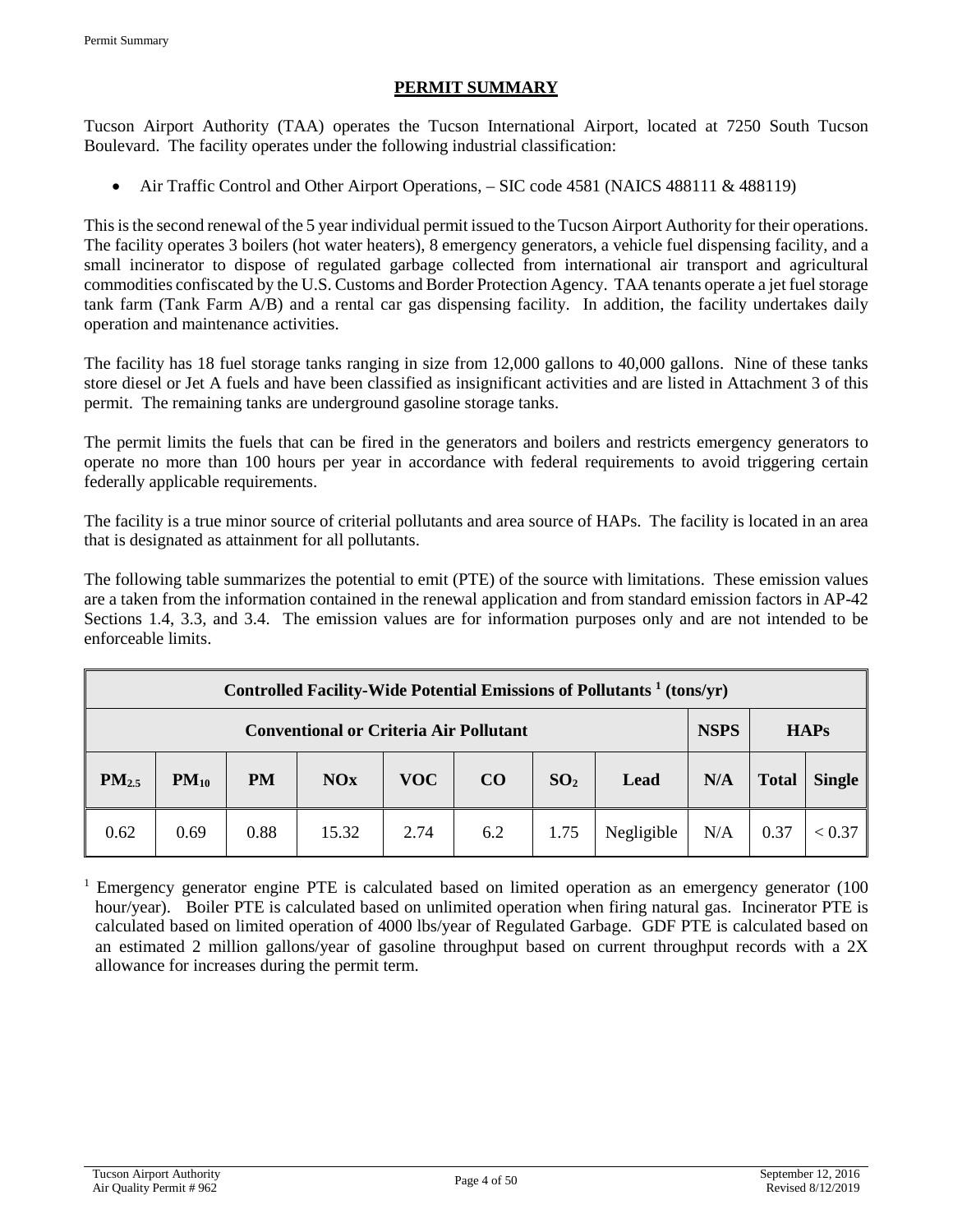#### **SPECIFIC CONDITIONS**

[References are to Title 17 of the Pima County Code [PCC] unless otherwise noted]

### **SECTION 1**

#### **GENERAL APPLICABILITY**

#### **I. Statutory Authority**

The Specific and General Conditions contained in permit apply to the operations, equipment, and sources provided in the permit application and shall not relieve the Permittee or its subcontractors from compliance with all local, county, state, and federal laws, statutes, and codes or from obtaining permits for other operations or activities when required. [PCC 17.12.010.D & PCC 17.12.165]

#### **II. Emission Source Classification**

The facility is a Cass II Stationary Source, True Minor Source, and an Area Source of HAPs.

#### **II. Permitted Facility Sources**

The Specific Conditions apply to the following source categories, affected facilities, equipment, emission sources, installations, activities and operations at the facility. Section 8 of this permit contains the specific conditions related to the applicability of permitted facility sources.

- A. Facility-Wide Operations
- B. Fossil Fuel Fired Industrial and Commercial Equipment (Boilers and Heaters)
- C. Regulated Garbage Incinerator
- D. NESHAP for stationary CI Reciprocating Internal Combustion Engines 'RICE'
- E. NSPS for Compression Ignition 'CI' Internal Combustion Engines 'ICE'
- F. NESHAP for Gasoline Dispensing Facilities

#### **III. Permit Sections**

The Specific Conditions have been organized into the following permit Sections:

- Section 1 General Applicability (This Section)
- Section 2 Facility-Wide Operations
- Section 3 Fossil Fuel Fired Industrial and Commercial Equipment (Boilers and Heaters)
- Section 4 Regulated Garbage Incinerator
- Section 5 NESHAP for CI RICE
- Section 6 NSPS for stationary CI ICE
- Section 7 NESHAP for Gasoline Dispensing Facilities
- Section 8 Emissions from Existing and New Nonpoint Sources
- Section 9 Specific Applicability

#### **IV. Applicability of more than one standard**

If more than one emission limit or emission standard in this permit is applicable to the same source, the more stringent standard or emission limit shall apply. [PCC 17.16.010.B]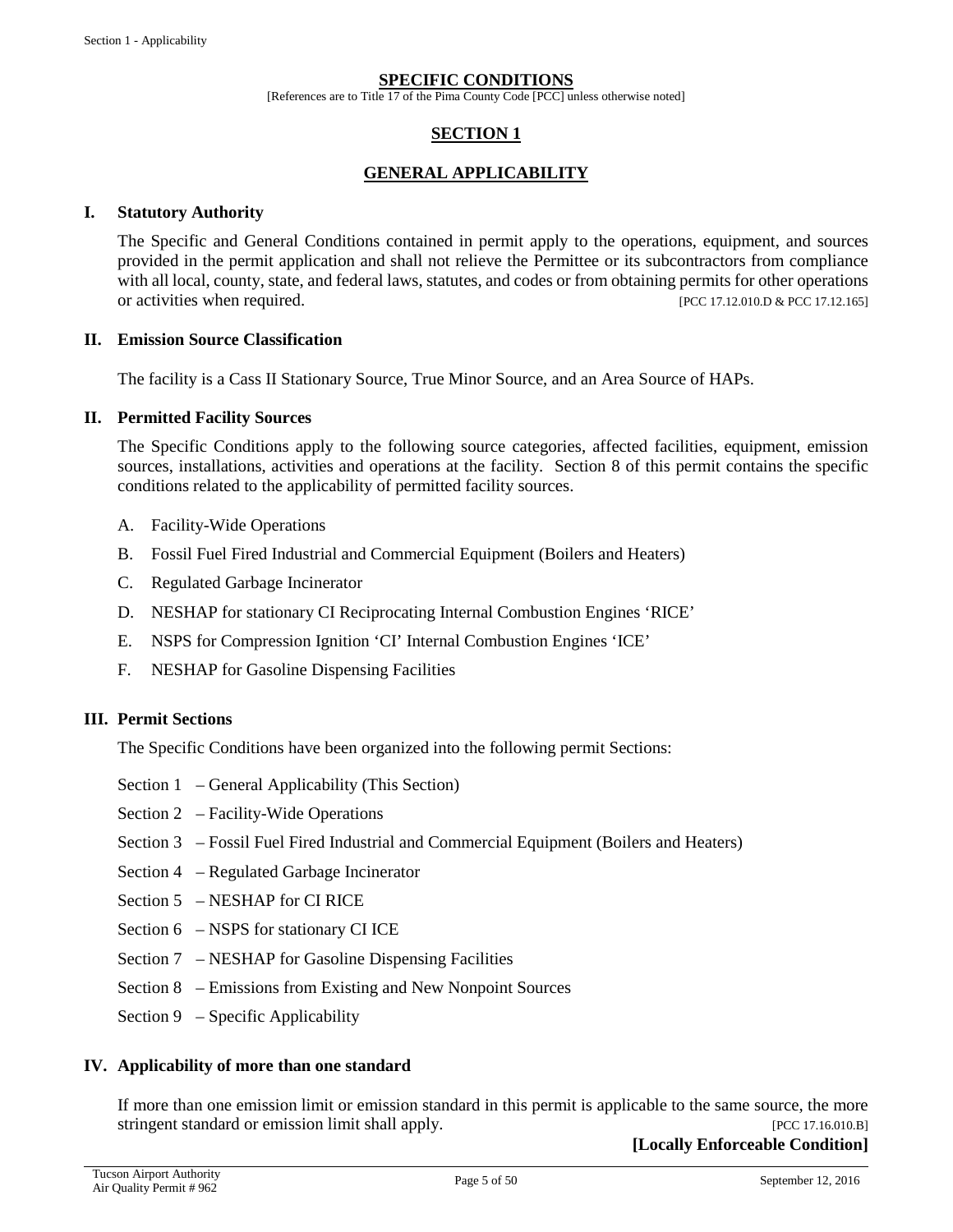# **SECTION 2**

# **FACILITY-WIDE OPERATIONS**

In accordance with I.A of Section 9, the provisions of this Section apply to facility-wide operations and all sources of air contaminants. All provisions in this Section are locally enforceable unless otherwise noted.

[PCC 17.16.010.B]

# **I. EMISSION LIMITS AND STANDARDS**

#### **A. Operating Restrictions**

The Permittee shall comply with the operating restrictions in in I.A of Sections 3 through 7 of this permit to avoid certain federally applicable requirements. [PCC 17.16.185.A.2, PCC 17.12.350.A.3.a] **[Material Permit Conditions]**

#### **B. General Control Standards**

- 1. The Permittee shall not cause or permit the planning, construction, installation, erection, modification, use or operation of an emission source which will cause or contribute to a violation of a performance standard in Title 17 of the Pima County Code. [PCC 17.12.020 & PCC 17.16.020.A]
- 2. The Permittee shall keep complete records of the materials used as fuel for any stationary or portable source of air pollution which burns any material except natural gas. [PCC 17.16.010.C]
- 3. The Permittee is prohibited from firing high sulfur oil in any stationary or portable source without submitting a revision, as provided in V of this Section, demonstrating to the satisfaction of the Control Officer, both that sufficient quantities of low sulfur oil are not available for use by the Permittee, and that the Permittee has adequate facilities and contingency plans to ensure that the sulfur dioxide ambient air quality standards will not be violated. For purposes of this paragraph "high sulfur oil" means oil containing 0.90 percent or more by weight of sulfur. Notwithstanding the prohibition to use high sulfur oil, the Specific Conditions contained in this permit may prescribe lower fuel sulfur limits for specific stationary or portable sources.

[PCC 17.12.185.A.2 & PCC 17.12.350.A.3.a] **[Material Permit Condition]**

4. Where a stack, vent or other outlet is at such a level that fumes, gas mist, odor, smoke, vapor or any combination thereof constituting air pollution are discharged to adjoining property, the Control Officer may require the installation of abatement equipment or the alteration of such stack, vent or other outlet by the owner or operator thereof to a degree that will adequately reduce or eliminate the discharge of air pollution to adjoining property. [PCC 17.16.020.B]

#### **C. Materials Handling Standards**

- 1. The Permittee shall not transport or store VOC's without taking necessary and feasible measures to control evaporation, leakage, or other discharge into the atmosphere. [PCC 17.16.400.A]
- 2. Materials including solvents or other volatile compounds, paints, acids, alkalies, pesticides, fertilizers and manure shall be processed, stored, used and transported in such a manner and by such means that they will not evaporate, leak, escape or be otherwise discharged into the ambient air so as to cause or contribute to air pollution. Where means are available to reduce effectively the contribution to air pollution from evaporation, leakage or discharge, the installation and use of such control methods, devices, or equipment shall be mandatory. [PCC 17.16.430.F]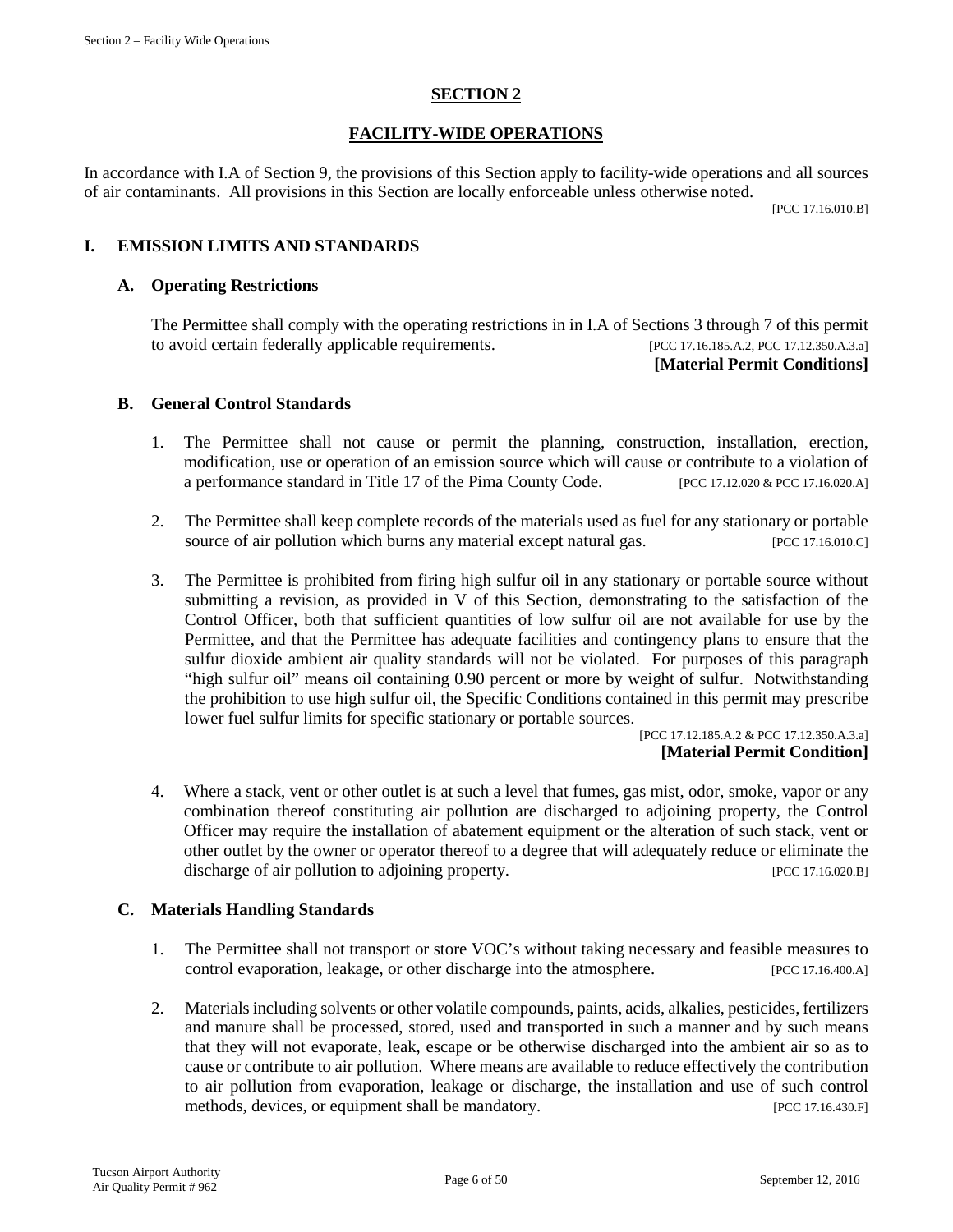# **D. Odor Limiting Standard**

The Permittee shall not emit gaseous or odorous materials from equipment, operations or premises under his control in such quantities or concentrations as to cause air pollution. [PCC 17.16.030]

### **E. Opacity Limits**

Except as otherwise specified in the Specific Conditions of this permit and the Table in Attachment 4, the opacity of all plumes and effluents from all point, non-point, or fugitive emission sources shall not exceed 20% as determined by EPA Reference Method 9, Appendix A, 40 CFR Part 60.

[PCC 17.12.140.C.3, PCC 17.16.040, PCC 17.16.050.B, & PCC 17.16.130.B.1] *[This condition is Federally Enforceable when opacity is above 40%]*

- 1. Opacities (optical densities), as measured in accordance with Method 9, of an effluent shall be measured by a certified visible emissions evaluator with his natural eyes, approximately following the procedures which were used during his certification, or by an approved and precisely calibrated in-stack monitoring instrument. [PCC 17.16.040.A.1]
- 2. A violation of an opacity standard shall be determined by measuring and recording a set of consecutive, instantaneous opacities, and calculating the arithmetic average of the measurements within the set unless otherwise noted in this permit. The measurements shall be made at approximately fifteen-second intervals for a period of at least six minutes, and the number of required measurements shall be as specified in Attachment 4. Sets need not be consecutive in time, and in no case shall two sets overlap. If the average opacity of the set of instantaneous measurements exceeds the maximum allowed by any rule, this shall constitute a violation.

[PCC 17.16.040.A.2]

- 3. The use of air or other gaseous diluents solely for the purpose of achieving compliance with an opacity standard is prohibited. [PCC 17.16.040.A.3]
- 4. When the presence of uncombined water is the only reason for failure of a source to otherwise meet the requirements of I.E and I.F of this Section, I.E and I.F of this Section shall not apply.

[PCC 17.16.040.B]

#### **F. Visibility Limiting Standard Example 2018 EXAMPLE 2018 12:35 PCC 17.16.050**

- 1. The Permittee shall not cause, suffer, allow or permit operations or activities likely to result in excessive amounts of airborne dust without taking reasonable precautions to prevent excessive amounts of particulate matter from becoming airborne in accordance with Section 8 of this permit.
- 2. The Permittee shall not cause, suffer, allow, or permit diffusion of visible emissions, including fugitive dust, beyond the property boundary line within which the emissions become airborne, without taking reasonably necessary and feasible precautions to control generation of airborne particulate matter in accordance with Section 8 of this permit. Sources may be required to cease temporarily the activity or operation which is causing or contributing to the emissions until reasonably necessary and feasible precautions are taken.
	- a. I.F.2 of this Section shall not apply when wind speeds exceed twenty-five (25) miles per hour (using the Beaufort Scale of Wind-Speed Equivalents, or as recorded by the National Weather Service). This exception does not apply if control measures have not been taken or were not commensurate with the size or scope of the emission source.
	- b. I.F.2 of this Section shall not apply to the generation of airborne particulate matter from undisturbed land.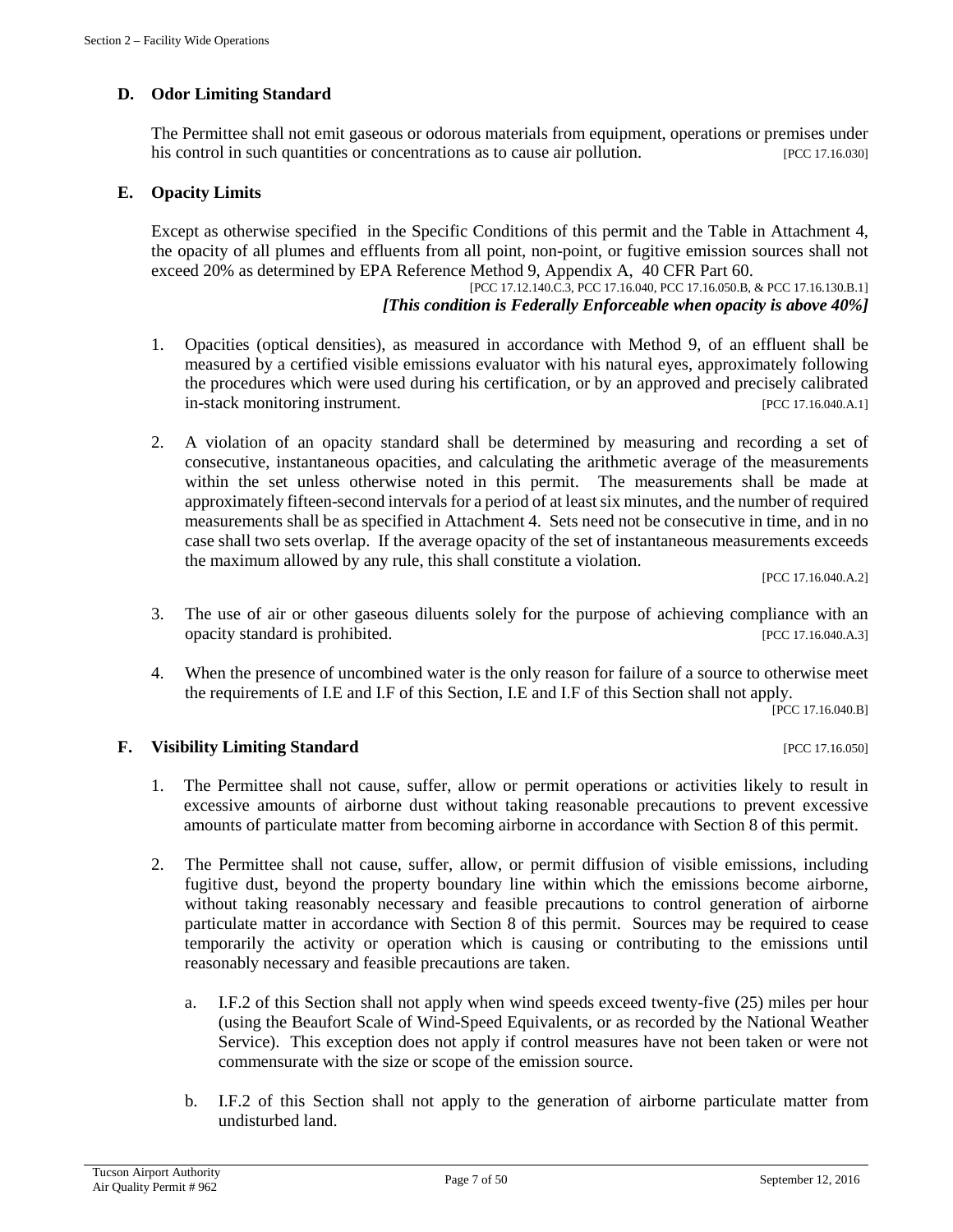# **G. Asbestos Requirements for Demolition and Renovation Activities**

The Permittee shall not allow or commence demolition or renovation of any NESHAP facility, as defined in 40 CFR Part 61, Subpart M, National Emission Standards for Hazardous Air Pollutants – Asbestos, without first obtaining an activity permit from the Control Officer. Should this stationary source, pursuant to 40 CFR Part 61, Subpart M, become subject to asbestos regulations when conducting any renovation or demolition at this premises, then the Permittee or operator shall submit proper notification as described in 40 CFR Part 61, Subpart M and shall comply with all other applicable requirements of Subpart M. The Permittee shall keep a record of all relevant paperwork on file. [PCC 17.12.475 & 40 CFR 61, Subpart M]

#### **II. MONITORING REQUIREMENTS** [PCC 17.12.185.A.3]

### **A. Visible Emissions (VE)**

If at any time, or while conducting an opacity check required by the Specific Conditions of this permit, the Permittee sees any plume or effluent from a facility source, that on an instantaneous basis, appears to exceed the opacity limit, or diffuse beyond the property boundary line, the Permittee shall investigate the source of the emissions and take corrective action, if required. If the plume persists or the activity or operation which is causing or contributing to the emissions cannot be corrected or halted, the Permittee shall, when practicable, make a visual determination of the opacity in accordance with I.F of this Section. If the VE determination exceeds the applicable opacity limit, or the emissions diffuse beyond the property boundary line, the Permittee shall report this as an excess emission in accordance with IV.A of this Section. [PCC 17.16.040]

### **B. Additional Monitoring Requirement**

Except as otherwise contained in the Specific Conditions of this permit, additional monitoring for compliance with the facility-wide standards in I.A through G of this Section shall not be necessary. The Control Officer may ask the Permittee to conduct additional monitoring if the Control Officer has reasonable cause to believe a violation of the standards has been committed.

#### **III. RECORDKEEPING REQUIREMENTS** [PCC 17.12.185.A.4.a]

#### **A. Monitoring Records**

The Permittee shall maintain records of required monitoring information. Records shall include at a minimum: [PCC 17.12.184.A.4.a]

- 1. The date, time, and the place defined in the permit requiring the measurement, sampling, inspection, or observation;
- 2. The name of the person conducting the measurement, sampling, inspection or observation;
- 3. The particular piece of equipment, process, or area being measured, sampled, inspected or observed including a description of the operating conditions and monitoring techniques or methods used as applicable; and,
- 4. The results of the measurement, sampling, inspection or observation including any discrepancy or excess emissions. If there are any monitoring discrepancies or excess emissions, the record shall include the corrective action taken.

#### **B. Record Retention** [PCC 17.12.185.4.b]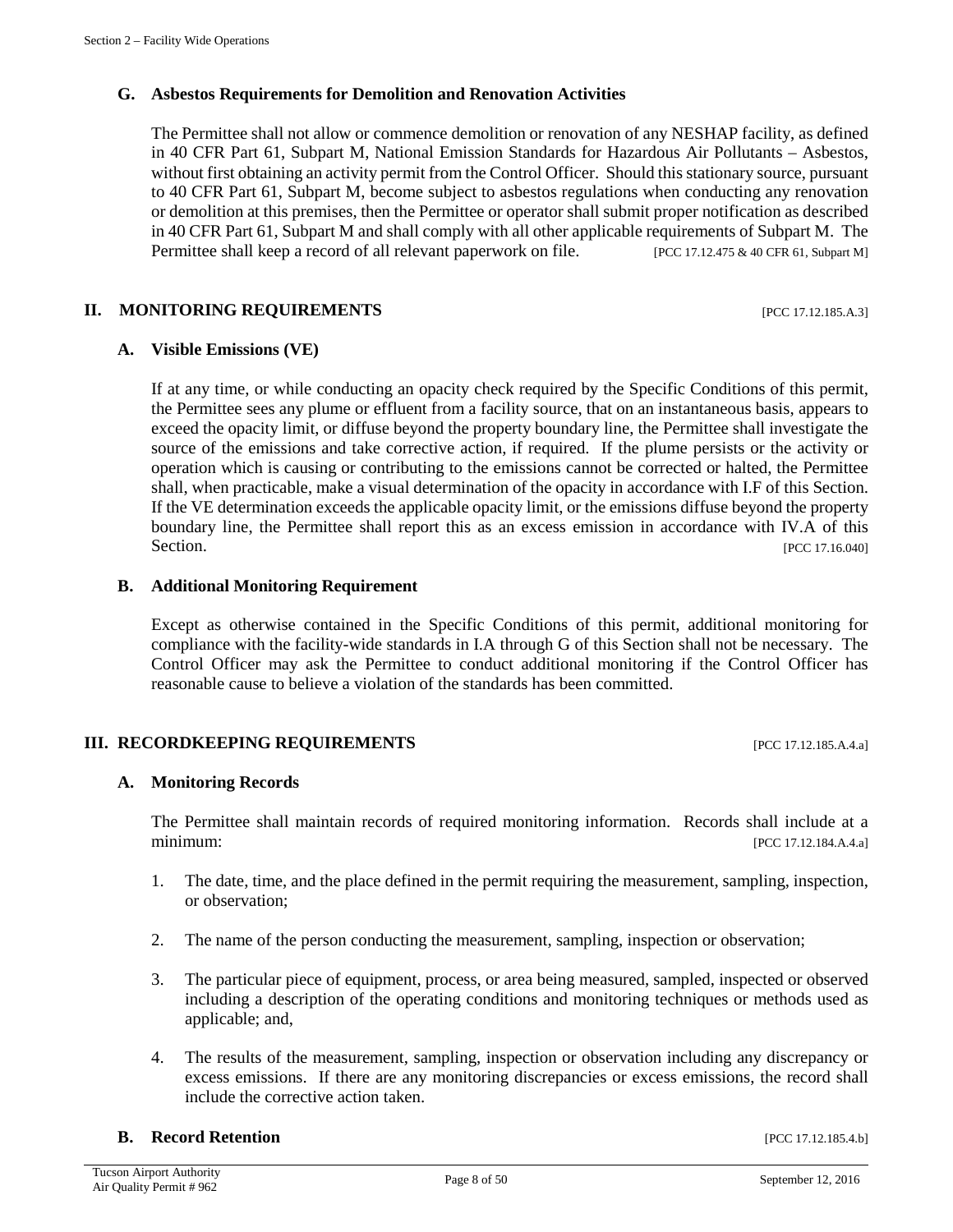The Permittee shall retain records of all required monitoring and support information for at least 5 years from the date of the monitoring sample, measurement, report, or application. Support information includes all calibration and maintenance records, and copies of all reports required by the permit.

# **C. Recordkeeping for Compliance Determinations**

The Permittee shall retain a copy of the permit onsite including all required monitoring records and support information for review by the Control Officer. In addition, all equipment identified in the permit equipment list shall be marked with a unique, clearly visible, and accessible ID to identify the piece of equipment. The Permittee shall be considered in compliance by demonstrating that sufficient information on the equipment and facility operations is periodically collected, recorded, and maintained to assure that the compliance status of any specific condition of this permit can be readily ascertained at any time. [PCC 17.12.080, & PCC 17.24.020.A]

# **IV. REPORTING REQUIREMENTS** [PCC 17.12.185.A.5]

# **A. Excess Emissions Reporting**

The Permittee shall report to the Control Officer any emissions in excess of the limits established by this permit in accordance with I.B of the General Conditions. [PCC 17.12.040]

### **B. Emissions Inventory Reporting:**  $\qquad \qquad$  [PCC 17.12.320]

When requested by the Control Officer, the Permittee shall complete and submit an annual emissions inventory questionnaire. The questionnaire is due by March 31 or ninety days after the Control Officer makes request and inventory form available, whichever occurs later, and shall include emission information for the previous calendar year. The questionnaire shall be on a form provided by or approved by the Control Officer and shall include the information required by PCC 17.12.320.

#### **C. Certification of Truth Accuracy and Completeness** [PCC 17.12.165.H]

All reports required by this permit shall contain certification by a responsible official of truth, accuracy and completeness. The certification shall state that based on information and belief formed after reasonable inquiry, the statements and information in the document are true, accurate, and complete.

# **V. FACILITY CHANGES**

# **A. Permit Revision Application**

Before installing additional emission sources, modifying existing emission sources, switching fuels, or changing the method of operation at the facility such that the changes increase actual emissions more than 10% of the major source threshold for any conventional pollutant, the Permittee shall, if applicable, apply for the appropriate revision in accordance with PCC 17.12.235, PCC 17.12.255, or PCC [PCC 17.12.240.C.3, PCC 17.12.235, PCC 17.12.255, PCC 17.12.260]

#### **B. Notification**

For facility changes that do not require revision, the Permittee may make the changes if written notice is provided to the Control Officer in advance of the changes in accordance with PCC 17.12.240.C [PCC 17.12.240.C]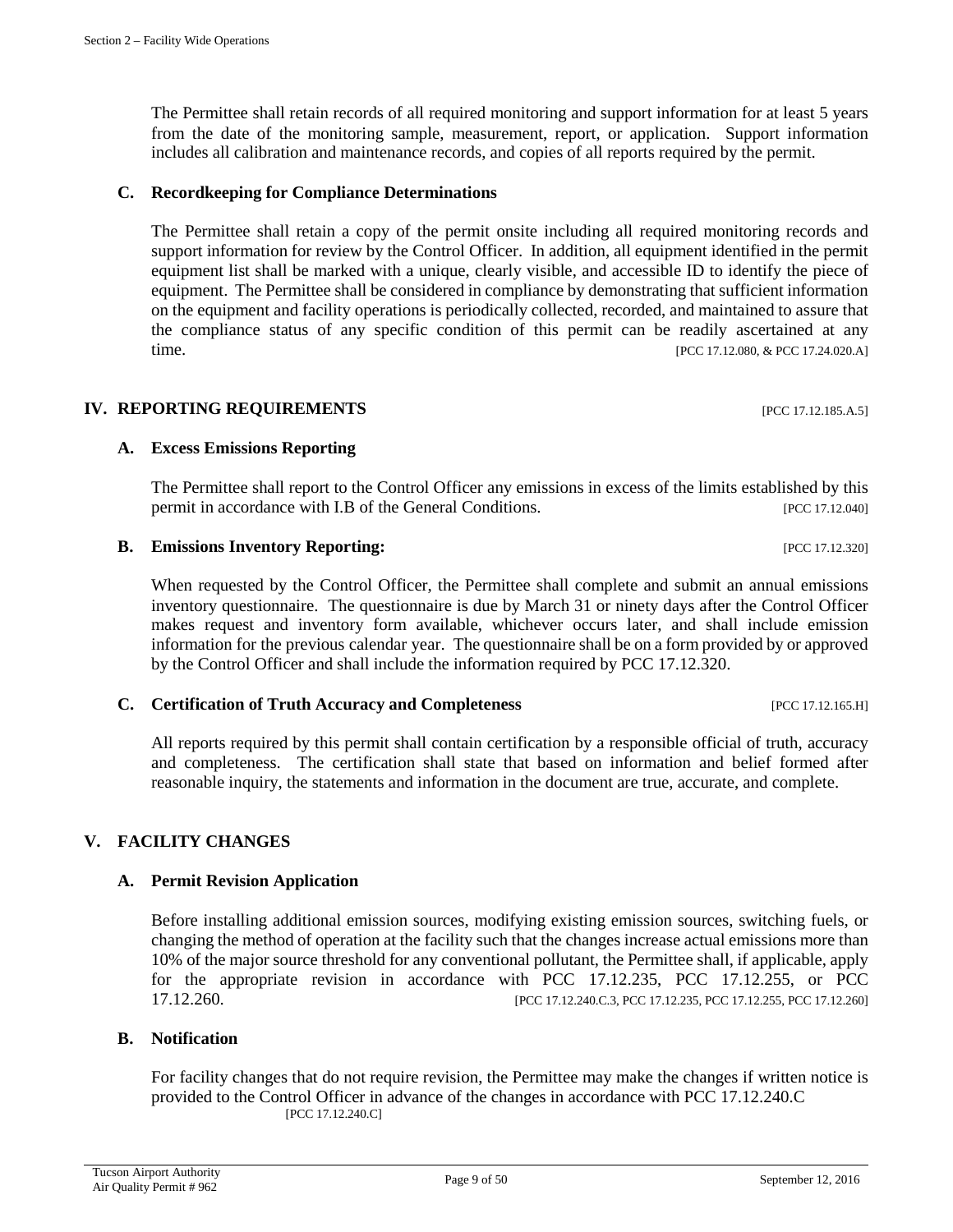# **C. Recordkeeping Log**

The Permittee shall maintain a log of other facility changes that do not require revision or notice in accordance with PCC 17.12.240.B. [PCC17.12.240.B]

#### **VI. TESTING REQUIREMENTS** [PCC 17.12.045, PCC 17.12.050 & PCC 17.20.010]

For purposes of demonstrating compliance, these test methods shall be used, provided that for the purpose of establishing whether or not the facility has violated or is in violation of any provision of this permit, nothing in this permit shall preclude the use, including the exclusive use, of any credible evidence or information relevant to whether a source would have been in compliance with applicable federal requirements if the appropriate performance or compliance procedures or methods had been performed. Unless otherwise noted, the following test methods and standards are from 40 CFR Part 60, Appendix A or incorporated by reference in 40 CFR §60.17.

#### **A. Opacity Standard**

When required, EPA Test Method 9 shall be used to monitor compliance with the opacity standards identified in this Permit. [PCC 17.12.045.B]

#### **B. Alternative Test Plan**

When required, the Permittee may submit an alternate and equivalent test method(s) that is listed in 40 CFR Subpart 60, Appendix A, to the Control Officer in a test plan, for approval by the Control Officer.

#### **C. Fuel Sulfur Limitations**

Documentation, such as invoices or statements from the fuel supplier, showing that the fuel sulfur content is below the applicable standards shall be an acceptable means to demonstrate compliance with fuel sulfur limitations identified in this Permit. If otherwise required or when requested by the Control Officer, the fuel sulfur content of fuels shall be determined using ASTM D-129-91 or an equivalent for liquid fuels, and ASTM D0172-90 or an equivalent for gaseous fuels.

#### **D. Test Methods and Guidelines**

Except as provided in this Section, should the Permittee desire to test or be required to test to demonstrate compliance with the standards contained in this permit, the Permittee shall contact the Control Officer for test methods and guidelines.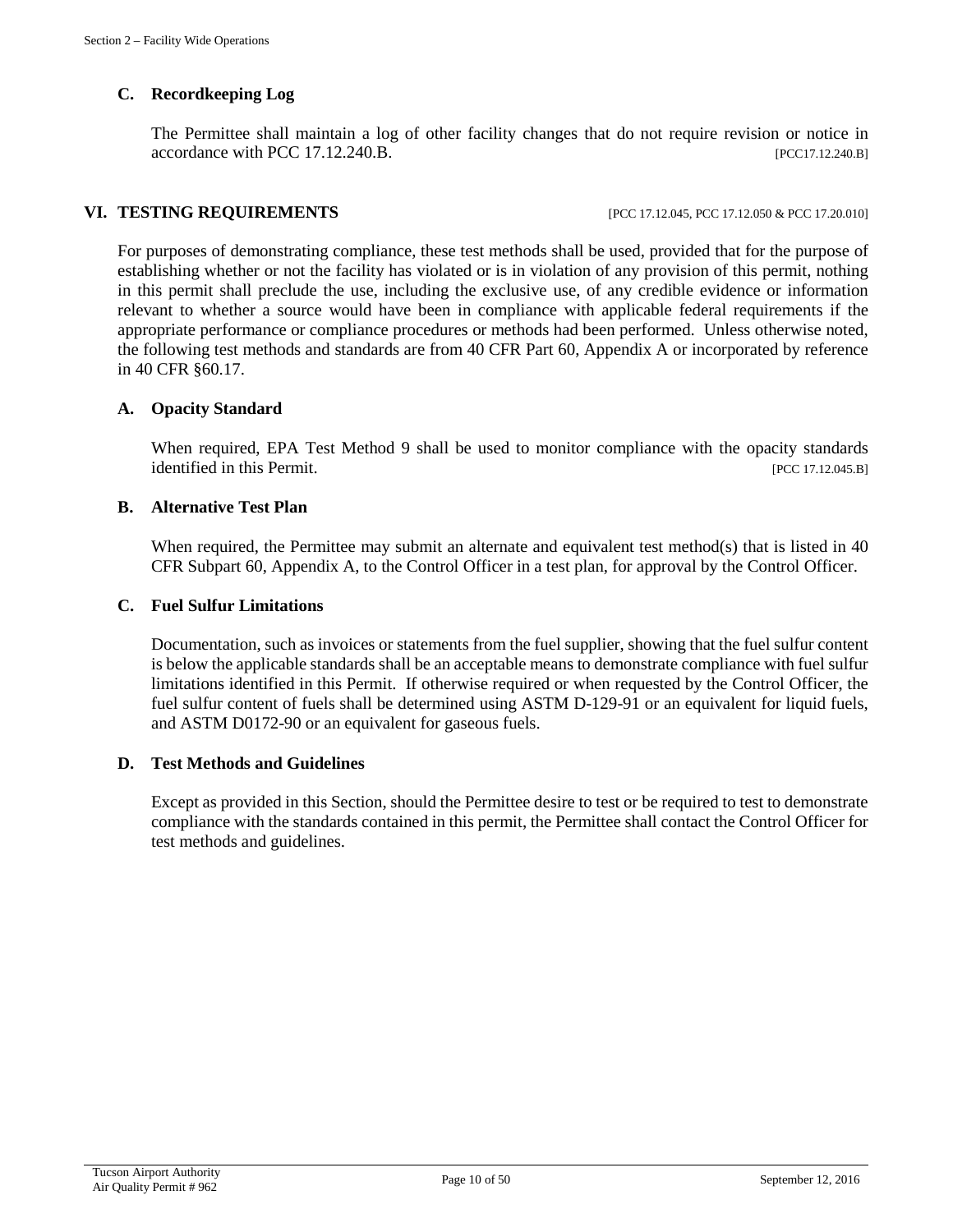#### **SECTION 3**

#### **FOSSIL FUEL FIRED INDUSTRIAL AND COMMERCIAL EQUIPMENT (BOILERS AND HEATERS)**

In accordance with I.B of Section 9 of this permit, the provisions of this Section are applicable to boilers, heaters, and other fuel fired equipment identified on the equipment list in Table 1 of Attachment 2. In addition to the following provisions, the general provisions of 40 CFR Part 60 and 63, Subpart A apply to affected steam generating units (boilers) as applicable. All Provisions of this section are locally enforceable unless otherwise noted. [PCC 17.16.010.B]

#### **I. EMISSION LIMITATIONS AND STANDARDS** [PCC 17.12.185.A.2]

#### **A. Operating Restriction**

The Permittee shall burn only the following fuels in each boiler, heater, or other fuel fired equipment listed in Table 1 of Attachment 2, subject to the following limitation: [PCC 17.12.185.A.2 & PCC 17.12.350.A.3.a]

#### **[Material Permit Condition]**

#### **1. Natural Gas**

There are no operating hours or fuel limitations for equipment when burning natural gas. For the purpose of this provision, *Natural gas* means: A naturally occurring mixture of hydrocarbon and non-hydrocarbon gases found in geologic formations beneath the earth's surface, of which the principal constituent is methane; or liquefied petroleum gas, as defined by the American Society for Testing and Materials in ASTM D1835; or a mixture of hydrocarbons that maintains a gaseous state at ISO conditions (*i.e.,* a temperature of 288 Kelvin, a relative humidity of 60 percent, and a pressure of 101.3 kilopascals), additionally, natural gas must either be composed of at least 70 percent methane by volume or have a gross calorific value between 34 and 43 megajoules (MJ) per dry standard cubic meter (950 and 1,150 Btu per dry standard cubic foot); or propane or propane-derived synthetic natural gas. *Propane* means a colorless gas derived from petroleum and natural gas, with the molecular structure  $C_3H_8$ . [40 CFR 63.11237]

#### **B. Opacity Limit**

The opacity of all plumes and effluents from equipment listed in Table 1 of Attachment 2 shall not exceed 20% as determined by EPA Reference Method 9, Appendix A, 40 CFR Part 60.

[PCC 17.16.040, PCC 17.16.130.B]

# **II. MONITORING AND RECORDKEEPING REQUIREMENTS** [PCC 17.12.185.A.3]

# **III. REPORTING REQUIREMENTS** [PCC 17.12.185.A.5]

Follow the reporting requirements in IV.A through C of Section 2 of this permit.

# **IV. TESTING REQUIREMENTS** [PCC 17.12.045, PCC 17.12.050 & PCC 17.20.010]

Follow the testing requirements in VI.A through D of Section 2 of this permit.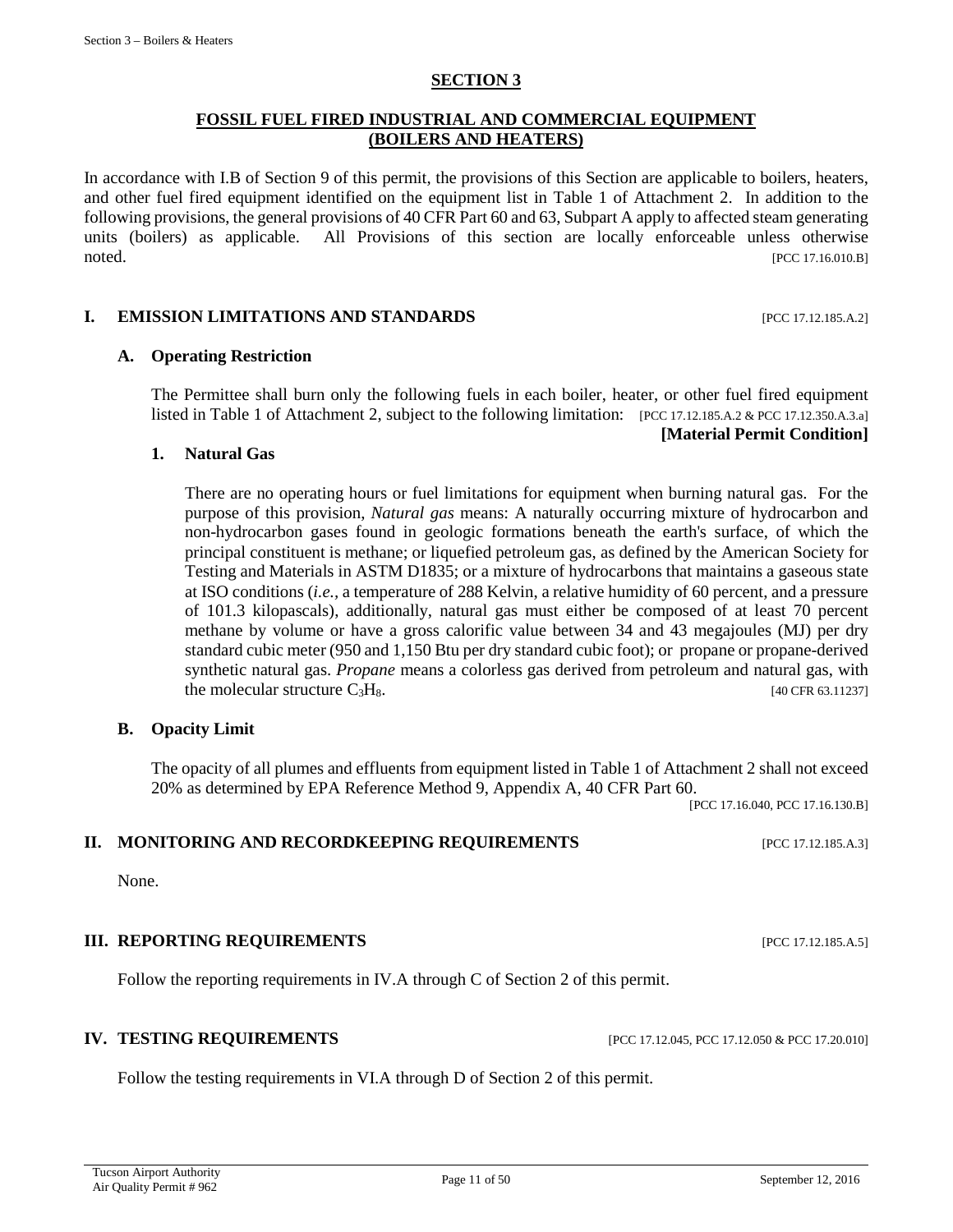## **SECTION 4**

# **REGULATED GARBAGE INCINERATOR**

In accordance with I.C, of Section 9 of this permit, the provisions in this Section apply to the incinerator listed in Table 2 of Attachment 2. All provisions of this Section are locally enforceable unless otherwise noted.

# **I. EMISSION LIMITATIONS AND STANDARDS** [PCC 17.12.185.A.2]

**A. Operating Restrictions** [PCC 17.12.185.A.2 & 17.12.350.A.3.a]

**[Material Permit Conditions]**

- 1. Permitted Charging Rate
	- a. The Permittee shall not charge and combust Regulated Garbage in the incinerator in excess of 4000 pounds on a rolling twelve (12) month total basis.
	- b. The Permittee shall install, calibrate, maintain, and operate a weighing device if not already installed which can be used to determine the weight of each charge (batch) of Regulated Garbage combusted in the incinerator. The weighing device shall have an accuracy of  $\pm$  5 percent accuracy over the operating range.
- 2. The Permittee shall only fire the incinerator with Natural Gas. For the purpose of this provision, *Natural Gas* has the same meaning as provided I.A.1 of Section 3 of this permit.
- 3. The Permittee shall only combust Regulated Garbage collected in the incinerator. For the purpose of this provision *Regulated Garbage* shall mean municipal-type solid waste as defined in 40 CFR 60.1465 that includes food scraps, galley refuse, food wrappers, packaging materials, and agricultural commodities removed from international aircraft, including agricultural commodities confiscated by the U.S. Customs and Border Protection Agency (e.g., fruits and vegetables), that are required by law to be disposed of separately from domestic garbage. Regulated Garbage for the purpose of this Section may also include 10% or less by weight of any segregated hospital / medical / infectious waste (HMIW) that is collected from international aircraft.

[40 CFR 60.50c , 40 CFR 60.51c, 40 CFR 60.1465, 40 CFR 60.2887, 40 CFR 60.2977]

- 4. The Permittee shall only operate the incinerator between the hours of official sunrise and sunset. [PCC 17.16.170.A] **[Federally Enforceable Condition]**
- 5. The incinerator shall be equipped with a temperature measuring device to measure the temperature of the exhaust gases exiting the secondary chamber at all times during operation.
- 6. Prior to ignition of the primary burner, the secondary chamber temperature, as indicated by the temperature measuring device shall be maintained at a minimum of 1400 degrees Fahrenheit or greater in accordance with the manufacturer's specifications. For each batch of Regulated Garbage combusted, the incinerator shall be operated in a manner to maintain the temperature in the secondary chamber at or above 1400 degrees Fahrenheit throughout the time required to combust the Regulated Garbage to assure complete combustion.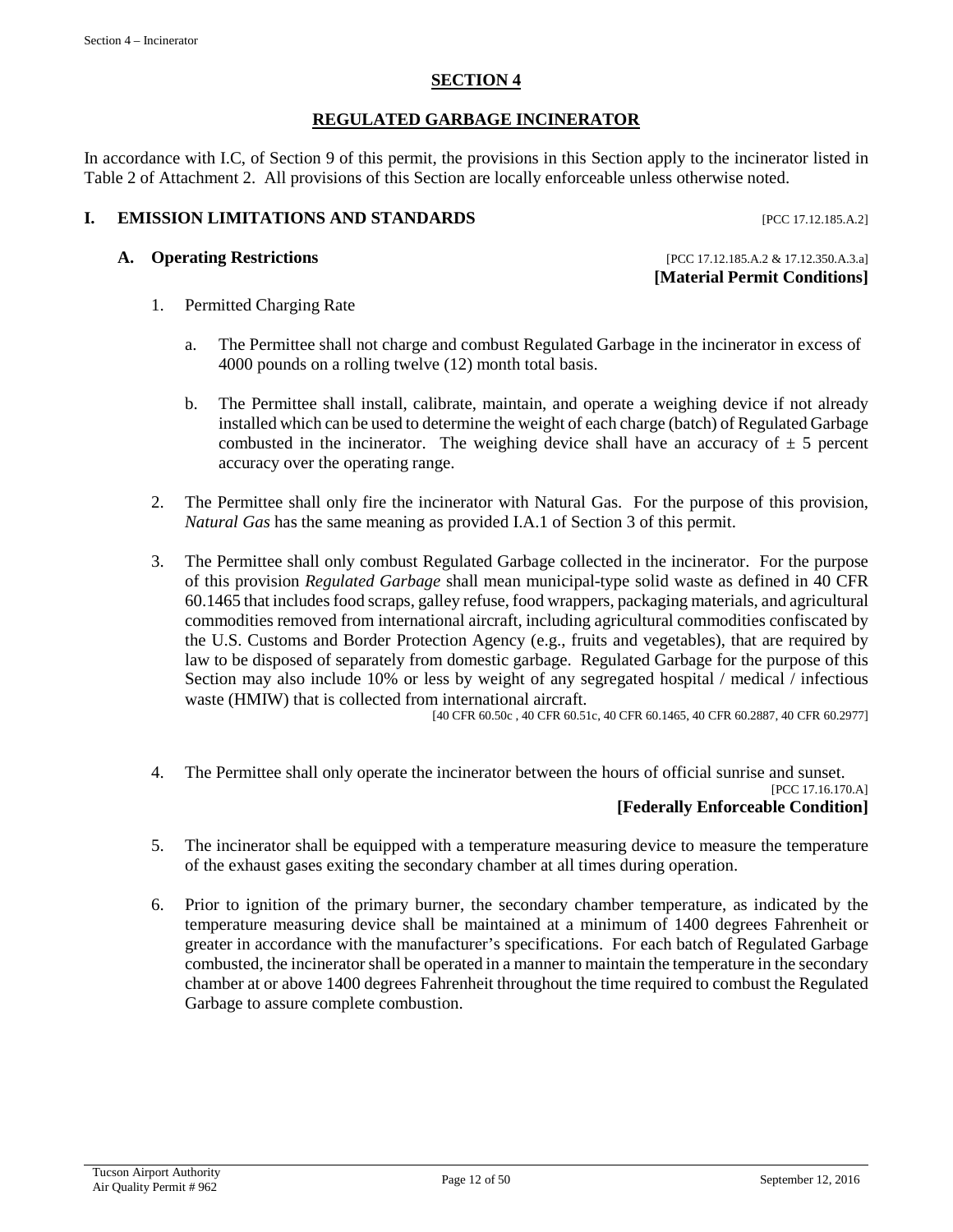#### **B. Particulate Matter**

The Permittee shall not cause to be discharged into the atmosphere from the incinerator any gases which contain particulate matter in excess of 0.08 grains per dry standard cubic foot corrected to 12 percent carbon dioxide. [PCC 17.16.170.C.1, PCC 17.16.510.B & 40 CFR 60.52]

**[Federally Enforceable Condition]**

# **C. Opacity Limit**

The Permittee shall not cause, allow, or permit to be emitted into the atmosphere, smoke fumes, gases, particulate matter, or other gas-borne material from the incinerator in excess of 20% opacity. The incinerator shall be exempt from the opacity requirements for a period not more than 30 seconds in a 60 minute period. [PCC 17.16.040, PCC 17.16.170.B & PCC 17.16.170.E.1]

# **II. MONITORING REQUIREMENTS**

#### **A. Operating Hours and Charging Rate**

- 1. To assure compliance with the operating restrictions in I.A.1 through 4, the Permittee shall weigh and record each charge (batch) of Regulated Garbage incinerated, and calculate and/or record the hours of operation, operating hours, and the hourly charge rate in the operating log.
- 2. The Permittee shall weigh separately any segregated HMIW collected with the Regulated Garbage (if any) and ensure it is not in excess of 10% by weight of any charge combusted in the incinerator. This provision shall not require the Permittee to make any effort to screen Regulated Garbage for HMIW and only requires that the Permittee document and comply with this provision if any HMIW collected from aircraft is previously segregated and/or identified for disposal. If there is no segregated HMIW with the Regulated Garbage collected the amount of HMIW shall be indicted in the operating log as '0' or 'none'.
- 3. The Permittee shall ensure that the weighing device used to measure the amount of each charge of Regulated Garbage is regularly maintained and calibrated according to the manufacturer's specifications.

#### **B. Temperature**

The Permittee shall be considered in compliance with I.A.5  $\&$  6 of this Section by installing and maintaining a temperature-measuring device to continuously read out the secondary combustion chamber temperature in degrees Fahrenheit during operation of the incinerator. The Permittee shall monitor and record the temperature of the secondary combustion chamber by means of either a temperature chart recorder, a data acquisition and handling system (DAHS), or by manual measurement to verify the temperature in the secondary chamber was maintained above 1400 degrees Fahrenheit in accordance with I.A.6 of this Section. When measuring and recording the temperature manually, at a minimum, the Permittee shall measure the temperature immediately prior to charging each batch in the incinerator and once and again before the completion of each burn.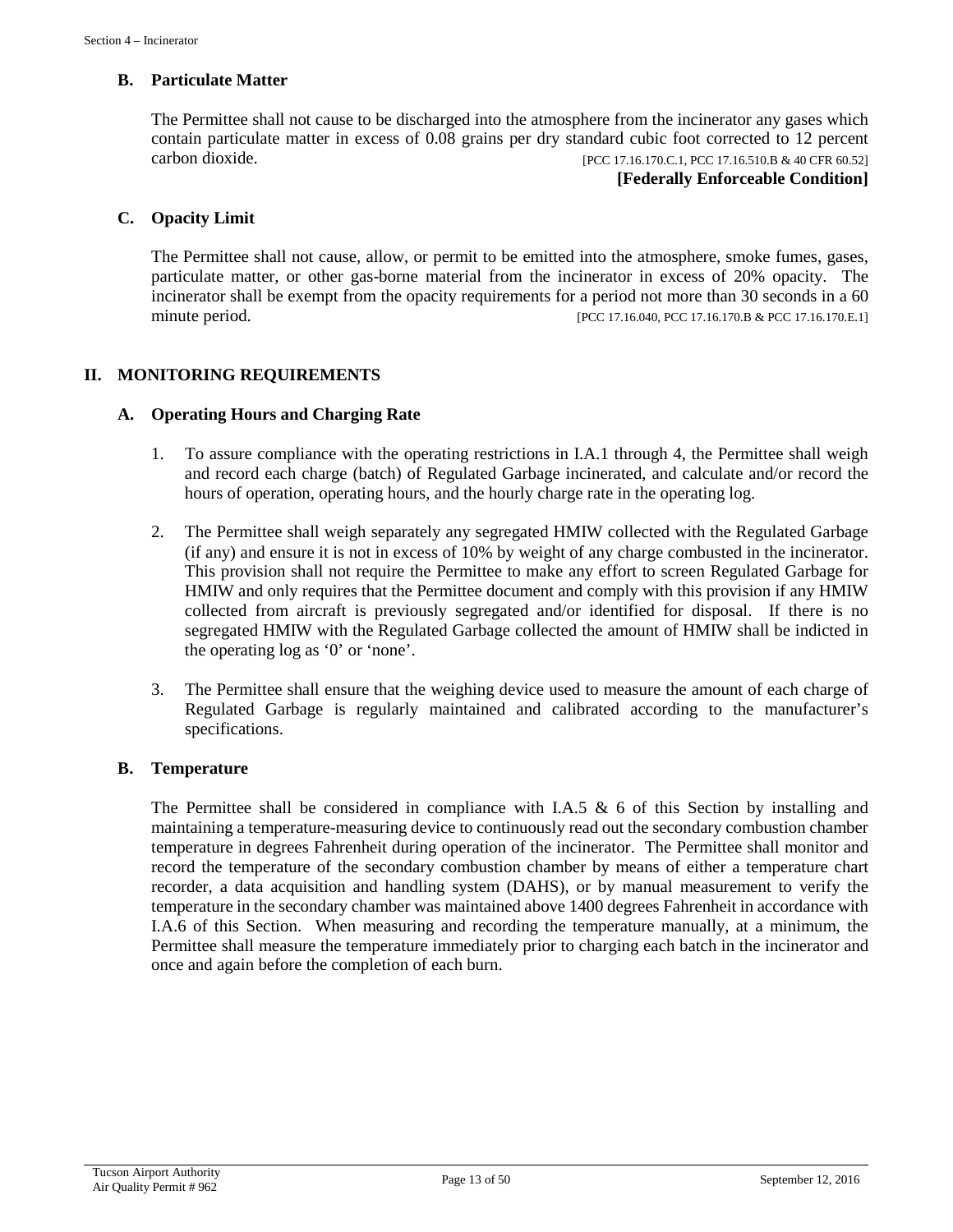#### **C. Operation and Maintenance**

The Permittee shall inspect the incinerator in accordance with any periodic schedules or procedures recommended or specified by the manufacturer. In the event the unit malfunctions or repairs are required, the incinerator shall be taken out of service and not placed back in service until the repairs (if needed) have been completed. The Permittee shall at minimum record and document the following in a maintenance log: Dates the unit was inspected, taken out of service, repaired, placed back in service; and any corrective actions or repairs necessary. [PCC 17.16.020]

### **D. Particulate Matter**

A demonstration to show compliance with the emission limitation for particulate matter in I.B of this Section shall not be required unless the Control Officer has reason to believe that conditions may exist which have the potential to cause a violation of the applicable requirement.

### **E. Opacity Limit**

To demonstrate compliance with the opacity limit in I.C of this Section, the Permittee shall conduct and record visible emission checks of the exhaust stack of the incinerator in the operating log. Visible emissions checks shall be conducted at least once following each batch charged in the unit. The opacity check shall be conducted by a person who is familiar with the normal operation of the incinerator. If abnormal emissions are observed, the Permittee shall take corrective actions in accordance with II.A of Section 2 of this permit and document the corrective actions taken in the operating log.

### **III. RECORDKEEPING REQUIRMENTS**

The Permittee shall maintain the following records in III.A through D of this Section:

#### **A. Incinerator Operating Log**

An operating log for the incinerator shall be maintained containing information in III.A.1 and 2 of this Section as stated below.

- 1. For each batch of Regulated Garbage incinerated, the Permittee shall measure and/or record the following information:
	- a. The date and initials of the person recording the information in the log; and
	- b. The weight of Regulated Garbage charged in the incinerator; and
	- c. The weight of any segregated HMIW incinerated (if any); and
	- d. The temperature prior to charging the incinerator and once before completion of the burn; and
	- e. The results of the visible emissions check at least once after charging the incinerator and any corrective actions taken (if required); and
	- f. The hours of operation.
- 2. Following each batch of Regulated Garbage incinerated, the Permittee shall calculate and record the following information to ensure compliance with I.A.1 and I.A.3.:
	- a. The percent by weight of any segregated  $HMIW<sub>wt%</sub>$  (if any); and
	- b. Hourly Charge Rate; and
	- c. The Operating Hours.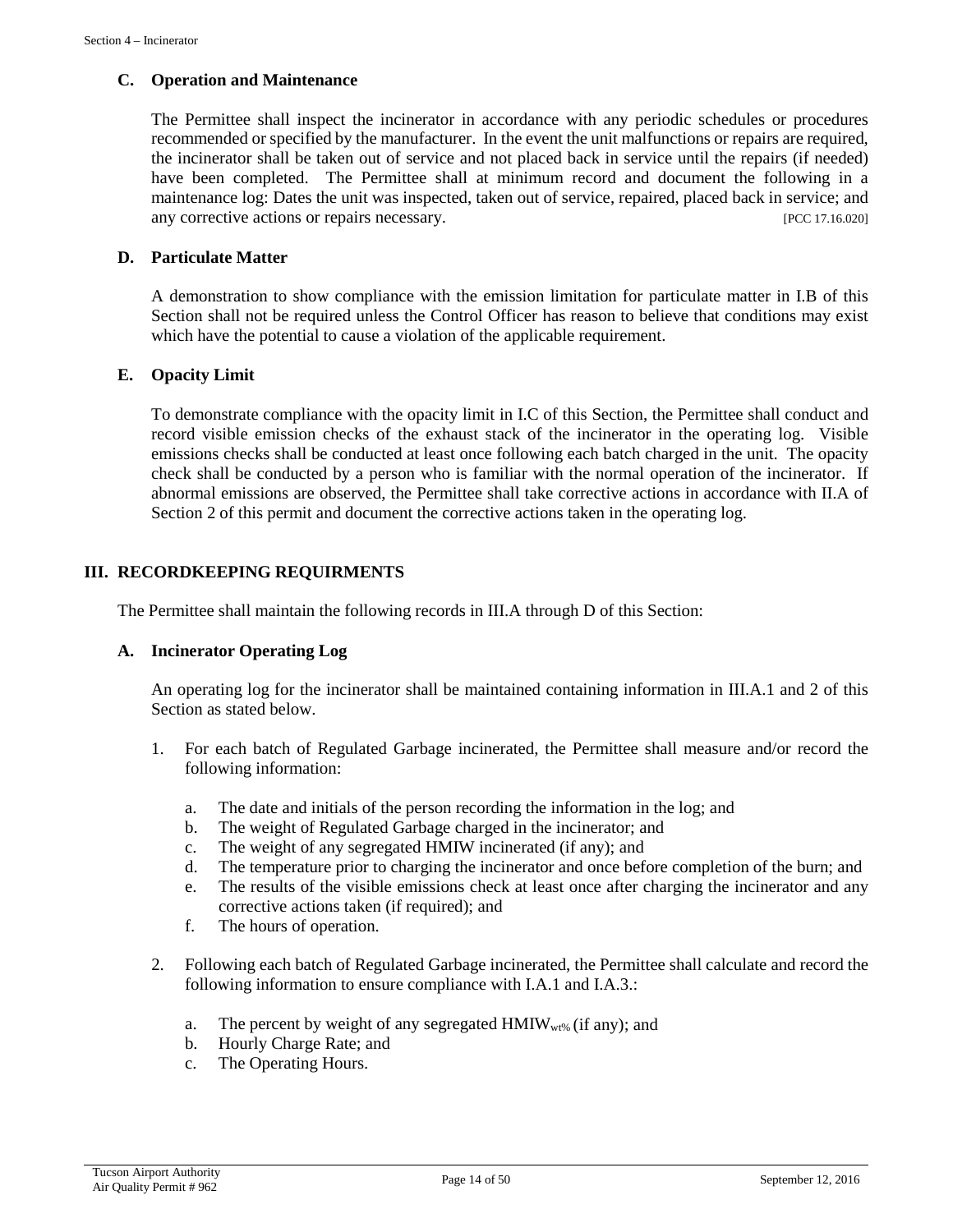The following formulas shall be used to calculate the information in III.A.2.a through c.

$$
HMIW_{wt\%} = \frac{Weight\ of\ any\ segregated\ HMIW\ charged}{Total\ Weight\ of\ Regulated\ Garbage\ charged};
$$

Hourly Charge Rate  $=$   $\frac{\text{Total Weight of Required} }{\text{O}}$ Operating Hours

Operating Hours  $=$  Shutdown time  $[HH:MM] -$ Startup Time  $[HH:MM]$ 

$$
= \frac{\text{Total Hours}}{1} + \frac{\text{Total Minutes}}{60} \text{ hours.}
$$

#### **B. Incinerator Operating Manual and Maintenance Logs**

The Permittee shall maintain a copy of the manufacturer's operating manual, specifications, and maintenance log containing the information in II.C of this Section.

#### **C. Process Weight Determination**

The Permittee shall keep the manufacturer specifications and records of calibration and repairs to the weighing device used to measure the weight of each charge of Regulated Garbage.

#### **D. Permitted Charge Rate**

The Permittee shall record the annual weight of Regulated Garbage incinerated on a rolling (12) month total basis within 10 calendar days of the end of the month to demonstrate compliance with I.A.1 of this Section. In addition the Permittee shall keep records of the weight of HMIW combusted (if any) and the Regulated Garbage combusted on a calendar quarter basis to demonstrate compliance with the co-fired combustor exemption for HMIW in 40 CFR 60.50c(c).

[40 CFR 60.50c(c), PCC 17.16.185.A.2 & PCC 17.12.350.A.3.a] **[Federally Enforceable and Material Permit Condition]**

#### **III. REPORTING REQUIREMENTS** [PCC 17.12.185.A.5]

Follow the reporting requirements in IV.A through C of Section 2 of this permit.

#### **IV. TESTING REQUIREMENTS** [PCC 17.12.045, PCC 17.12.050 & PCC 17.20.010]

Follow the testing requirements in VI.A through D of Section 2 of this permit in addition to the following:

A. When requested by the control officer, the Permittee shall conduct a performance test in accordance with 40 CFR 60.54 to determine compliance with the particulate matter standard in I.A of this Section using EPA Reference Methods 1 through 5. The sampling time and sample volume for each run shall be at least 60 minutes and 0.85 dscm (30 dscf), except that smaller sampling times or sample volumes, when necessitated by process variables or other factors, may be approved by the Control Officer.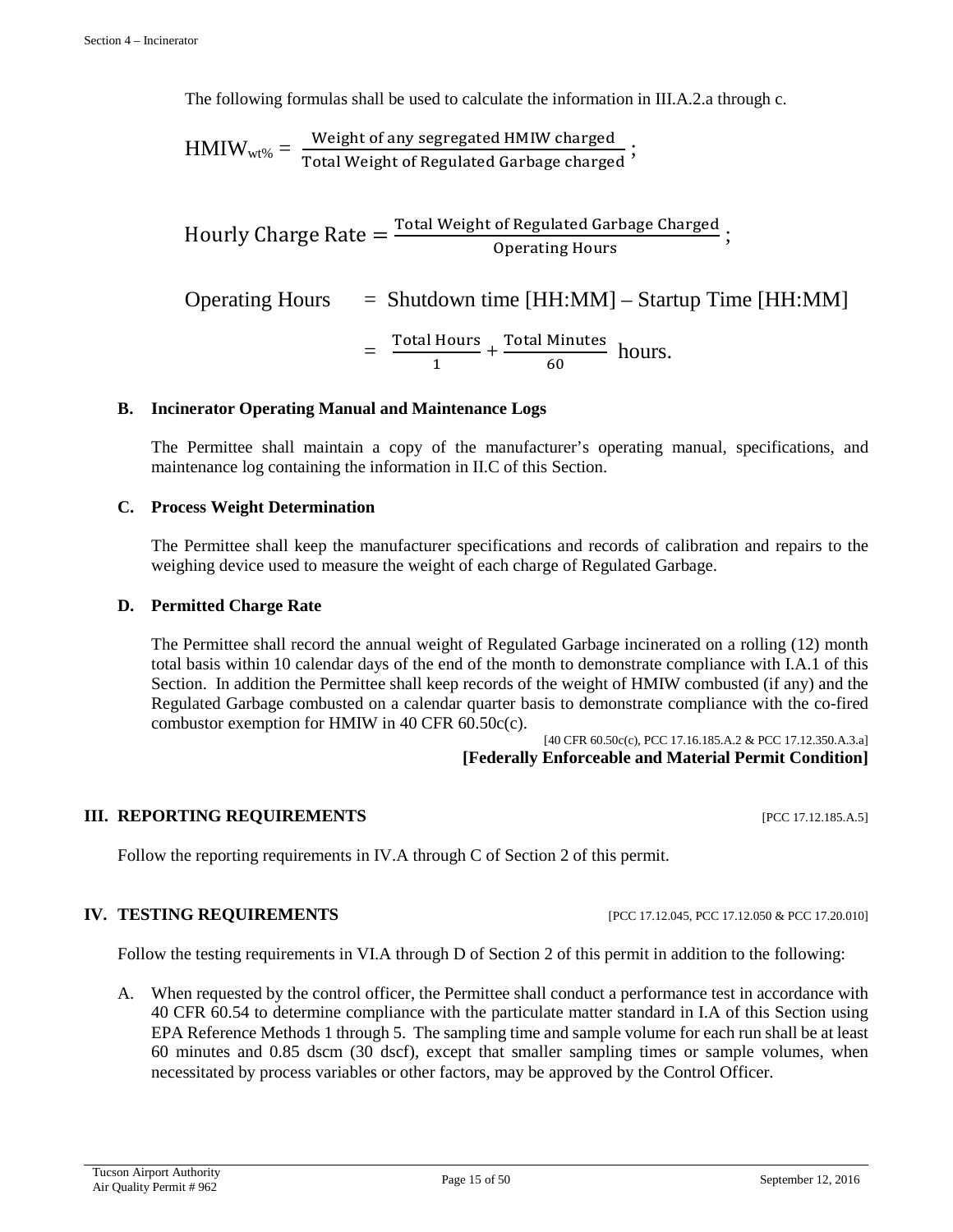# **SECTION 5**

#### **NESHAP FOR STATIONARY COMPRESSION IGNITION 'CI' RECIPROCATING INTERNAL COMBUSTION ENGINES 'RICE'**

In accordance with I.D, of Section 8 of this permit, the provisions in this Section apply to generators listed in Table 3 of Attachment 2. The General Provisions of 40 CFR Part 63, Subpart A apply to applicable CI RICE sources as indicated in Table 8 of 40 CFR Part 63, Subpart ZZZZ. All provisions of this Section are Federally Enforceable unless otherwise noted.

#### **I. EMISSION LIMITATIONS AND STANDARDS** [PCC 17.12.185.A.2]

#### **A. Hour Limitation interval in the set of the set of the set of the set of PCC 17.12.185.A.2 or PCC 17.12.190.B]**

The Permittee shall not operate the CI RICE for more than the number of hours per year specified in the permit equipment list on a rolling twelve (12) month total basis. There is no time limit on the use of emergency RICE in emergency situations.

#### **B.** The Permittee must comply with the following requirements: [40 CFR 63.6603, Table 2d to Subpart ZZZZ]

**[Material Permit Conditions]**

- 1. The Permittee must comply with the following management practice requirements, except during periods of startup: [Row 4 of Table 2d to Subpart ZZZZ]
	- a. Change oil and filter every 500 hours of operation or annually, whichever comes first; and
	- b. Inspect air cleaner every 1,000 hours of operation or annually, whichever comes first, and replace as necessary; and
	- c. Inspect all hoses and belts every 500 hours of operation or annually, whichever comes first, and replace as necessary.
- 2. The Permittee must minimize the engine's time spent at idle during startup and minimize the engine's startup time to a period needed for appropriate and safe loading of the engine, not to exceed 30 minutes. [40 CFR 63.6625(h)]
- 3. The Permittee has the option to utilize an oil analysis program as described in III.C of this Section in order to reduce the frequency of the specified oil change requirement in paragraph I.B.1.a of this Section. [Footnote 1, Table 2d to Subpart ZZZZ of Part 63 & 40 CFR 63.6625(i)]
- 4. If an emergency engine is operating during an emergency and it is not possible to shut down the engine in order to perform the management practice requirements on the schedule required in I.B.1 of this Section, or if performing the management practice on the required schedule would otherwise pose an unacceptable risk under Federal, State, or local law, the management practice can be delayed until the emergency is over or the unacceptable risk under Federal, State, or local law has abated. The management practice should be performed as soon as practicable after the emergency has ended or the unacceptable risk under Federal, State, or local law has abated. Sources must report any failure to perform the management practice on the schedule required and the Federal, State or local law under which the risk was deemed unacceptable in accordance with VI.A of this Section.[Footnote 2, Table 2d to Subpart ZZZZ of Part 63]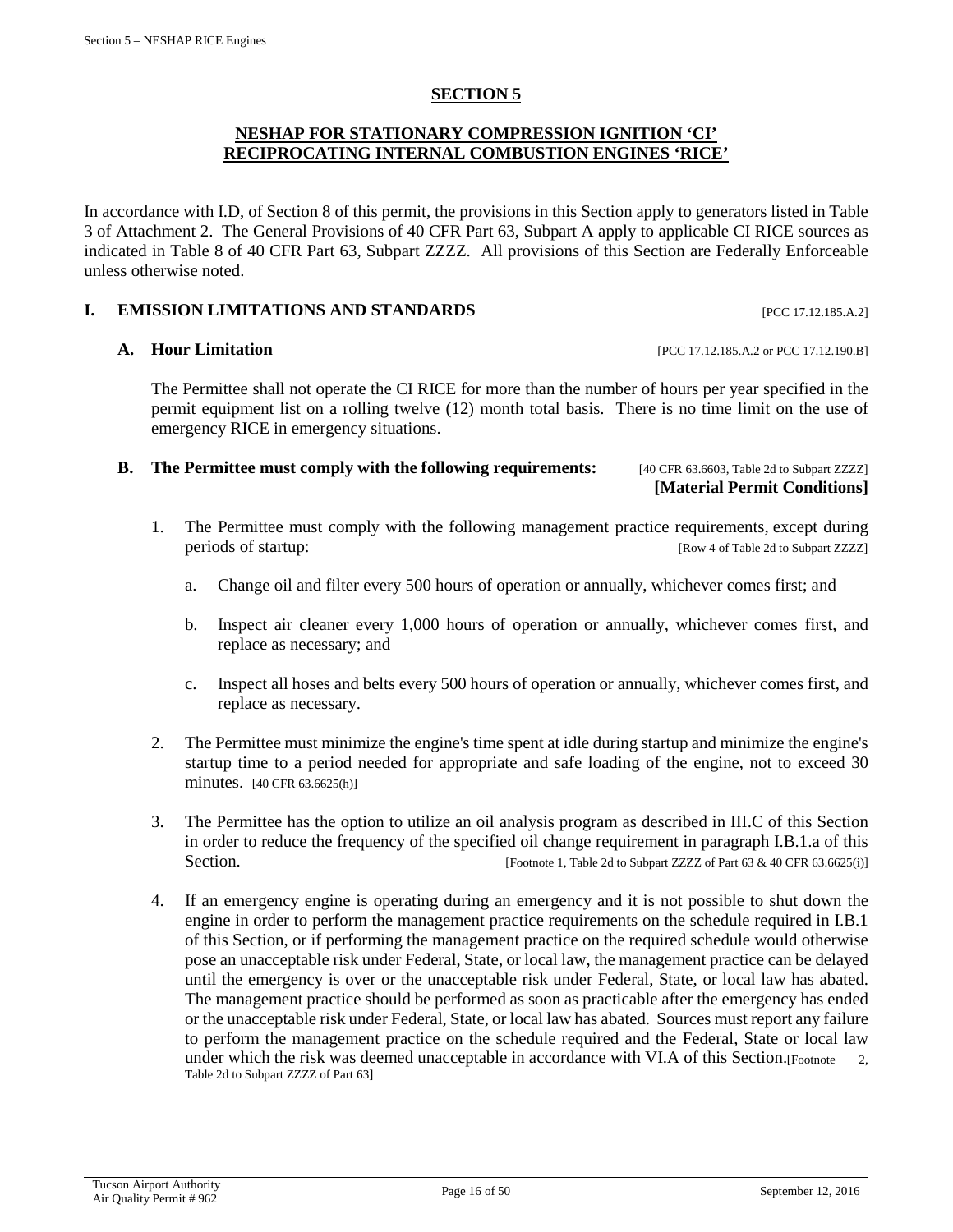# **C. Fuel Requirements [Material Permit Conditions]**

- 1. The Permittee shall burn only the specified fuel allowed for each generator. [PCC 17.12.190.B] **[Locally Enforceable Condition]**
- 2. Beginning January 1, 2015, if the Permittee owns or operates an emergency CI RICE with a site rating of more than 100 brake HP and operates or is contractually obligated to be available for more than 15 hours per calendar year for the purposes specified in IV.B.2.b and c of this Section or that operates for the purpose specified in IV.B.3.b of this Section, the Permittee must use diesel fuel that meets the requirements in 40 CFR 80.510(b) for nonroad diesel fuel (ultra low sulfur diesel - ULSD), except that any existing diesel fuel purchased (or otherwise obtained) prior to January 1, 2015, may be used until depleted. [40 CFR 60.6604(b)] [40 CFR 60.6604(b)]

# **D. Opacity Limits**

CI RICE subject to this Section shall comply with the facility-wide opacity limit in I.F of Section 2 of this permit. In addition, the Permittee shall not cause or permit to be emitted into the atmosphere from any rotating stationary rotating machinery (generators) smoke for any period greater than ten consecutive seconds which exceeds 40 percent opacity. Visible emissions when starting cold equipment shall be exempt from this requirement for the first ten minutes.

[PCC 17.16.040 & PCC 17.16.340.E] **[Locally Enforceable Condition]**

# **II. GENERAL COMPLIANCE REQUIREMENTS**

- A. The Permittee must be in compliance with the emission limitations, operating limitations and other requirements in this Section at all times. [40 CFR 63.6605(a)]
- B. The Permittee must operate and maintain any affected source, including associated air pollution control equipment and monitoring equipment, at all times, in a manner consistent with safety and good air pollution control practices for minimizing emissions. The general duty to minimize emissions does not require the Permittee to make any further efforts to reduce emissions if levels required by this Section have been achieved. Determination of whether such operation and maintenance procedures are being used will be based on information available to the Control Officer which may include, but is not limited to, monitoring results, review of operation and maintenance procedures, review of operation and maintenance records, and inspection of the source. [40 CFR 63.6605(b)]

# **III. MONITORING, INSTALLATION, COLLECTION, OPERATION, AND MAINTENANCE REQUIREMENTS**

- A. The Permittee must install a non-resettable hour meter if one is not already installed.  $[40 \text{ CFR } 63.6625(f)]$
- B. The Permittee must operate and maintain the engine and after-treatment control device (if any) according to the manufacturer's emission-related written instructions or develop a maintenance plan which must provide to the extent practicable for the maintenance and operation of the engine in a manner consistent with good air pollution control practice for minimizing emissions.

[40 CFR 63.6625(e)]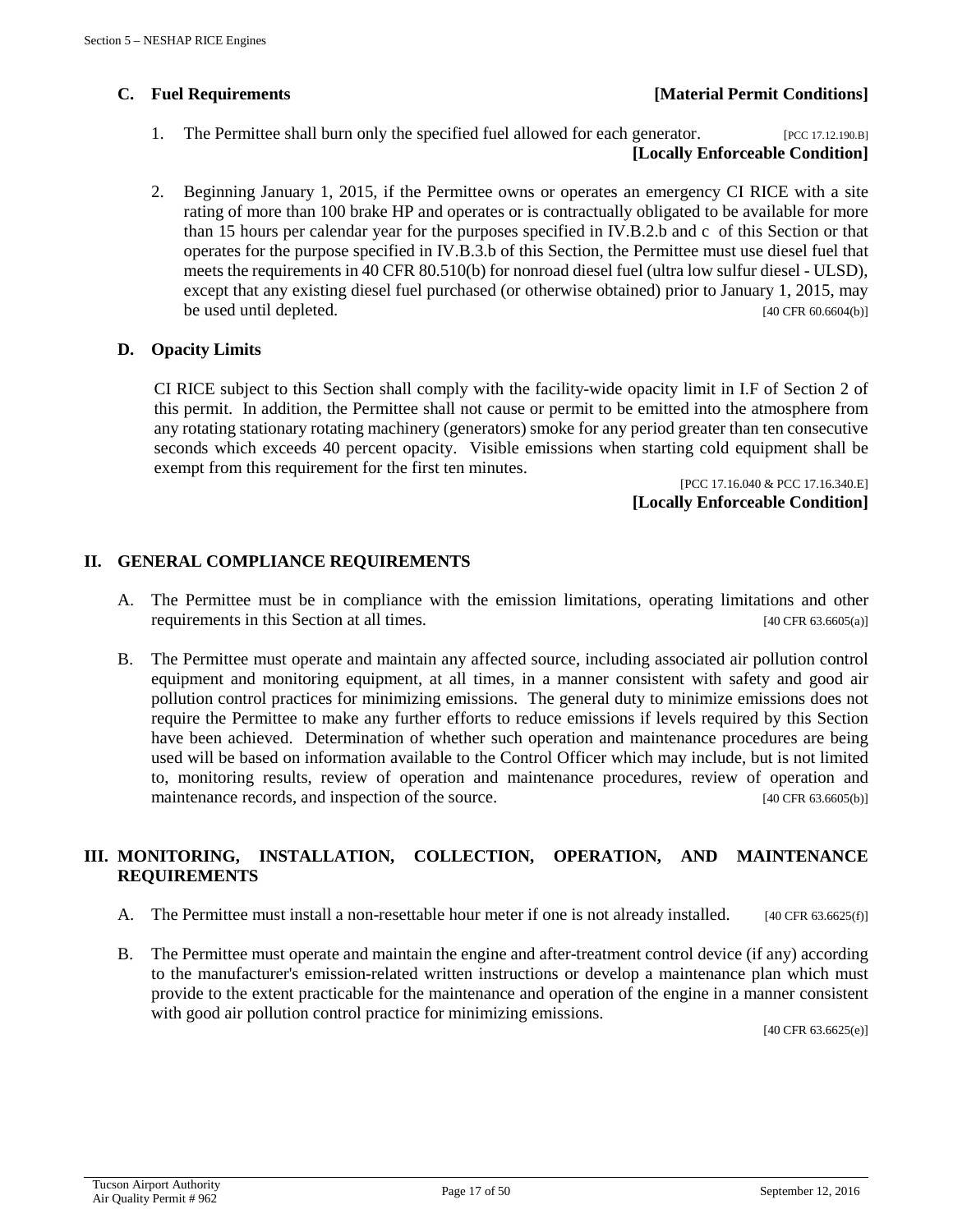- C. If the Permittee utilizes an oil analysis program in order to extend the specified oil change requirement in I.B.1.a of this Section, the oil analysis must be performed at the same frequency specified for changing the oil in I.B.1.a of this Section. The analysis program must at a minimum analyze the following three parameters: Total Base Number, viscosity, and percent water content. The condemning limits for these parameters are as follows: Total Base Number is less than 30 percent of the Total Base Number of the oil when new; viscosity of the oil has changed by more than 20 percent from the viscosity of the oil when new; or percent water content (by volume) is greater than 0.5. If all of these condemning limits are not exceeded, the Permittee is not required to change the oil. If any of the limits are exceeded, the Permittee must change the oil within 2 business days of receiving the results of the analysis; if the engine is not in operation when the results of the analysis are received, the Permittee must change the oil within 2 business days or before commencing operation, whichever is later. The Permittee must keep records of the parameters that are analyzed as part of the program, the results of the analysis, and the oil changes for the engine. The analysis program must be part of the maintenance plan for the engine. [40 CFR 63.6625(i) & Table 2d to Subpart ZZZZ of Part 63]
- D. The Permittee shall be considered in compliance with the fuel limitations required in I.C of this Section by demonstrating that only the specified fuel identified in the permit equipment list was fired in the subject engine. Such a demonstration may be made by making available to the Control Officer for his inspection, documentation, such as invoices or statements from the fuel supplier which verify the sulfur content of the fuel being delivered. [PCC 17.12.185.A.3.c]

### **[Locally Enforceable Condition]**

E. In order to demonstrate compliance with the opacity limitations in I.D of this Section, the Permittee shall conduct a visible emissions check on the exhaust stack of the generator at least monthly if the generator is run during the month. For the purposes of this permit, a visible emissions check is verification that abnormal emissions are not present at the generator stack. [PCC 17.12.185.A.3.c]

### **[Locally Enforceable Condition]**

F. If the observer sees visible emissions from the generator that, on an instantaneous basis, appears to exceed the opacity limitations in I.D of this Section then the Permittee shall, if practicable, take an EPA Reference Method 9 observation of the plume. If the emissions exceed the opacity limitations then this occurrence shall be recorded and reported as an excess emission. [PCC 17.12.185.A.3.c]

#### **[Locally Enforceable Condition]**

#### **IV. DEMONSTRATION OF CONTINUOUS COMPLIANCE** [PCC 17.12.185.A.2 & 3]

- A. The Permittee must demonstrate continuous compliance with the requirements in I.B of this Section according to the following methods: [40 CFR 63.6640(a), 63.6635 & Table 6 to Subpart ZZZZ of Part 63]
	- 1. Operating and maintaining the engine according to the manufacturer's emission-related operation and maintenance instructions; or
	- 2. Develop and follow a maintenance plan which must provide to the extent practicable for the maintenance and operation of the engine in a manner consistent with good air pollution control practice for minimizing emissions.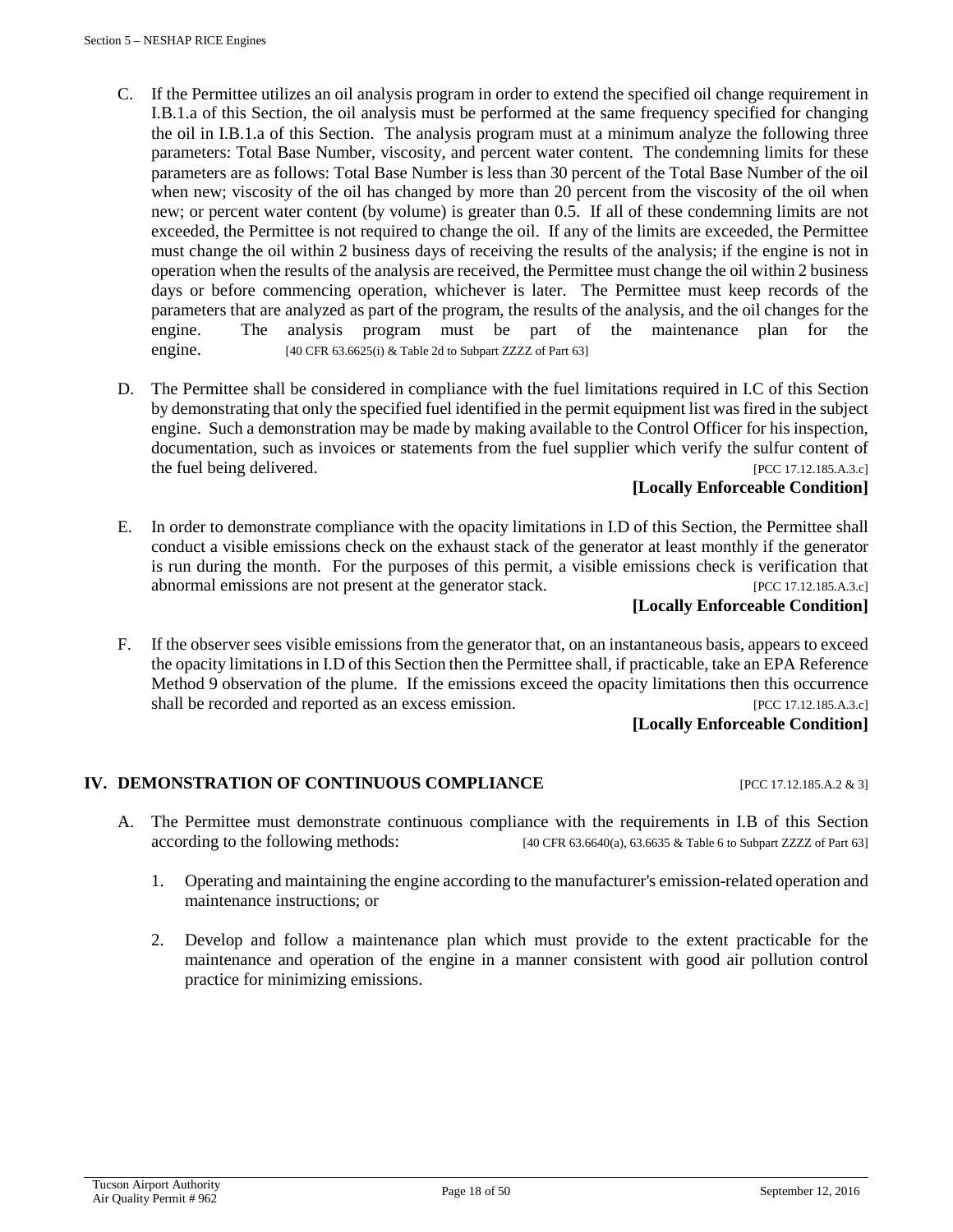#### B. Emergency Designation

The Permittee must operate the emergency RICE according to the requirements in paragraphs IV.B.1 through IV.B.3 of this Section. Any operation other than emergency operation, maintenance and testing, emergency demand response, and operation in non-emergency situations for 50 hours per year, as described in paragraphs IV.B.1 through IV.B.3 of this Section, is prohibited. If the Permittee does not operate the engine according to the requirements in paragraphs IV.B.1 through IV.B.3 of this Section, the engine will not be considered an emergency engine under this Section and will need to meet all requirements for non-emergency engines. [40 CFR 63.6640(f)]

1. There is no time limit on the use of emergency RICE in emergency situations.

[40 CFR 63.6640(f)(1)]

- 2. The Permittee may operate the subject emergency RICE for any combination of the purposes specified in IV.B.2.a through IV.B.2.c of this Section for a maximum of 100 hours per calendar year. Any operation for non-emergency situations as allowed in IV.B.3 of this Section counts as part of the 100 hours per calendar year allowed by this paragraph IV.B.2.  $[40 \text{ CFR } 63.6640(\text{f})(2)]$ 
	- a. The subject emergency RICE may be operated for maintenance checks and readiness testing, provided that the tests are recommended by Federal, State or local government, the manufacturer, the vendor, the regional transmission organization or equivalent balancing authority and transmission operator, or the insurance company associated with the engine. The Permittee may petition the Control Officer for approval of additional hours to be used for maintenance checks and readiness testing, but a petition is not required if the Permittee maintains records indicating that Federal, State, or local standards require maintenance and testing of emergency CI RICE beyond 100 hours per calendar year.  $[40 \text{ CFR } 63.6640 \text{ (f)}(2) \text{ (i)}]$
	- b. Emergency RICE may be operated for emergency demand response for periods in which the Reliability Coordinator under the North American Electric Reliability Corporation (NERC) Reliability Standard EOP-002-3, Capacity and Energy Emergencies (incorporated by reference, see §63.14), or other authorized entity as determined by the Reliability Coordinator, has declared an Energy Emergency Alert Level 2 as defined in the NERC Reliability Standard EOP- $002-3.$  [40 CFR 63.6640(f)(2)(ii)]

[Vacated by U.S. Court of Appeals for the District of Columbia in Delaware vs EPA, May 4, 2016]

- c. Emergency RICE may be operated for periods where there is a deviation of voltage or frequency of 5 percent or greater below standard voltage or frequency. [40 CFR 63.6640(f)(2)(iii)] [Vacated by U.S. Court of Appeals for the District of Columbia in Delaware vs EPA, May 4, 2016]
- 3. The Permittee may operate the subject emergency RICE up to 50 hours per calendar year in nonemergency situations, but those 50 hours are counted towards the 100 hours per calendar year provided for maintenance and testing and emergency demand response provided in paragraph IV.B.2 of this Section. Except as provided in paragraphs IV.B.3.a and b of this Section, the 50 hours per year for non-emergency situations cannot be used for peak shaving or non-emergency demand response, or to generate income for a facility to supply power to an electric grid or otherwise supply power as part of a financial arrangement with another entity. [40 CFR 63.6640(f)(4)]
	- a. Prior to May 3, 2014, the 50 hours per year for non-emergency situations can be used for peak shaving or non-emergency demand response to generate income for a facility, or to otherwise supply power as part of a financial arrangement with another entity if the engine is operated as part of a peak shaving (load management program) with the local distribution system operator and the power is provided only to the facility itself or to support the local distribution system.

[40 CFR 63.6640(f)(4)(i)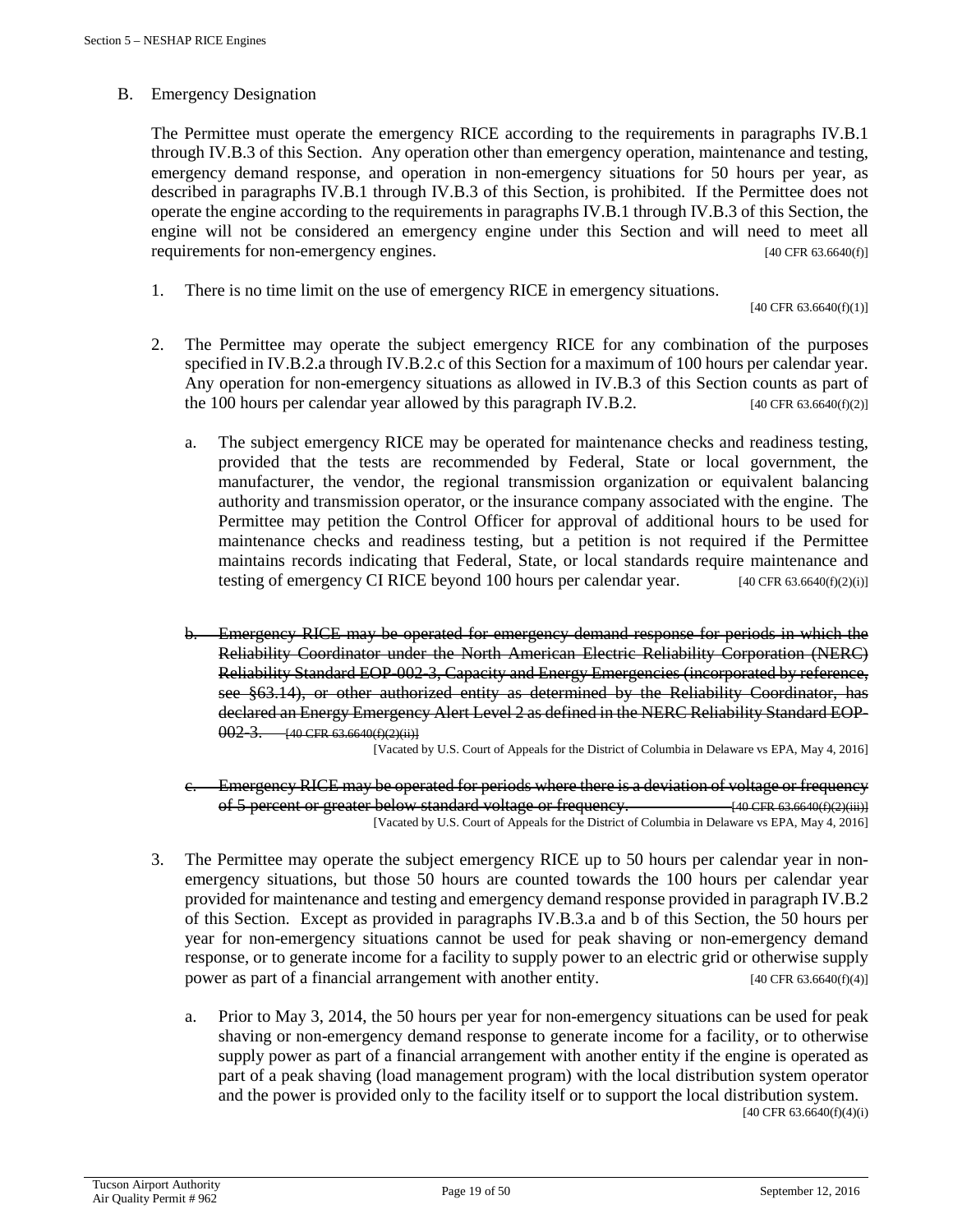b. The 50 hours per year for non-emergency situations can be used to supply power as part of a financial arrangement with another entity if all of the following conditions are met:

[40 CFR 63.6640(f)(4)(ii)]

- i. The engine is dispatched by the local balancing authority or local transmission and distribution system operator.
- ii. The dispatch is intended to mitigate local transmission and/or distribution limitations so as to avert potential voltage collapse or line overloads that could lead to the interruption of power supply in a local area or region.
- iii. The dispatch follows reliability, emergency operation or similar protocols that follow specific NERC, regional, state, public utility commission or local standards or guidelines.
- iv. The power is provided only to the facility itself or to support the local transmission and distribution system.
- v. The Permittee identifies and records the entity that dispatches the engine and the specific NERC, regional, state, public utility commission or local standards or guidelines that are being followed for dispatching the engine. The local balancing authority or local transmission and distribution system operator may keep these records on behalf of the Permittee.

# **V. RECORDKEEPING REQUIREMENTS** [PCC 17.12.185.A.3 & 4]

A. The Permittee shall record the monthly operating hours and recalculate a rolling twelve (12) month total within 10 calendar days of the end of the month. [PCC 17.12.185.A.3  $\&$  4]

#### **[Locally Enforceable Condition]**

- B. The Permittee must keep records of the hours of operation of the engine that is recorded through the nonresettable hour meter. The Permittee must document how many hours are spent for emergency operation, including what classified the operation as emergency and how many hours are spent for non-emergency operation. If the subject engine is used for the purposes specified in IV.B.2.b, IV.B.2.c, or IV.B.3.b of this Section, the Permittee must keep records of the notification of the emergency situation, and the date, start time, and end time of engine operation for these purposes. [40 CFR 63.6655(f)]
- C. The Permittee must keep records of the maintenance conducted on the RICE in order to demonstrate that the Permittee operated and maintained the RICE and after-treatment control device (if any) according to the Permittee's own maintenance plan. [40 CFR 63.6655(e)]
- D. In order to demonstrate compliance with the fuel limitations in I.C of this Section, the Permittee shall maintain records of fuel supplier specifications which verify the sulfur content of the fuel as delivered. [PCC 17.12.185.A.4]

# **[Locally Enforceable Condition]**

E. The Permittee shall retain records of visible emissions checks/observations. The Permittee shall record the date and time of the check, the name of the person conducting the check, the results of the check, and the type of corrective action taken (if required). [PCC 17.12.180.A.4]

# **[Locally Enforceable Condition]**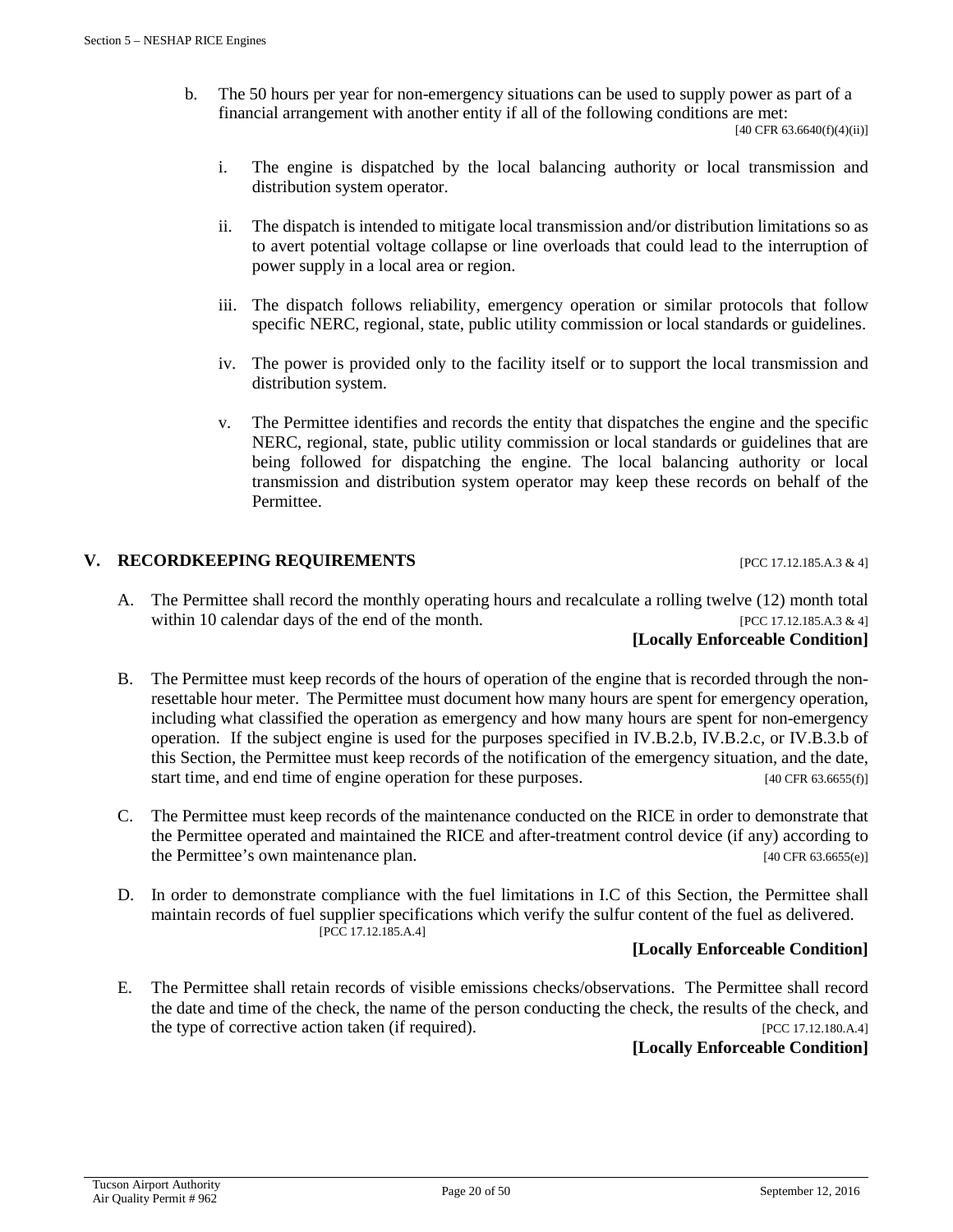- F. The Permittee's records must be in a form suitable and readily available for expeditious review according to the following:  $[40 \text{ CFR } 63.6660(a), 40 \text{ CFR } 63.6660(b) \& 40 \text{ CFR } 63.10(b)(1)]$ 
	- 1. The files shall be retained for at least 5 years following the date of each occurrence, measurement, maintenance, corrective action, report, or record.
	- 2. At a minimum, the most recent 2 years of data shall be retained on site.
	- 3. The remaining 3 years of data may be retained off site. Such files may be maintained on microfilm, on a computer, on computer floppy disks, on magnetic tape disks, or on microfiche.
- G. The Permittee must keep each record readily accessible in hard copy or electronic form for at least 5 years after the date of each occurrence, measurement, maintenance, corrective action, report, or record. [40 CFR 63.6660 & 40 CFR 63.10(b)(1)]

### **VI. REPORTING REQUIREMENTS INCLUSION CONTROLLER TO A PICC 17.12.185.A.5]**

- A. The Permittee shall report to the Control Officer any emissions in excess of the limits established by this Section in accordance with I.B. of the Additional Permit Conditions. [PCC 17.12.040 & PCC 17.12.185.A.5] **[Locally Enforceable Condition]**
- B. Annual Report

For each emergency stationary RICE with a site rating of more than 100 brake HP that operates or is contractually obligated to be available for more than 15 hours per calendar year for the purposes specified in IV.B.2.b and c of this Section, or that operates for the purpose specified in IV.B.3.b of this Section, you must submit an annual report according to the following requirements: [40 CFR 63.6650(h)]

- a. The report must contain the following information:
	- i. Company name and address where the engine is located.
	- ii. Date of the report and beginning and ending dates of the reporting period.
	- iii. Engine site rating and model year.
	- iv. Latitude and longitude of the engine in decimal degrees reported to the fifth decimal place.
	- v. Hours operated for the purposes specified in IV.B.2.b and c of this Section, including the date, start time, and end time for engine operation for the purposes specified in IV.B.2.b and c of this Section.
	- vi. Number of hours the engine is contractually obligated to be available for the purposes specified in IV.B.2.b and c of this Section.
	- vii. Hours spent for operation for the purpose specified in IV.B.3.b of this Section, including the date, start time, and end time for engine operation for the purposes specified in IV.B.3.b of this Section. The report must also identify the entity that dispatched the engine and the situation that necessitated the dispatch of the engine.
	- viii. If there were no deviations from the fuel requirements in I.C.1 of this Section that apply to the engine (if any), a statement that there were no deviations from the fuel requirements during the reporting period.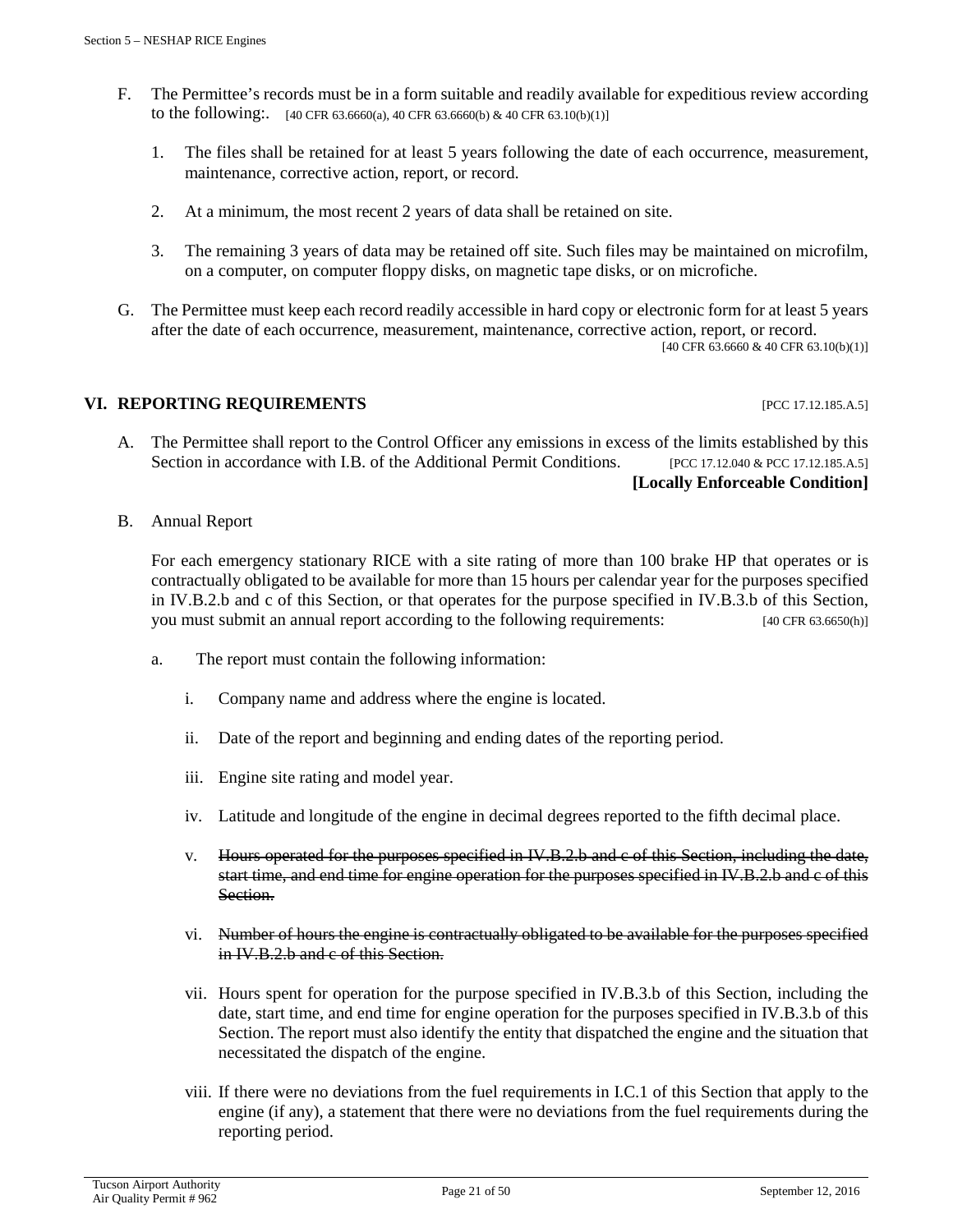- ix. If there were deviations from the fuel requirements in I.C.1 of this Section that apply to the engine (if any), information on the number, duration, and cause of deviations, and the corrective action taken.
- b. The first annual report must cover the calendar year 2015 and must be submitted no later than March 31, 2016. Subsequent annual reports for each calendar year must be submitted no later than March 31 of the following calendar year.
- c. The annual report must be submitted electronically using the subpart specific reporting form in the Compliance and Emissions Data Reporting Interface (CEDRI) that is accessed through EPA's Central Data Exchange (CDX) (www.epa.gov/cdx). However, if the reporting form specific to this subpart is not available in CEDRI at the time that the report is due, the written report must be submitted to the Administrator at the appropriate address listed in 40 CFR §63.13.

### **VII. TESTING REQUIREMENTS** [PCC 17.12.045, PCC 17.12.050 & PCC 17.20.010]

Follow the testing requirements in VI.A through D of Section 2 of this permit.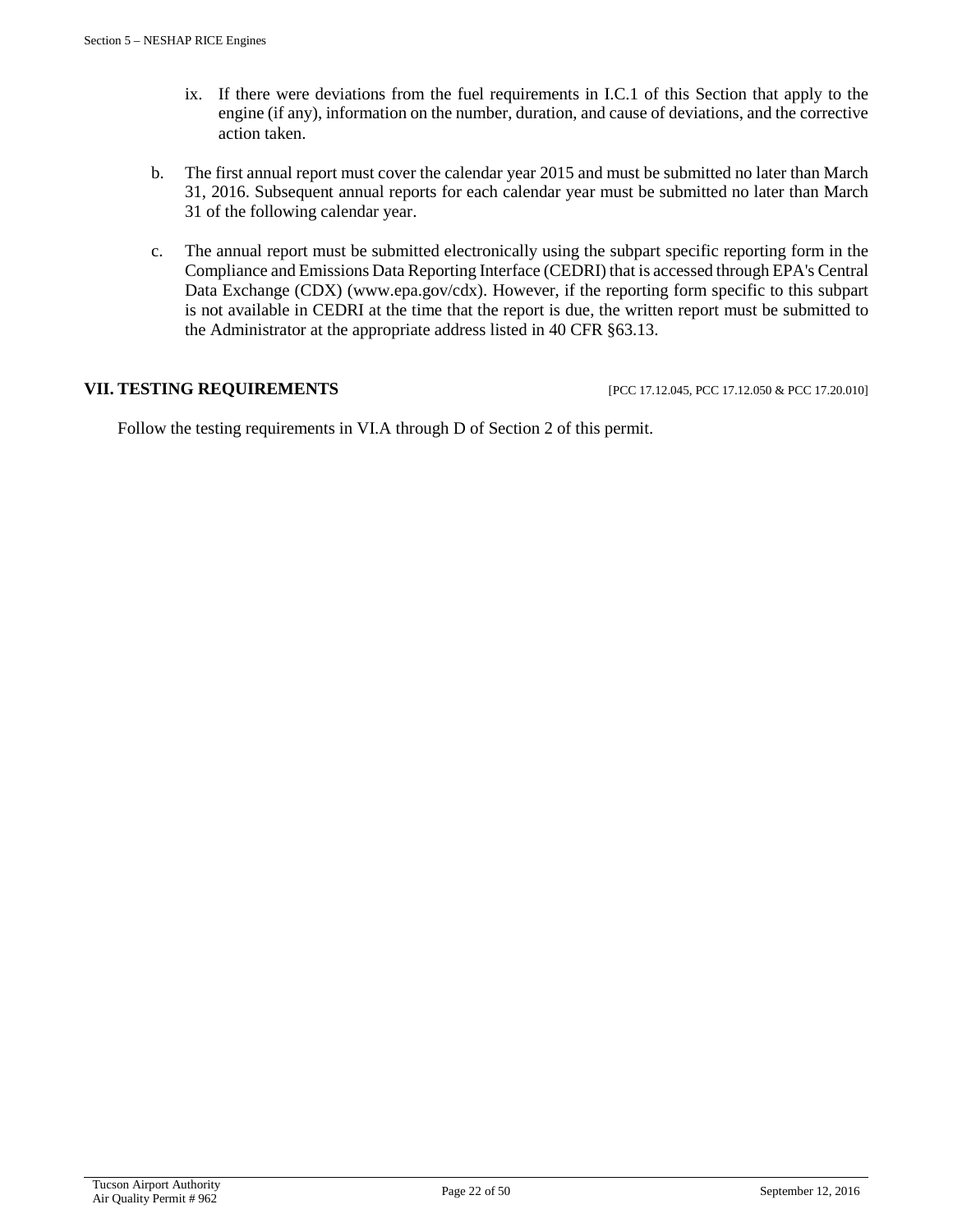#### **SECTION 6**

#### **NSPS FOR STATIONARY COMPRESSION IGNITION 'CI' INTERNAL COMBUSTION ENGINES 'ICE'**

In accordance with I.E, of Section 9 of this permit, the provisions in this Section apply to CI ICE listed in Table 3 and 3a of Attachment 2. The General Provisions of 40 CFR Part 60, Subpart A apply to applicable CI ICE sources as indicated in Table 8 of 40 CFR Part 60, Subpart IIII. All provisions of this Section are Federally Enforceable unless otherwise noted.

#### **I. EMISSION LIMITATIONS AND STANDARDS** [PCC 17.12.185.A.2]

#### **A. Hour Limitation**

The Permittee shall not operate the generator(s) for more than the number of hours per year specified in the permit equipment list on a rolling twelve  $(12)$  month total basis. [PCC 17.12.190.B]

#### **[Material Permit Conditions]**

**B. Operational Limitations** [40 CFR 60.4203, 40 CFR 4205(b) & 40 CFR 60.4202(a)]

- 1. Emissions Standards
	- a. New CI ICE subject to this Section must be certified by the manufacturer at or below the applicable emission standards and shall continue to meet them for the certified emissions life of the engine.
	- b. Modified or reconstructed CI ICE subject to this Section shall be certified by the entity that conducts the modification or reconstruction (via the appropriate testing according to 40 CFR 60.4212, if appropriate). This certification shall state that emissions will be at or below the applicable emission standards and the unit shall continue to meet them for the useful life of the engine.
	- c. The applicable emission standards and the certified emissions life of the engine(s) is identified in the equipment list in Table 3a of Attachment 2.
	- d. The Permittee must operate and maintain applicable units that achieve the emission standards as required in I.B.1.c of this Section according to the manufacturer's written instructions or procedures developed by the Permittee that are approved by the engine manufacturer, over the entire life of the engine. [40 CFR 60.4206]
- 2. Opacity
	- a. Except for constant-speed engines, opacity shall not exceed:

[40 CFR 60.4202(a)(1) & (a)(2), 40 CFR 89.113 & 40 CFR 1039.105]

- 1. 20 percent during the acceleration mode;
- 2. 15 percent during the lugging mode; and
- 3. 50 percent during the peaks in either the acceleration or lugging modes.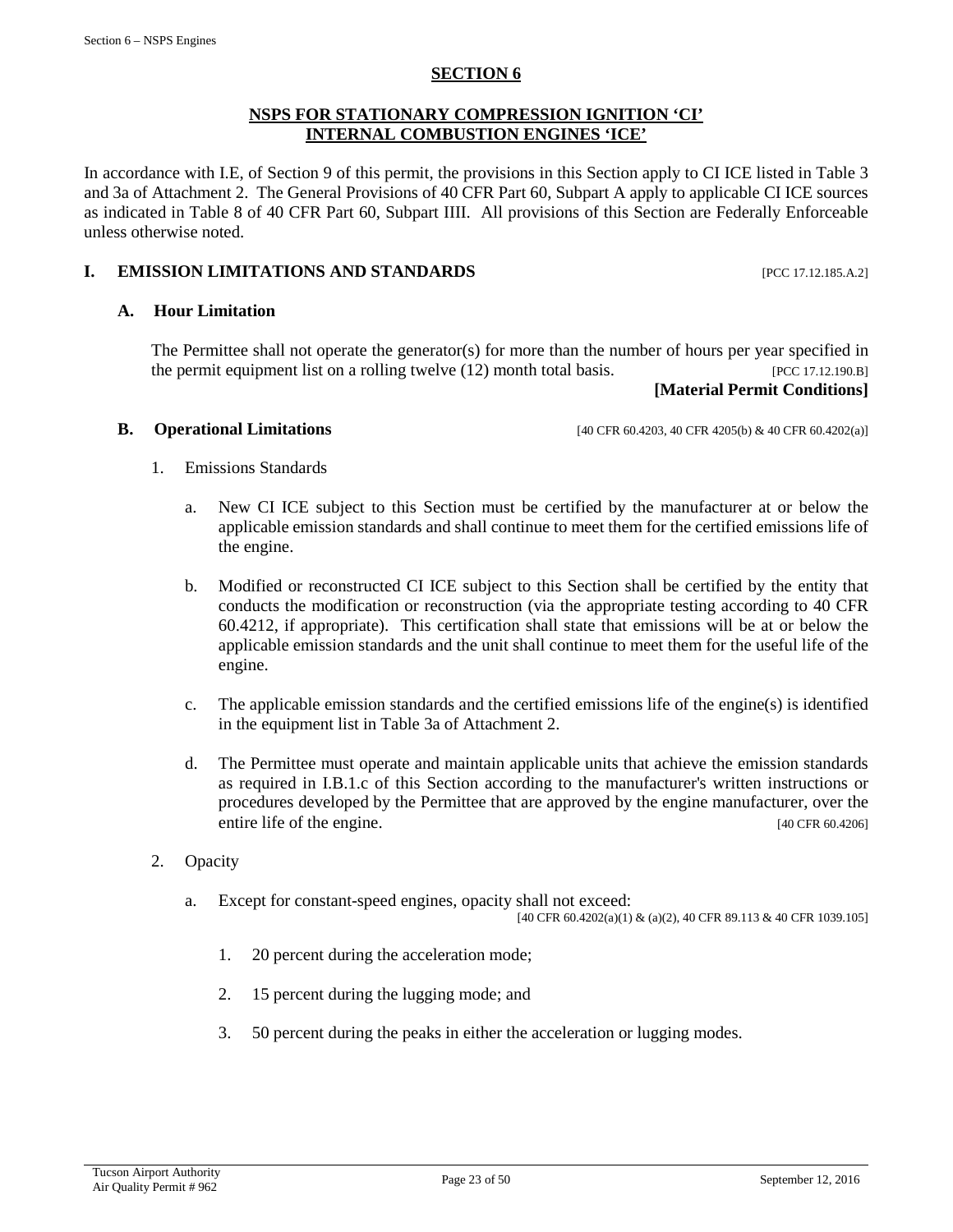b. CI ICE subject to this Section shall comply with the facility-wide opacity limit in I.E of Section 2 of this permit. In addition, the Permittee shall not cause or permit to be emitted into the atmosphere from any rotating stationary rotating machinery (generators) smoke for any period greater than ten consecutive seconds which exceeds 40 percent opacity. Visible emissions when starting cold equipment shall be exempt from this requirement for the first ten minutes. [PCC 17.16.040 & PCC 17.16.340.E]

#### **[Locally Enforceable Condition]**

#### **C. Fuel Requirements**

Beginning October 1, 2010, stationary CI ICE subject to this Section that use diesel fuel must purchase diesel fuel that meets the following requirements on a per-gallon basis:

[40 CFR 60.4207(b) & 40 CFR 80.510(b)]

- a. Sulfur content: 15 ppm maximum;
- b. Cetane index or aromatic content, as follows:
	- i. A minimum cetane index of 40; or
	- ii. A maximum aromatic content of 35 volume percent.

#### **D. Installation Restrictions** [40 CFR 60.4208]

- 1. After December 31, 2008, the Permittee may not install stationary CI ICE (excluding fire pump engines) that do not meet the applicable requirements for 2007 model year. [40 CFR 60.4208(a)]
- 2. After December 31, 2009, the Permittee may not install stationary CI ICE with a maximum engine power of less than 25 HP (excluding fire pump engines) that do not meet the applicable requirements for 2008 model year. [40 CFR 60.4208(b)]
- 3. The requirements of I.D.1 and 2 of this Section do not apply to stationary CI ICE that have been modified or reconstructed, and do not apply to engines that were removed from one existing location and reinstalled at a new location. This provision does not extend to imported units which shall be treated as new sources.  $[40 \text{ CFR } 4208 \text{ (g)} \& \text{(h)}]$

#### **E. Emergency Designation**

The Permittee must operate the emergency stationary ICE according to the requirements in paragraphs I.E.1 through I.E.3 of this Section. In order for the engine to be considered an emergency stationary ICE, any operation other than emergency operation, maintenance and testing, emergency demand response, and operation in non-emergency situations for 50 hours per year, as described in paragraphs I.E.1 through I.E.3 of this Section, is prohibited. If the Permittee does not operate the engine according to the requirements in paragraphs I.E.1 through I.E.3 of this Section, the engine will not be considered an emergency engine under this Section and will need to meet all requirements for non-emergency engines. [40 CFR 60.4211(f)]

1. There is no time limit on the use of emergency stationary ICE in emergency situations.

[40 CFR 60.4211(f)(1)]

2. The Permittee may operate the subject emergency stationary ICE for any combination of the purposes specified in I.E.2.a through I.E.2.c of this Section for a maximum of 100 hours per calendar year. Any operation for non-emergency situations as allowed in I.E.3 of this Section counts as part of the 100 per calendar year allowed by this paragraph I.E.2.  $[40 \text{ CFR } 60.4211 \text{ (f)}(2)]$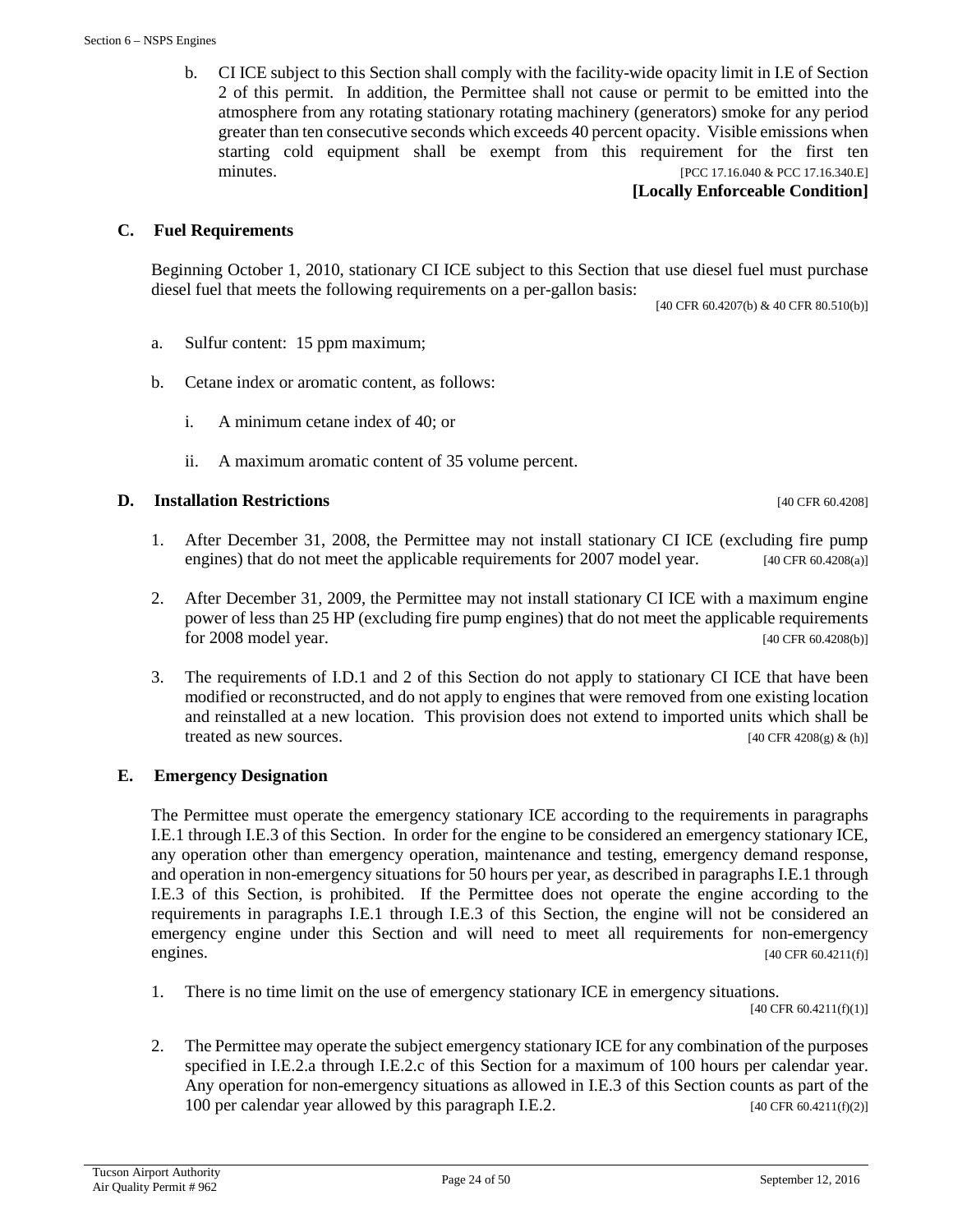- a. The subject emergency stationary ICE may be operated for maintenance checks and readiness testing, provided that the tests are recommended by Federal, State or local government, the manufacturer, the vendor, the regional transmission organization or equivalent balancing authority and transmission operator, or the insurance company associated with the engine. The Permittee may petition the Control Officer for approval of additional hours to be used for maintenance checks and readiness testing, but a petition is not required if the Permittee maintains records indicating that Federal, State, or local standards require maintenance and testing of emergency ICE beyond 100 hours per calendar year. [40 CFR 60.4211(f)(2)(i)]
- b. Emergency stationary ICE may be operated for emergency demand response for periods in which the Reliability Coordinator under the North American Electric Reliability Corporation (NERC) Reliability Standard EOP-002-3, Capacity and Energy Emergencies (incorporated by reference, see §63.14), or other authorized entity as determined by the Reliability Coordinator, has declared an Energy Emergency Alert Level 2 as defined in the NERC Reliability Standard EOP-002-3.  $\frac{1}{40}$  CFR 60.4211(f)(2)(ii)]

[Vacated by U.S. Court of Appeals for the District of Columbia in Delaware vs EPA, May 4, 2016]

- Emergency stationary ICE may be operated for periods where there is a deviation of voltage or frequency of 5 percent or greater below standard voltage or frequency. [40 CFR 63.6640(f)(2)(iii)] [Vacated by U.S. Court of Appeals for the District of Columbia in Delaware vs EPA, May 4, 2016]
- 3. The Permittee may operate the subject emergency stationary ICE up to 50 hours per calendar year in non-emergency situations, but those 50 hours are counted towards the 100 hours per calendar year provided for maintenance and testing and emergency demand response provided in paragraph I.E.2 of this Section. Except as provided in paragraph I.E.3.a of this Section, the 50 hours per year for non-emergency situations cannot be used for peak shaving or non-emergency demand response, or to generate income for a facility to supply power to an electric grid or otherwise supply power as part of a financial arrangement with another entity. [40 CFR 60.4211(f)(3)]
	- a. The 50 hours per year for non-emergency situations can be used to supply power as part of a financial arrangement with another entity if all of the following conditions are met:

 $[40 \text{ CFR } 60.4211(f)(3)(i)]$ 

- i. The engine is dispatched by the local balancing authority or local transmission and distribution system operator.
- ii. The dispatch is intended to mitigate local transmission and/or distribution limitations so as to avert potential voltage collapse or line overloads that could lead to the interruption of power supply in a local area or region.
- iii. The dispatch follows reliability, emergency operation or similar protocols that follow specific NERC, regional, state, public utility commission or local standards or guidelines.
- iv. The power is provided only to the facility itself or to support the local transmission and distribution system.
- v. The Permittee identifies and records the entity that dispatches the engine and the specific NERC, regional, state, public utility commission or local standards or guidelines that are being followed for dispatching the engine. The local balancing authority or local transmission and distribution system operator may keep these records on behalf of the Permittee.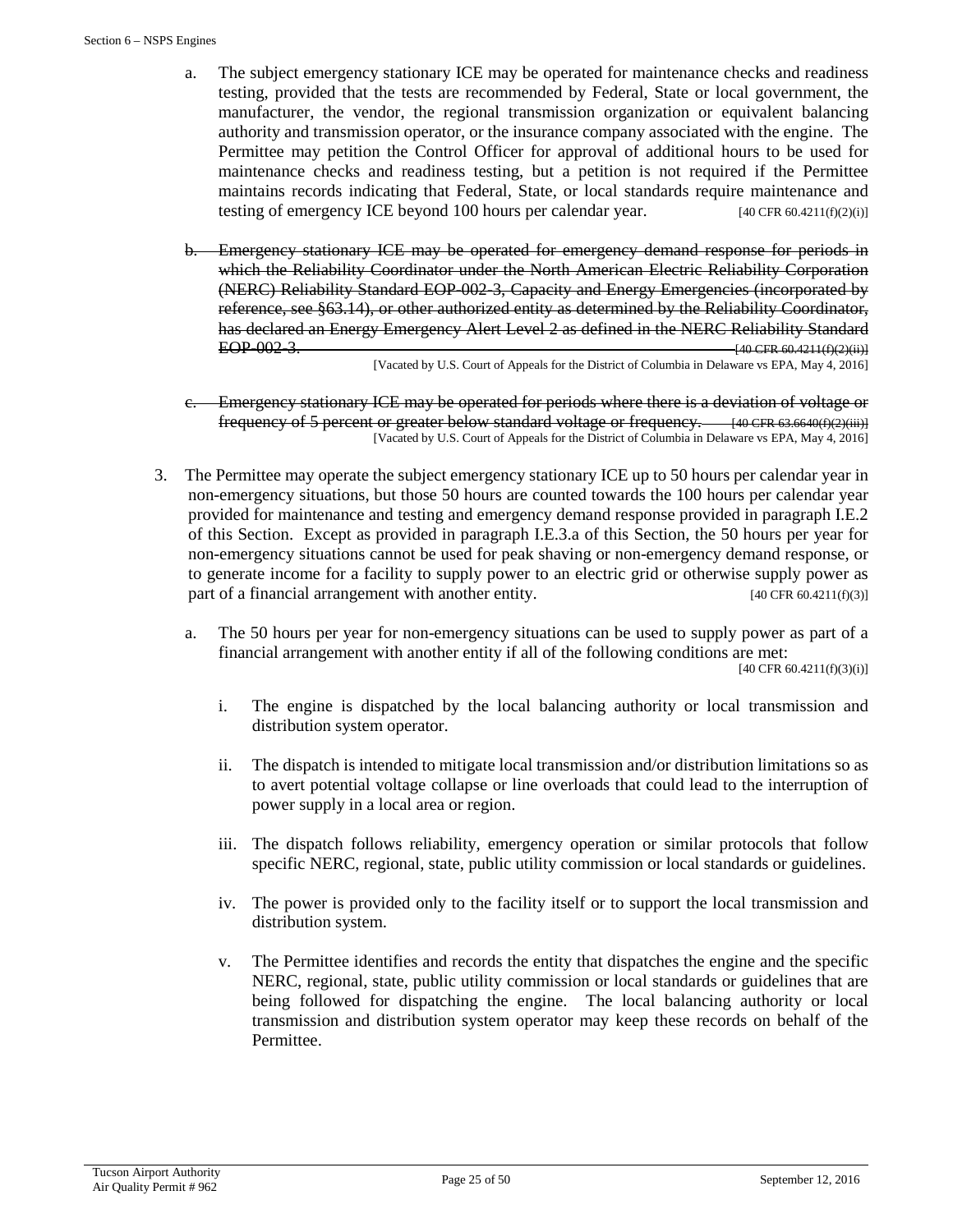# **F. Compliance** [40 CFR 60.4211]

[40 CFR 60.4211(a)]

2. With respect to 2007 model year and later stationary CI ICE subject to this Section, the Permittee shall demonstrate compliance with the emission standards specified in Table 3a of Attachment 2 by purchasing an engine certified to those standards of the same model year and maximum engine power. The engine must be installed and configured according to the manufacturer's specifications. [40 CFR 60.4211(c)]

### **II. MONITORING REQUIREMENTS** [PCC 17.12.185.A.3.d]

### **A. Hour limitation**

For each generator identified as having an hour limitation in Table 3 of Attachment 2, the Permittee shall record the monthly operating hours and recalculate a rolling twelve (12) month total within 10 calendar days of the end of the month. [PCC 17.12.185.A.3.d]

### **B. Hour Meter Installation**

The Permittee of an emergency stationary CI internal combustion engine that does not meet the standards applicable to non-emergency engines must install a non-resettable hour meter on each applicable stationary CI ICE prior to startup of each engine. [40 CFR 60.4209(a)]

#### **C. Diesel Particulate Filter**

If the Permittee owns or operates a stationary CI internal combustion engine equipped with a diesel particulate filter to comply with the emission standards in 40 CFR 60.4204, the diesel particulate filter must be installed with a backpressure monitor that notifies the owner or operator when the high backpressure limit of the engine is approached. [40 CFR 60.4209(b)]

# **D. Opacity**

- 1. Opacity levels in I.B.2.a of this Section are to be measured and calculated as set forth in 40 CFR part 86, subpart I. Notwithstanding the provisions of 40 CFR Part 86, subpart I, two-cylinder nonroad engines may be tested using an exhaust muffler that is representative of exhaust mufflers used with the engines in use. [40 CFR 89.113(b)]
- 2. The following engines are exempt from the requirements in II.D.1 above of this Section:

[40 CFR 89.113 (c)(1) & (3)]

- a. Single-cylinder engines;
- b. Constant-speed engines.
- 3. The Permittee shall conduct a visible emissions check on the exhaust stack of each generator at least monthly if run during the month. For the purposes of this Section, a visible emission check is verification that abnormal emissions are not present at the generator stack. The Permittee shall record the date and time of the check, the name of the person conducting the check, the results of the check, and the type of corrective action taken (if required). [PCC 17.12.185.A.3.d]

**[Locally Enforceable Condition]**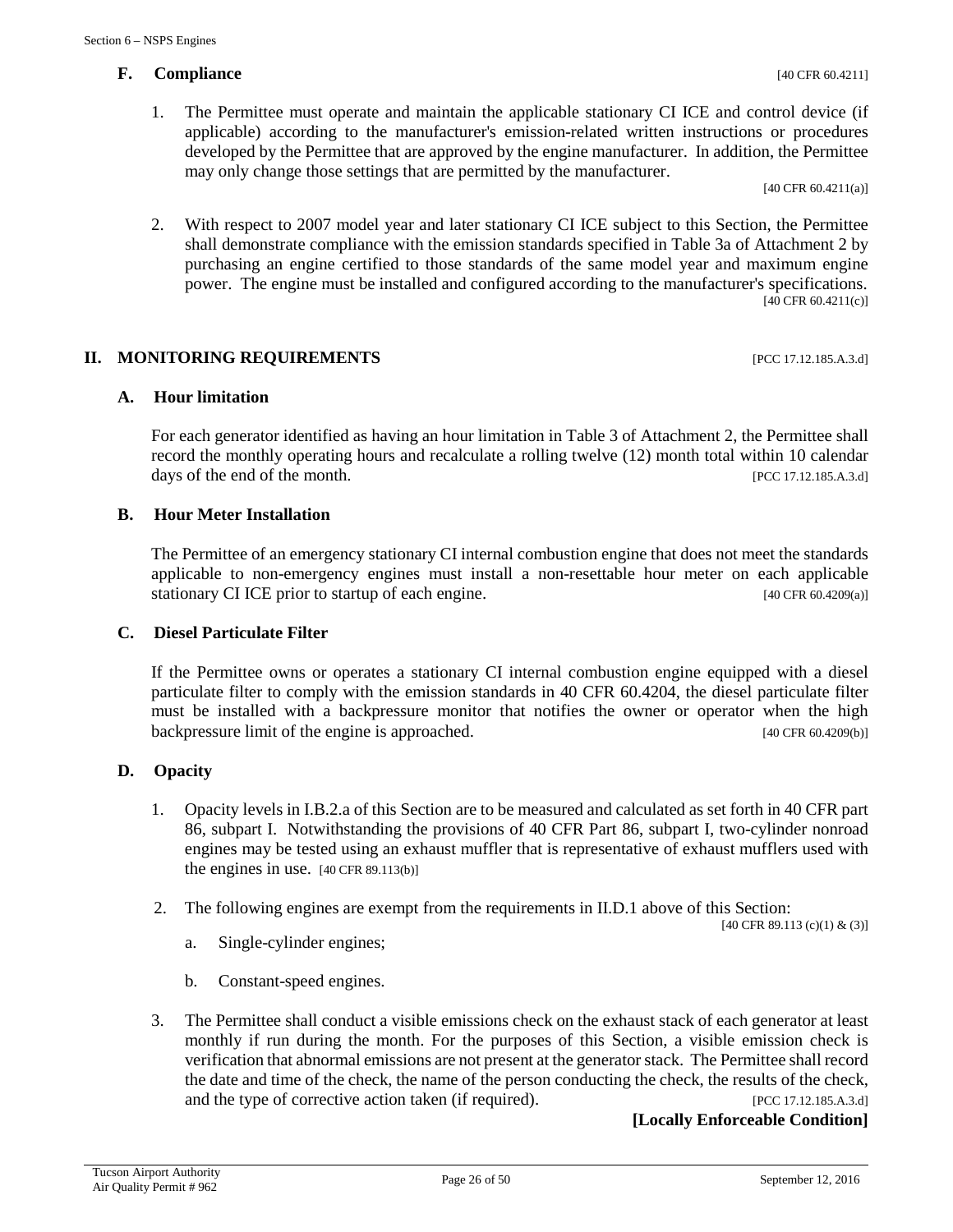# **III. RECORDKEEPING REQUIREMENTS** [PCC 17.12.185.A.4]

#### **A. Operating Hours**

The Permittee shall maintain a record of the rolling twelve (12) month operating hour total for each engine with an operating hour limitation identified in the equipment list.

#### **B. Emergency and Non-Emergency Service - Times of Operation** [40 CFR 60.4214(b)]

Starting with the model years in the following table, if the emergency stationary ICE does not meet the standards applicable to a non-emergency unit for the same model year and horsepower, the Permittee must keep records of the operation of the engine in emergency and non-emergency service that are recorded through the non-resettable hour meter. The Permittee must also record the time of operation of the engine and the reason the engine was in operation during that time.

| <b>Engine Power</b>                       | Model Year |
|-------------------------------------------|------------|
| 25 < HP < 75                              | 2013       |
| 75 <hp<175< td=""><td>2012</td></hp<175<> | 2012       |
| HP > 175                                  | 2011       |

#### **C. Opacity**

- 1. The Permittee shall keep all records generated to show compliance with the opacity level measurement requirements in II.D.1 of this Section (if required).
- 2. The Permittee shall retain records of visible emissions checks/observations in II.D.3 of this Section. The Permittee shall record the date and time of the check, the name of the person conducting the check, the results of the check, and the type of corrective action taken (if required).

[PCC 17.12.185.A.3.d] **[Locally Enforceable Condition]**

#### **D. Diesel Particulate Filter**

If the stationary CI internal combustion engine is equipped with a diesel particulate filter, the Permittee must keep records of any corrective action taken after the backpressure monitor has notified the operator that the high backpressure limit of the engine is approached. [40 CFR 60.4214(c)]

#### **E. Diesel Fuel Recordkeeping**

The Permittee shall maintain records that verify compliance with the diesel fuel requirements in I.C of this Section. [PCC 17.12.185.4]

#### **IV. REPORTING REQUIREMENTS** [40 CFR 60.4214(a)(1) & PCC 17.12.185.A.5]

The Permittee shall report to the Control Officer any emissions in excess of the limits established by this Section in accordance with I.B of the General Conditions of this Permit. [PCC 17.12.185.A.5 & PCC 17.12.040]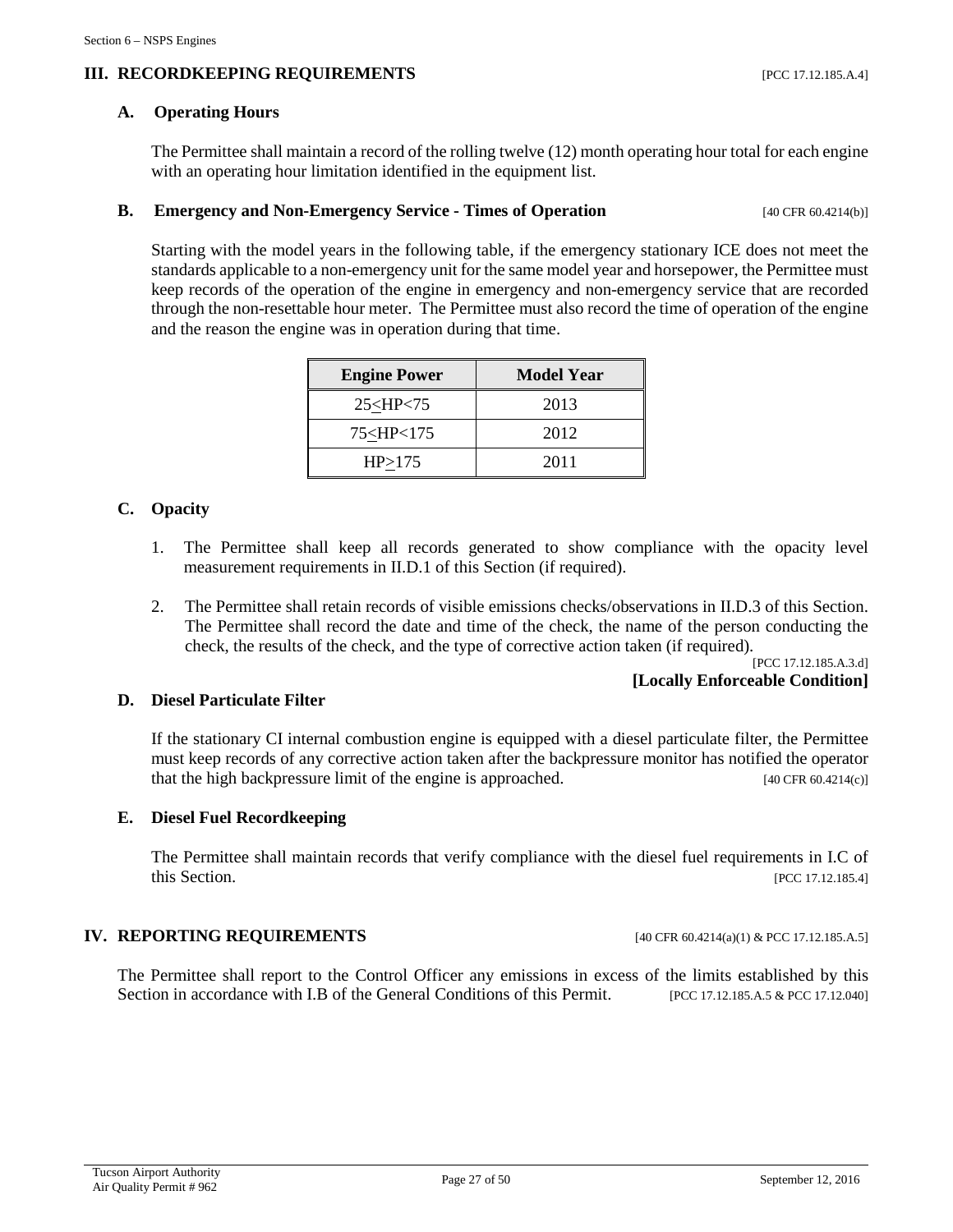# **V. TESTING REQUIREMENTS** [PCC 17.12.045, PCC 17.12.050 & PCC 17.20.010]

Follow the testing requirements in VI.A through D of Section 2 of this permit in addition to the following:

A. Engine Performance Testing

Should the Permittee elect to or be required to conduct performance testing to demonstrate compliance with the applicable standards in this Section, the Permittee shall do so in accordance with 40 CFR 60.4212.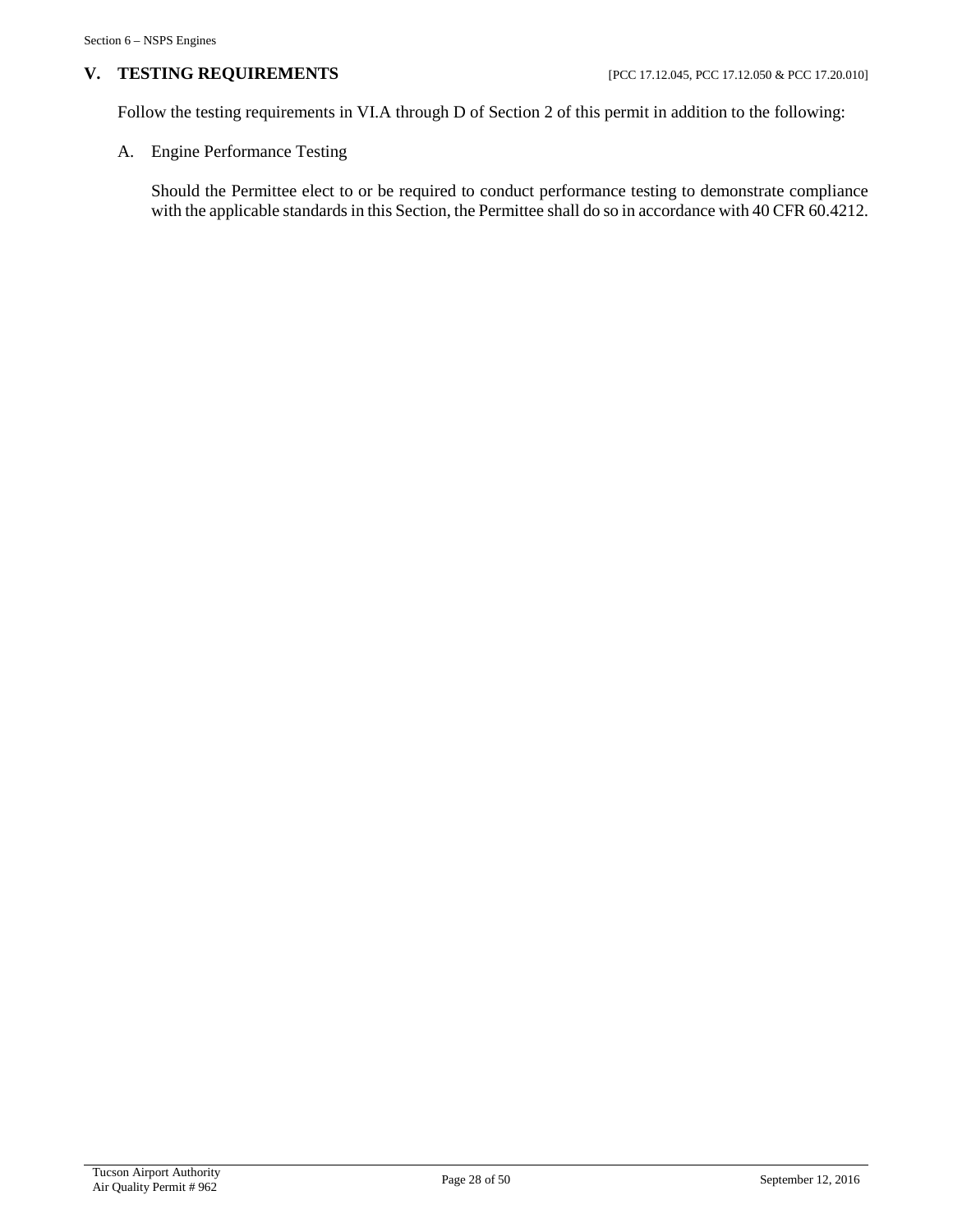## **SECTION 7**

#### **NESHAP FOR GASOLINE DISPENSING FACILITIES 'GDF'**

In accordance with I.F, of Section 9 of this permit, the provisions in this Section apply to each GDF listed in Table 4 of Attachment 2. The General Provisions of 40 CFR Part 63, Subpart A apply to applicable GDF sources as indicated in Table 8 of 40 CFR Part 63, Subpart CCCCCC. All provisions of this Section are Federally Enforceable unless otherwise noted.

#### **I. EMISSION LIMITATIONS AND STANDARDS**

#### **A. Operational Restriction [Material Permit Condition]**

For each permitted GDF: If a GDF ever exceeds an applicable throughput threshold, as listed below, the GDF remains subject to all requirements for sources above the threshold even if the affected source throughput later falls below the applicable throughput thresholds. [40 CFR 63.11111(i)]

#### **B. Requirements for GDF with monthly throughput** *less than 10,000* **gallons of gasoline.**

1. The Permittee shall not allow gasoline to be handled in a manner that would result in vapor releases to the atmosphere for extended periods of time. Measures to be taken include, but are not limited to, the following:  $[40 \text{ CFR } 63.11116(a)]$ 

#### **[Material Permit Conditions]**

- a. Minimize gasoline spills;
- b. Clean up spills as expeditiously as practicable;
- c. Cover all open gasoline containers and all gasoline storage tank fill-pipes with a gasketed seal when not in use. Portable gasoline containers that meet the requirement of 40 CFR 59, subpart F, are considered acceptable for compliance; [40 CFR 63.11116(a)(3)]
- d. Minimize gasoline sent to open waste collection systems that collect and transport gasoline to reclamation and recycling devices, such as oil/water separators.
- 2. The Permittee is not required to submit notifications or reports as specified in II.C.3, or III.A or B of this Section, or 40 CFR Part 63, Subpart A, but you must have records available within 24 hours of a request by the Administrator to document your gasoline throughput. [40 CFR 63.11116(b)]
- 3. Portable gasoline tanks, filled from a fixed storage tank at a GDF and used to dispense into on-site motor vehicles or other gasoline-fueled engines within the area source, are subject to I.B.1 of this Section. [40 CFR 63.11111(j)]

#### **[Material Permit Condition]**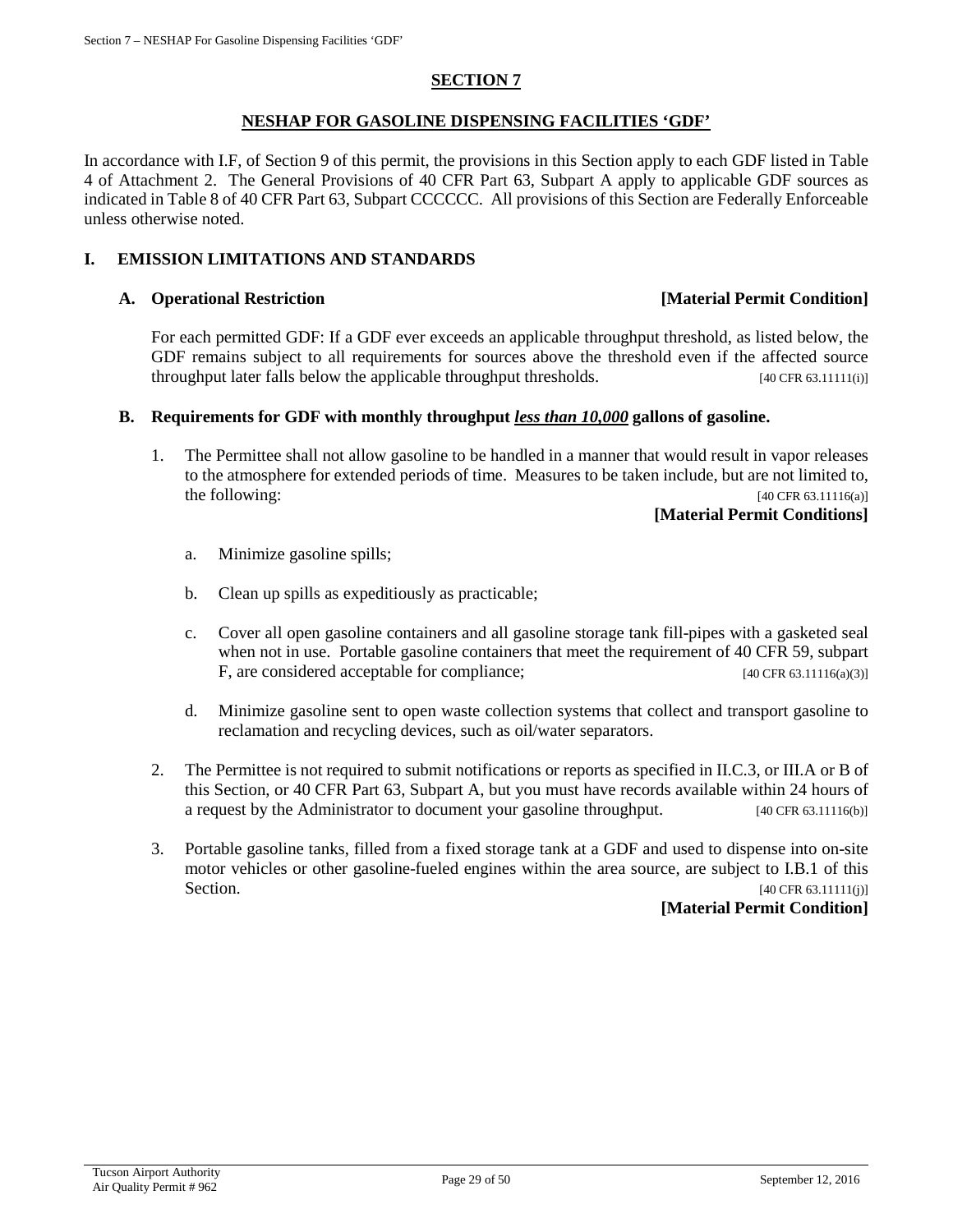#### **C. Requirements for facilities with monthly throughput of** *10,000 gallons of gasoline or more***.**

- 1. The Permittee must comply with the requirements in I.B of this Section. [40 CFR 11117(a)]
- 2. The Permittee shall use submerged filling when loading gasoline into storage tanks with greater than 249 gallon capacity.  $[40 \text{ CFR } 63.11117(b) \& (c)]$

#### **[Material Permit Conditions]**

- a. Submerged fill pipes installed on or before November 9, 2006, must be no more than 12 inches from the bottom of the tank.
- b. Submerged fill pipes installed after November 9, 2006, must be no more than 6 inches from the bottom of the tank;
- c. Submerged fill pipes not meeting these specifications are allowed if the Permittee can demonstrate that the liquid level in the tank is always above the entire opening of the fill pipe.
- 3. The Permittee must have records available within 24 hours of a request by the Control Officer to document the gasoline throughput.

#### **D. Requirements for facilities with monthly throughput of** *100,000 gallons of gasoline or more.*

- 1. The Permittee must comply with the requirements in I.B and I.C of this Section.
- 2. The Permittee shall comply with one of the following vapor balance requirements for all tanks with a capacity of 250 gallons or greater constructed after January 10, 2008 and all tanks with a capacity of 2000 gallons or greater, constructed before January 10, 2008.
	- a. Operate a vapor balance system installed prior to January 10, 2008, which meets an enforceable State, local or tribal rule or permit that requires, either:  $[40 \text{ CFR } 63.11118(b)(2) & (c)]$ **[Material Permit Conditions]**
		- i. Achieving an emission reduction of at least 90%, or;
		- ii. Operating using management practices at least as stringent as those specified in II.D.2.b.
	- b. Operate a vapor balance system during gasoline storage tank loadings using the following management practices:  $[40 \text{ CFR } 63.11118(b)(1) \& (c), \& 40 \text{ CFR } 63 \text{ Subpart } \text{CCCCC, Table 1}]$ [**Material Permit Conditions]**
		- i. All vapor connections and lines on the storage tank shall be equipped with closures that seal upon disconnect.
		- ii. The vapor line from the gasoline storage tank to the gasoline cargo tank shall be vaportight, where vapor-tight is defined as:

*"...equipment that allows no loss of vapors. Compliance with vapor-tight requirements can be determined by checking to ensure that the concentration at a potential leak source is not equal to or greater than 100 percent of the Lower Explosive Limit when measured with a combustible gas detector, calibrated with propane, at a distance of 1 inch from the source."*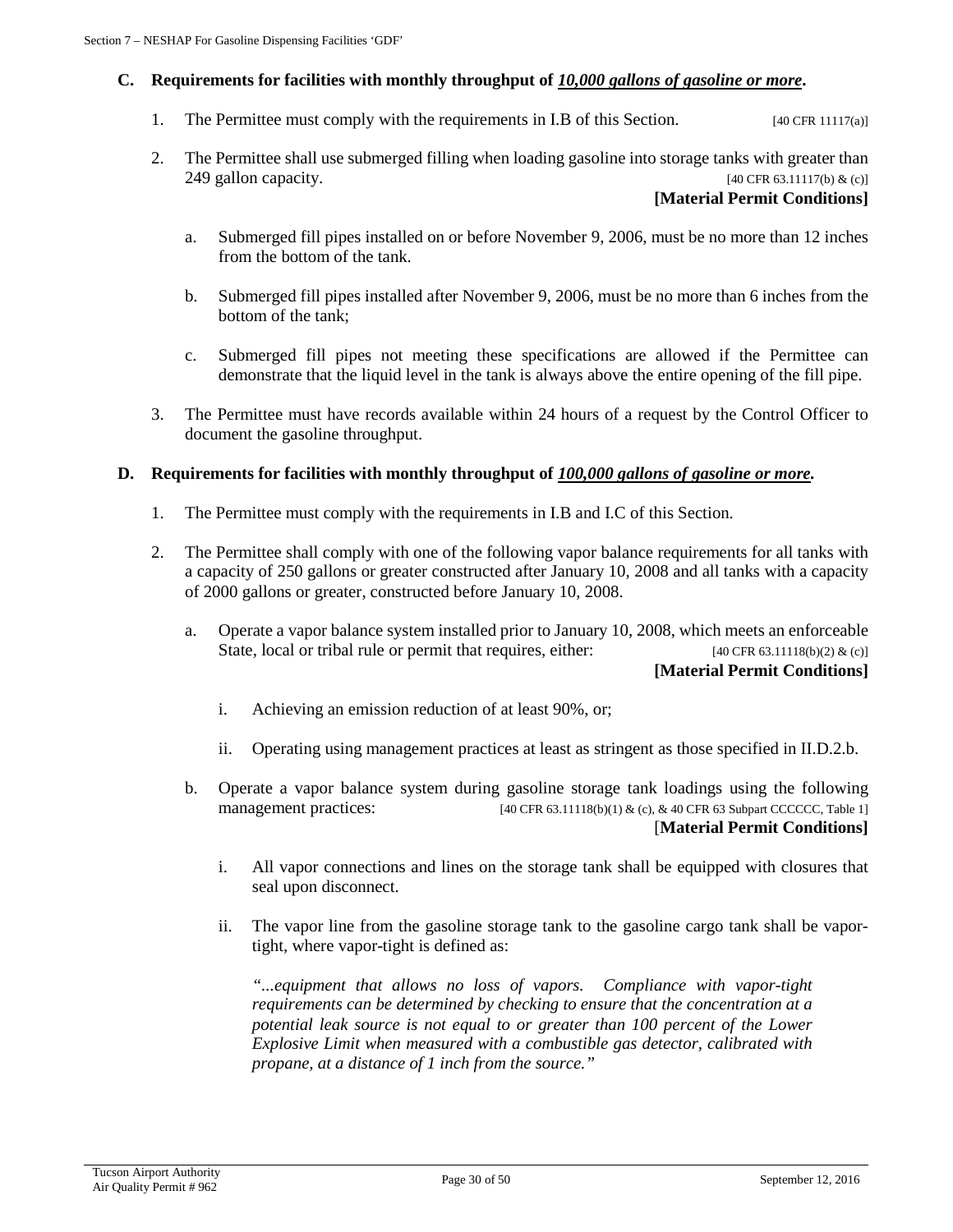- iii. The vapor balance system shall be designed such that the pressure in the tank truck does not exceed 18 inches water pressure or 5.9 inches water vacuum during product transfer.
- iv. The vapor recovery and product adaptors, and the method of connection with the delivery elbows, shall be designed so as to prevent the over-tightening or loosening of fittings during normal delivery operations.
- v. If a gauge well separate from the fill tube is used, it shall be provided with a submerged drop tube that extends the same distance from the bottom of the storage tank as specified in II.B.3 of the Specific Conditions.
- vi. Liquid fill connections for all systems shall be equipped with vapor-tight caps.
- vii. Pressure-vacuum (PV) vent valves shall be installed on the storage tank vent pipes. The pressure specifications for PV vent valves shall be: a positive pressure setting of 2.5 to 6.0 inches of water and a negative pressure setting of 6.0 to 10.0 inches of water. The total leak rate of all PV vent valves at an affected facility, including connections, shall not exceed 0.17 cubic foot per hour at a pressure of 2.0 inches of water and 0.63 cubic foot per hour at a vacuum of 4 inches of water
- viii. The vapor balance system shall be capable of meeting the static pressure performance requirement of the following equation:

 $Pf = 2e^{-500.887/v}$ 

Where:

- $Pf = Minimum$  allowable final pressure, inches of water;
- $V = \text{Total ellipse affected by the test, gallons};$
- $e$  = Dimensionless constant equal to approximately 2.718;
- $2 =$ The initial pressure, inches of water
- ix. Equip storage tanks constructed after November 9, 2006 with a dual-point vapor balance system, defined in 40 CFR 63.11132 as having one entry port for filling and a separate exit port for a vapor connection
- c. Operate a vapor balance system demonstrated to achieve an emission reduction of 95% or better. [40 CFR 63.6(g), 40 CFR 63.11120(b)(1) & 40 CFR 63 Subpart CCCCCC, Table 3]

#### **E. Compliance Requirements and Management Practices for Cargo tanks unloading at a GDF with monthly throughput of 100,000 gallons or more.**

Gasoline Cargo Tanks shall not unload into a storage tank at a GDF subject to the control requirements in this subpart unless the following conditions are met:

- 1. All hoses in the vapor balance system are properly connected.
- 2. The adapters or couplers that attach to the vapor line on the storage tank have closures that seal upon disconnect.
- 3. All vapor return hoses, couplers, and adapters used in the gasoline delivery are vapor tight.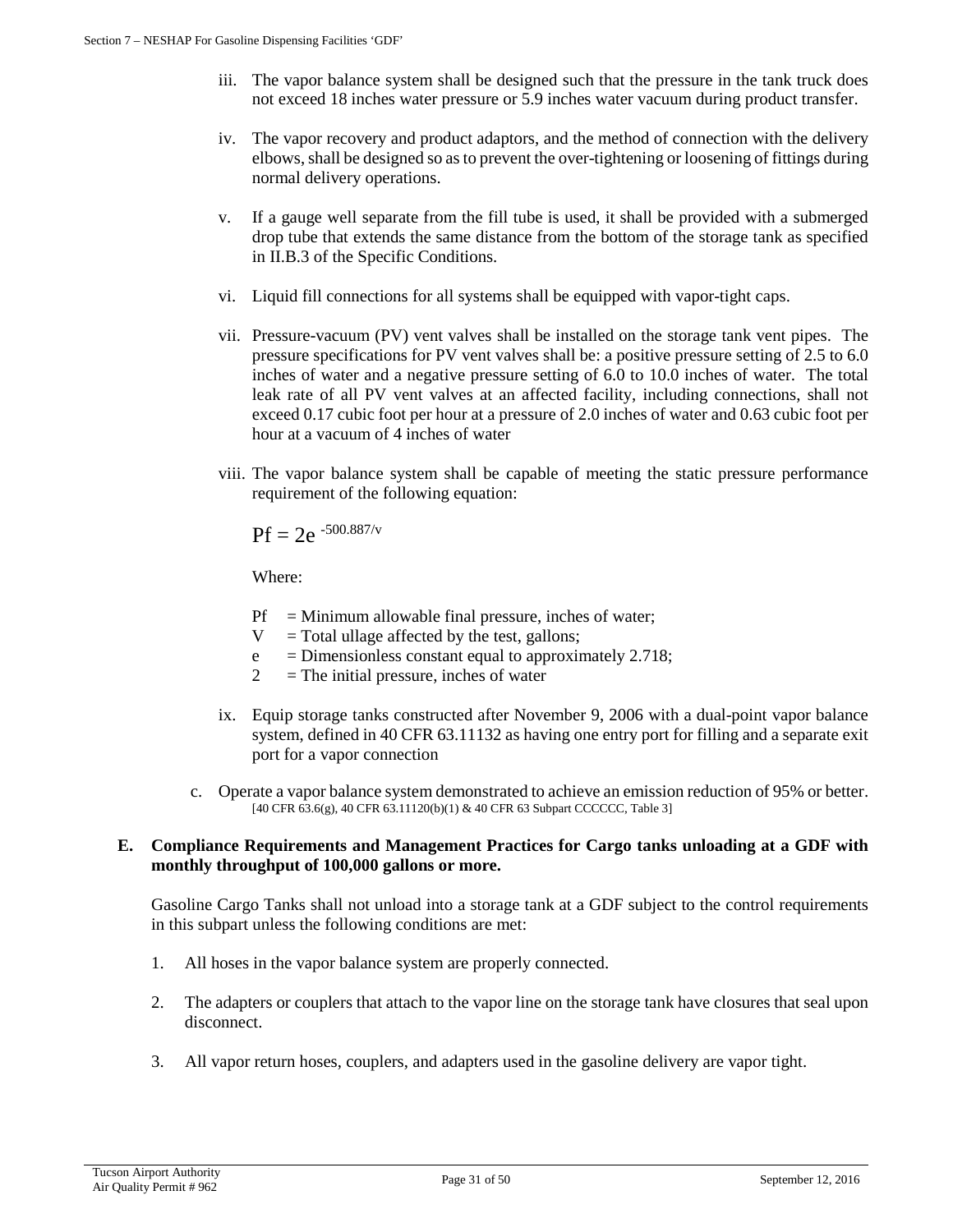- 4. All tank truck vapor return equipment is compatible in size and forms a vapor tight connection with the vapor balance equipment on the GDF storage tank, and
- 5. All hatches on the tank truck are closed and securely fastened.
- 6. The filling of storage tanks at GDF shall be limited to unloading from vapor tight gasoline cargo tanks. Documentation that the cargo tank has met the specifications of EPA Method 27 shall be carried with the cargo tank, as specified in 40 CFR 63.11125(c).

# **II. MONITORING AND RECORDKEEPING REQUIREMENTS**

#### **A. Operational Limitations**

1. The Permittee must, at all times, including periods of startup, shutdown, and malfunction, operate and maintain the GDF, including associated air pollution control equipment and monitoring equipment, in a manner consistent with safety and good air pollution control practices for minimizing emissions.

[40 CFR 63.6(e)(1)(i), & 40 CFR 63, Subpart CCCCCC, Table 3]

2. An affected source shall provide proof of throughput upon request by the Control Officer.

[40 CFR 63.11111(e)]

3. **Yearly** throughput shall be a **365-day** rolling total, calculated by summing the volume of gasoline loaded into, or dispensed from, all gasoline storage tanks at each GDF during the current day, plus the total volume of gasoline loaded into, or dispensed from, all gasoline storage tanks at each GDF during the previous 364 days. **Monthly** throughput shall be calculated using the **yearly** throughput and dividing that sum by 12. [40 CFR 63.11132]

# **[Material Permit Condition]**

# **B. Air Pollution Controls**

1. The Permittee shall annually inspect the gasoline storage tanks' submerged fill devices. The inspections shall be used to determine whether all of the submerged fill devices are in good working order, according to good modern practices and any available industry practices or recommendations. [PCC 17.12.185.A.3.c]

#### **[Locally Enforceable & Material Permit Condition]**

2. The Permittee shall annually inspect the vapor control recovery system(s), all pumps compressors, pipes, hoses mechanical seals or other equipment storing, handling, conveying or controlling VOCs and HAPs. The inspections shall be used to determine whether all equipment is in good working order according to good modern practices and any available manufacturer's recommendations.

[PCC 17.12.185.A.3.c]

# **[Locally Enforceable & Material Permit Condition]**

#### **C. Recordkeeping**

- 1. Recordkeeping to document throughput must begin upon startup for a new or reconstructed source and should date back to January 10, 2008 for existing sources. These records shall be kept for a period of five  $(5)$  years. [40 CFR 63.11111(e)]
- 2. The Permittee shall record the results of inspections in II.B.1 & 2 of this Section in a log and at a minimum include the information in II.A of Section 2 of the permit. [PCC 17.12.185.A.3.c]

#### **[Material Permit Condition]**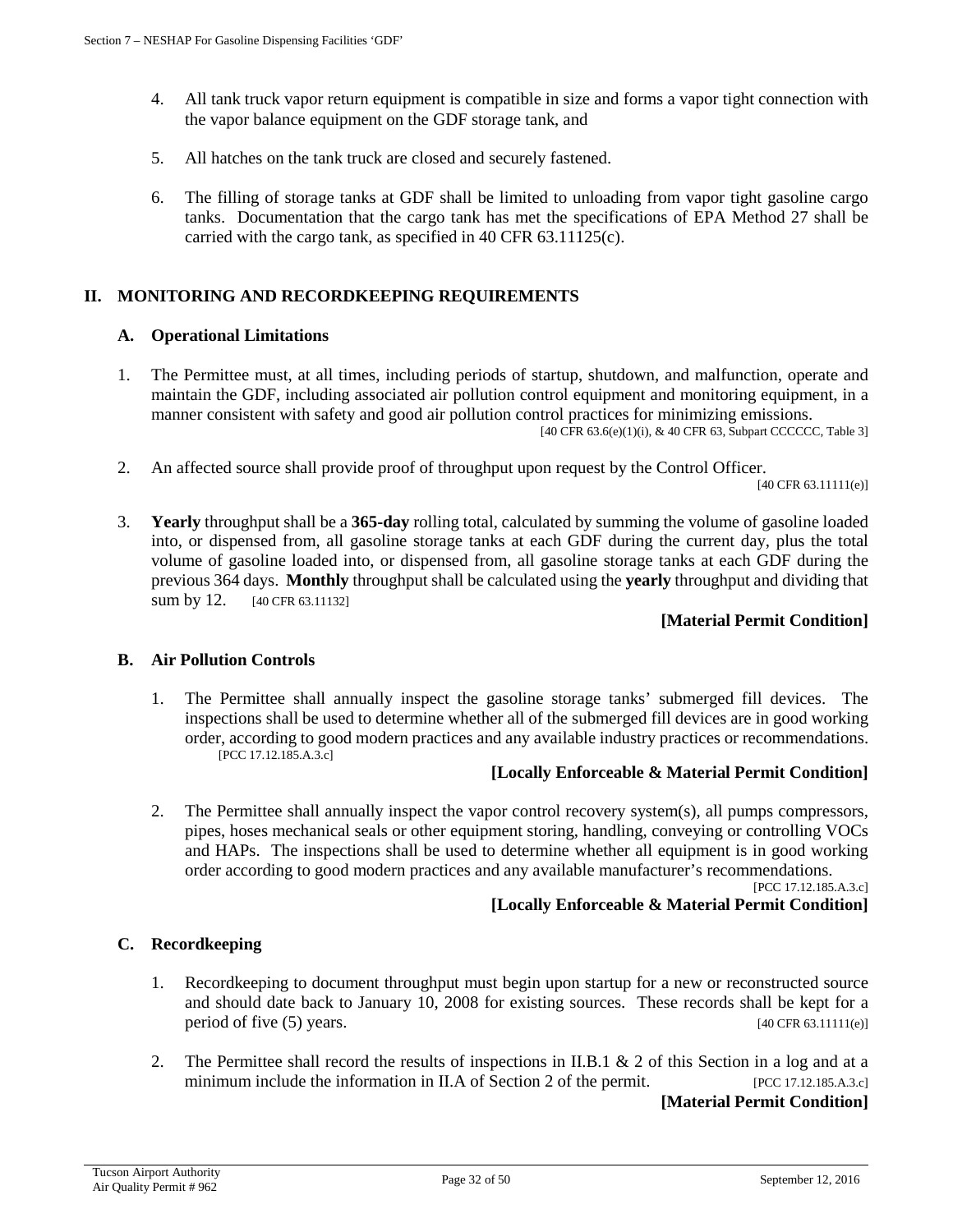- 3. The Permittee shall keep records of all tests performed under IV of this Section, including details of the conditions under which the tests were performed. The test records shall be kept for a period of five (5) years and shall be made available for inspection by the Control Officer during the course of a site visit or inspection.  $[40 \text{ CFR } 63.11125 \& 40 \text{ CFR } 63.11120(c)]$
- 4. All other records required by this Section shall be maintained in accordance with the facility wide provisions in III of Section 2 of this permit. [PCC 17.12.185.A.4.b]

### **III. REPORTING REQUIREMENTS**

A. The Permittee must submit a Notification of Performance Test prior to initiating testing required in IV.A and IV.B of this Section. [40 CFR 63.9(e) & 40 CFR 63.1124(b)(4)]

40 CFR 63.9(e) reads as follows: *The owner or operator of an affected source shall notify the Control Officer in writing of his or her intention to conduct a performance test at least 60 calendar days before the performance test is scheduled to begin to allow the Control Officer to review and approve the sitespecific test plan required under §63.7(c), if requested by the Control Officer, and to have an observer present during the test.*

- B. The Permittee shall submit a Notification of Compliance Status within 60 days of the completion of testing required in IV.B of the this Section. The Notification must be signed by the responsible official who must certify its accuracy and must indicate whether the source has complied with the applicable requirements. [40 CFR 63.11124(b)(2) & 40 CFR 63.9(h)(2)(ii)]
- C. The Permittee shall report the results of all volumetric efficiency tests required under IV.B of the this Section. These reports must be submitted within 180 days of the completion of the performance testing. [40 CFR 63.11126]

#### **IV. TESTING REQUIREMENTS**

Follow the testing requirements in VI.A through D of Section 2 of this permit in addition to the following:

- A. A Permittee choosing to operate a vapor balance system according to I.D.2.c of this Section shall demonstrate the equivalency of the system to that described in I.D.2.b of this Section using the following procedures:
	- 1. Demonstrate initial compliance of the 95% reduction achievement by conducting an initial performance test on the vapor balance system using the California Air Resources Board Vapor Recovery Test Procedure TP-201,1,-Volumetric Efficiency for Phase I Vapor Recovery Systems, adopted April 12, 1996, and amended February 1, 2001, and October 8, 2003. (Incorporated by reference, see 40 CFR 63.14).  $[40 \text{ CFR } 63.11120(b)(1)]$
	- 2. During the initial compliance test, determine and document alternative acceptable values for the following: [40 CFR 63.11120(b)(2)]
		- a. Leak rate and pressure requirements detailed in I.D.2.b.vii
		- b. Static pressure performance requirement details in I.D.2.b.viii
	- 3. Comply with the testing requirements specified in IV.B of this Section. [40 CFR 63.11120(b)(3)]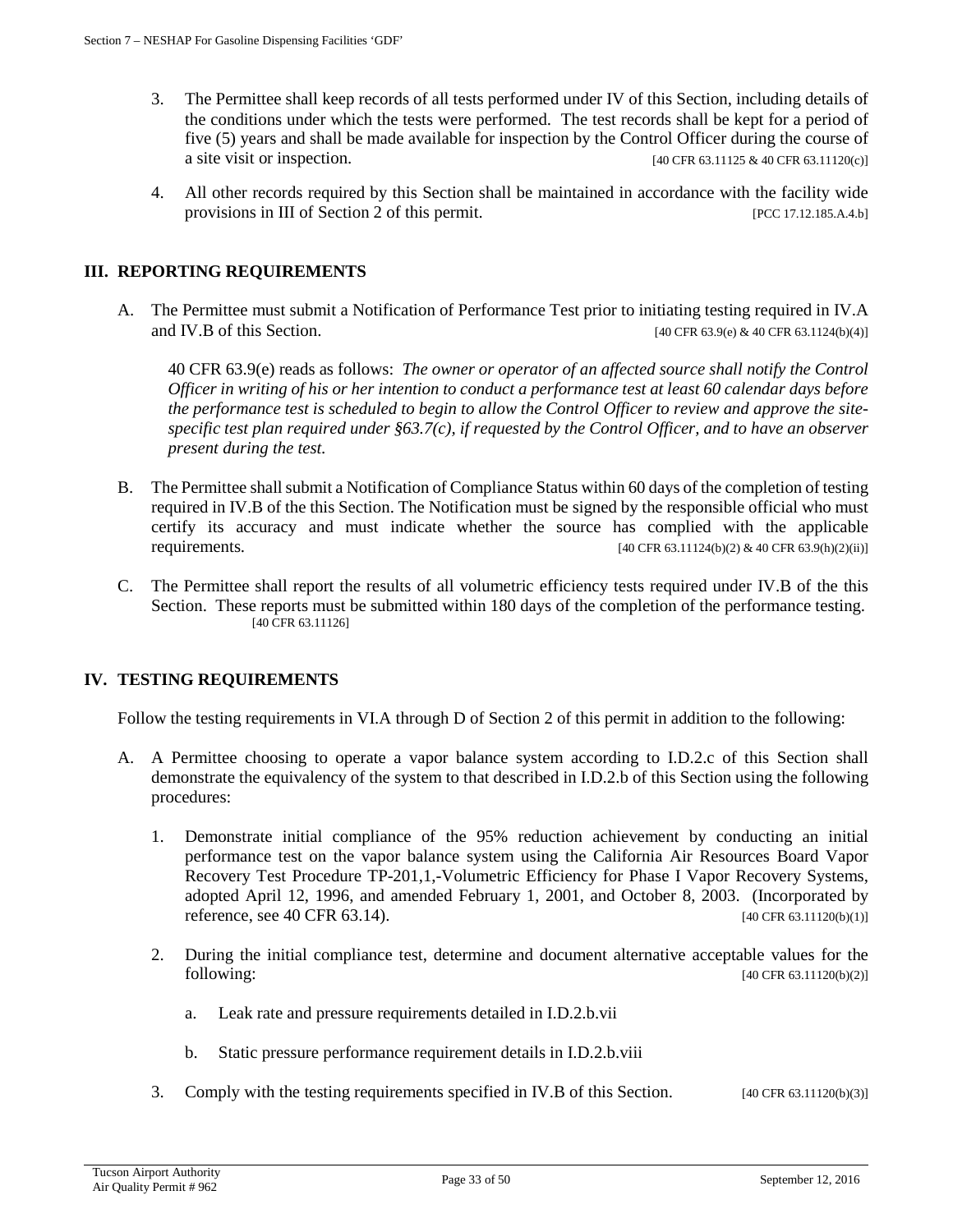- B. Permittee's subject to I.D.2.b or I.D.2.c of this Section must demonstrate initial compliance and repeat that compliance demonstration every 3 years thereafter, by complying with the performance test requirements below:
	- 1. Leak Rate and Pressure Testing

The Permittee must demonstrate compliance with the leak rate and pressure requirements, specified in II.B.4.b.vii of the Specific Conditions, for PV vent valves installed on all gasoline storage tanks using one of the following test methods:  $[40 \text{ CFR } 63.11120(a)(1)]$ 

- a. The California Air Resources Board Vapor Recovery Test Procedure TP-201.1E,-Leak Rate and Cracking Pressure of Pressure/Vacuum Vent Valves, adopted October 8, 2003 (incorporated by reference, see 40 CFR 63.14).
- b. Alternative test methods and procedures in accordance with the alternative test method requirements in 40 CFR 63.7(f).
- 2. Static Pressure Performance Testing

The Permittee must demonstrate compliance with the static pressure performance requirement, specified in I.D.2.b.vii of the this Section, for the vapor balance system by conducting a static pressure test on all gasoline storage tanks using one of the following test methods:

[40 CFR 63.11120(a)(2)] **[Material Permit Condition]**

- a. California Air Resources Board Vapor Recovery Test Procedure TP-201.3-Determination of 2- Inch WC Static Pressure Performance of Vapor Recovery Systems of Dispensing Facilities, adopted April 12, 1996, and amended March 17, 1999 (incorporated by reference, see § 63.14).
- b. Alternative test methods and procedures in accordance with the alternative test method requirements in 40 CFR 63.7(f).
- 3. The initial compliance demonstration tests must be conducted: [40 CFR 63.11113(e)]

# **[Material Permit Condition]**

- a. Upon installation for a new affected source, a reconstructed affected source, or an existing source with a vapor balance system installed after December 15, 2009; or,
- b. No later than 180 days after the applicable compliance date for an existing source with a vapor balance system installed on or before December 15, 2009.
- C. Performance tests conducted as specified in IV.A and IV.B shall be conducted under normal operating conditions of the source. [40 CFR 63.1120(c)]

#### **[Material Permit Condition]**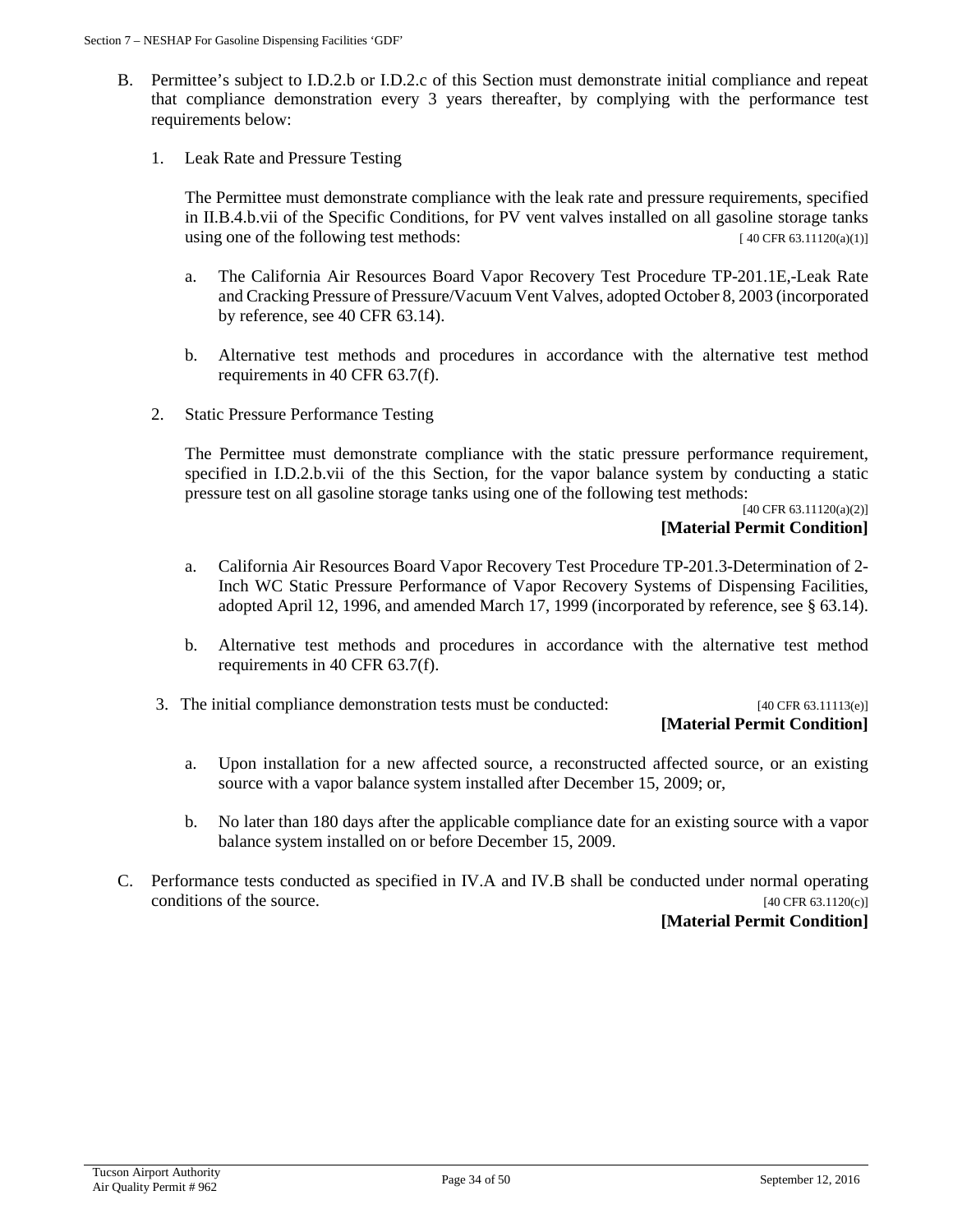### **SECTION 8**

#### **EMISSIONS FROM EXISTING AND NEW NONPOIT SOURCES**

In accordance if I.G of Section 9 of this permit, the provisions in this Section apply to existing and new nonpoint sources of fugitive dust.

# **I. MOTOR VEHICLE OPERATIONS INCLUSIVE 2008** [PCC 17.16.070]

The Permittee shall not cause, suffer, allow, or permit a vacant lot, or an urban or suburban open area, to be driven over or used by motor vehicles, trucks, cars, cycles, bikes, or buggies, or by animals such as horses, without taking reasonable precautions to limit excessive amounts of particulates from becoming airborne. Dust shall be kept to a minimum by using an approved dust suppressant, or adhesive soil stabilizer, or by paving, or by barring access to the property, or by other acceptable means.

#### **II. VACANT LOTS AND OPEN SPACES** [PCC 17.16.080]

- A. The Permittee shall not use or leave a vacant lot, housing plot, building site, parking area, sales lot, playground, livestock feedlot, or other open area - other than those used solely for soil-cultivation or vegetative crop-producing and harvesting agricultural purposes in such a state, after construction, alteration, clearing, leveling, or excavation that naturally induced wind blowing over the area causes a violation of I.F or I.G of Section 2 of this permit. Dust emissions must be permanently suppressed by landscaping, covering with gravel or vegetation, paving, or applying equivalently effective controls.
- B. The Permittee shall not allow a vacant lot, parking area, sales lot, or other open urban area to be used by motor vehicles in such a manner that visible dust emissions induced by vehicular traffic on the area cause a violation of I.F. or I.G of Section 2 of this permit.

#### **III. ROADS AND STREETS** [PCC 17.16.090]

- A. The Permittee shall not cause, suffer, allow or permit the use, repair, construction or reconstruction of a roadway or alley without taking reasonable precautions to prevent excessive amounts of particulate matter from becoming airborne. Dust and other particulates shall be kept to a minimum by employing temporary paving, dust suppressants, wetting down, detouring or by other reasonable means.
- B. The Permittee shall not construct a new unpaved service road or unpaved haul road unless dust will be suppressed after construction by intermittently watering, limiting access, or applying chemical dust suppressants to the road, in such a way that visible dust emissions caused by vehicular traffic on the road do not violate I.F or I.G of Section 2 of this permit.
- C. The Permittee shall not cause, suffer, allow or permit transportation of materials likely to give rise to airborne dust without taking reasonable precautions, such as wetting, applying dust suppressants, or covering the load, to prevent particulate matter from becoming airborne. Earth or other material that is deposited by trucking or earth moving equipment shall be removed from paved streets by the person responsible for such deposits.
- D. The surfacing of roadways with asbestos tailings is prohibited.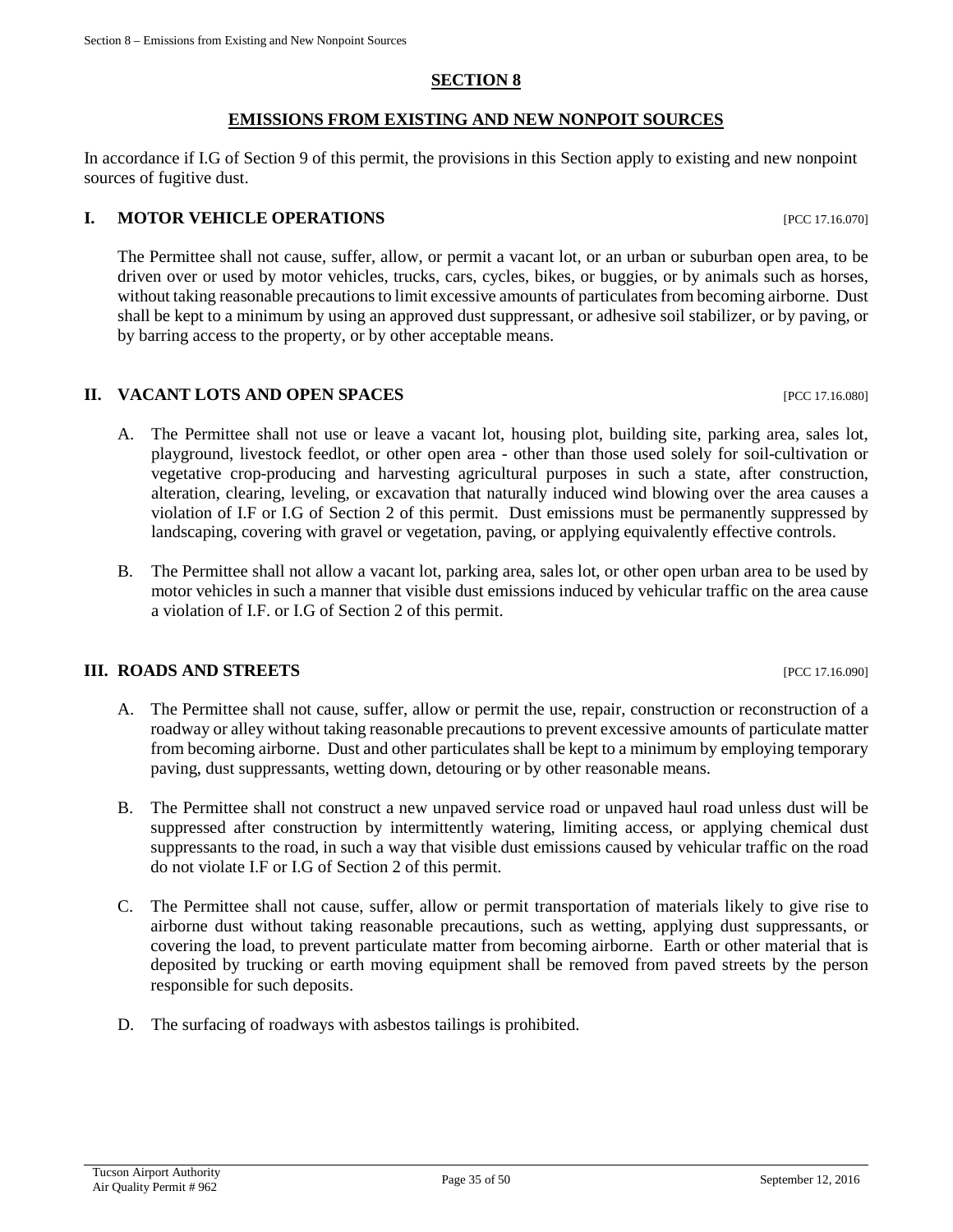# **IV. PARTICULATE MATERIALS** [PCC 17.16.100]

- A. The Permittee shall not cause, suffer, allow or permit crushing, screening, handling, transporting or conveying of materials or other operations likely to result in significant amounts of airborne dust without taking reasonable precautions, such as the use of spray bars, wetting agents, dust suppressants, covering the load, and hoods to prevent excessive amounts of particulate matter from becoming airborne.
- B. Dust emissions from the transportation of materials shall be effectively controlled by covering stock loads in open-bodied trucks, limiting vehicular speeds, or other equivalently effective controls.
- C. Emissions from sandblasting or other abrasive blasting operation shall be effectively controlled by applying water to suppress visible emissions (wet blasting), enclosing the operation, or the use of other equivalently effective controls.

# **V. STORAGE PILES** [PCC 17.16.110]

- A. The Permittee shall not cause, suffer, allow, or permit organic or inorganic dust producing material to be stacked, piled or otherwise stored without taking reasonable precautions such as chemical stabilization, wetting, or covering to prevent excessive amounts of particulate matter from becoming airborne.
- B. Stacking and reclaiming machinery utilized at storage piles shall be operated at all times with a minimum fall of material and in such manner, or with the use of spray bars and wetting agents, as to minimize and control to ensure compliance with I.F and I.G of Section 2 of this permit.

### **VI. ROADWAY AND SITE CLEANING MACHINERY** [PCC 17.16.470]

- A. The Permittee shall not cause, allow or permit to be emitted into the atmosphere from any roadway and site cleaning machinery smoke or dust for any period greater than 10 consecutive seconds, the opacity of which exceeds forty percent. Visible emissions when starting cold equipment shall be exempt from this requirement for the first 10 minutes.
- B. In addition to complying with VI.A of this Section, the Permittee shall not cause, allow or permit the cleaning of any site, roadway, or alley without taking reasonable precautions to prevent particulate matter from becoming airborne. Reasonable precautions may include applying dust suppressants. Earth or other material shall be removed from paved streets onto which earth or other material has been transported by trucking, earthmoving equipment, erosion by water, or by other means.

# **VII. MONITORING AND RECORDKEEEPING**

The Permittee shall document corrective actions taken in accordance with II.A of Section 2 to comply with the standards in this Section.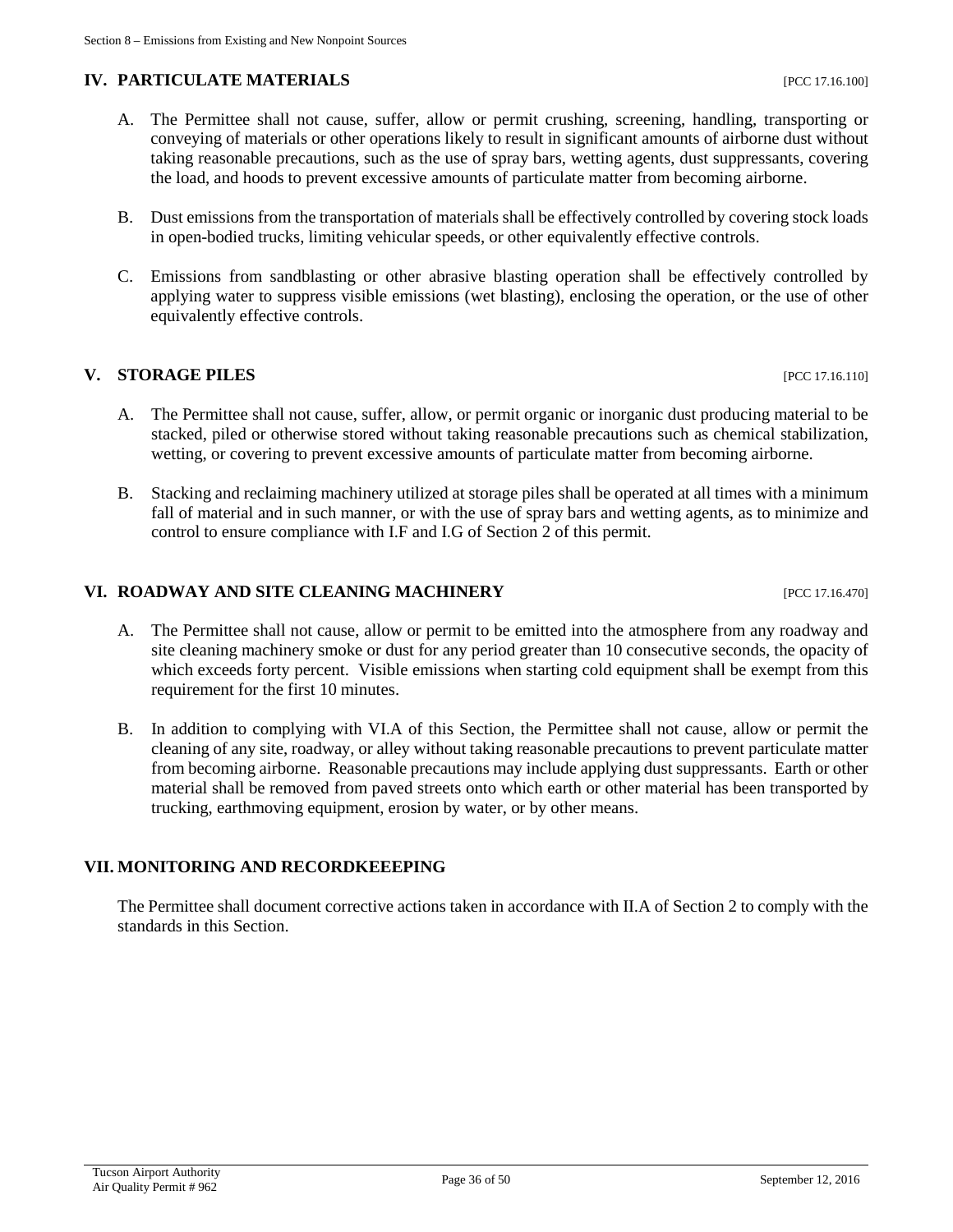# **SECTION 9**

# **SPECIFIC APPLICABILITY PROVISIONS**

#### **I. Permitted Facility Sources**

The Specific Conditions in this permit apply to the following source categories, affected facilities, equipment, emission sources, installations, activities and operations at the facility.

#### **A. Facility-Wide Operations**

Except as provided in subsection III of this Section, the provisions in Section 2 of this permit apply to facility-wide operations and to all sources of air contaminants operating at the facility, and include the following: Operating Restrictions, General Control Standards, Materials Handling Standards, Odor Limiting Standard, Opacity limits, Visibility Limiting Standard, and Asbestos Requirements for Renovation and Demolition Activities. In addition to the General Conditions (pg. 41) of this permit, Section 2 of this permit contains specific monitoring, recordkeeping, reporting, facility change, and testing requirements that apply to all sources covered by this permit.

[PCC 17.16.010., PCC 17.16.020 thru 050, PCC 17.16.400.A, & PCC 17.16.430.F] **[Locally Enforceable Conditions]**

#### **B. Fossil-Fuel Fired Industrial and Commercial Equipment (Boilers and Heaters)**

- 1. The specific conditions in Section 3 of this permit apply to industrial and commercial installations which are less than seventy-three megawatts capacity (two hundred fifty million British thermal units per hour); but in the aggregate on any premises are rated at greater than five hundred thousand British thermal units per hour (0.146 megawatts); and in which fuel is burned for the primary purpose of producing steam, hot water, hot air or other liquids, gases or solids and in the course of doing so the products of combustion do not come into direct contact with process materials. [PCC 17.16.165]
- 2. Operating Restrictions [PCC 17.12.350.A.3.a]

# **[Material Permit Conditions]**

a. Applicable boilers and heaters covered by this permit and identified in Table 1 of Attachment 2 that comply with Section 3 of this permit shall be considered to be compliant with the applicable requirements in PCC 17.16.165.

[40 CFR 60.42c(d), 60.43c(e)(4), & 40 CFR 60.48(g) & PCC 17.16.165]

b. Should the Permittee desire to fire fuels in a boiler covered by this permit that do not meet the fuel limitations in Section 3 of this permit, the Permittee shall submit a significant revision in accordance with V.A of Section 2 of this permit.

[40 CFR 60.43c(e)(1), 40 CFR 63.1194(d), 40 CFR 63.11201(a), & Table 2, to NESHAP Subpart JJJJJJ]

#### **C. Incinerator**

The specific conditions in Section 4 of this permit apply to a very small municipal-type waste incinerator that is not subject to regulation under Section 129(e) of the Clean Air Act, Section 3005 of the Solid Waste Disposal Act, or standards contained in 40 CFR Parts 60 or Part 63.

[40 CFR Part 60, Subpart AAAA & Subpart EEEE]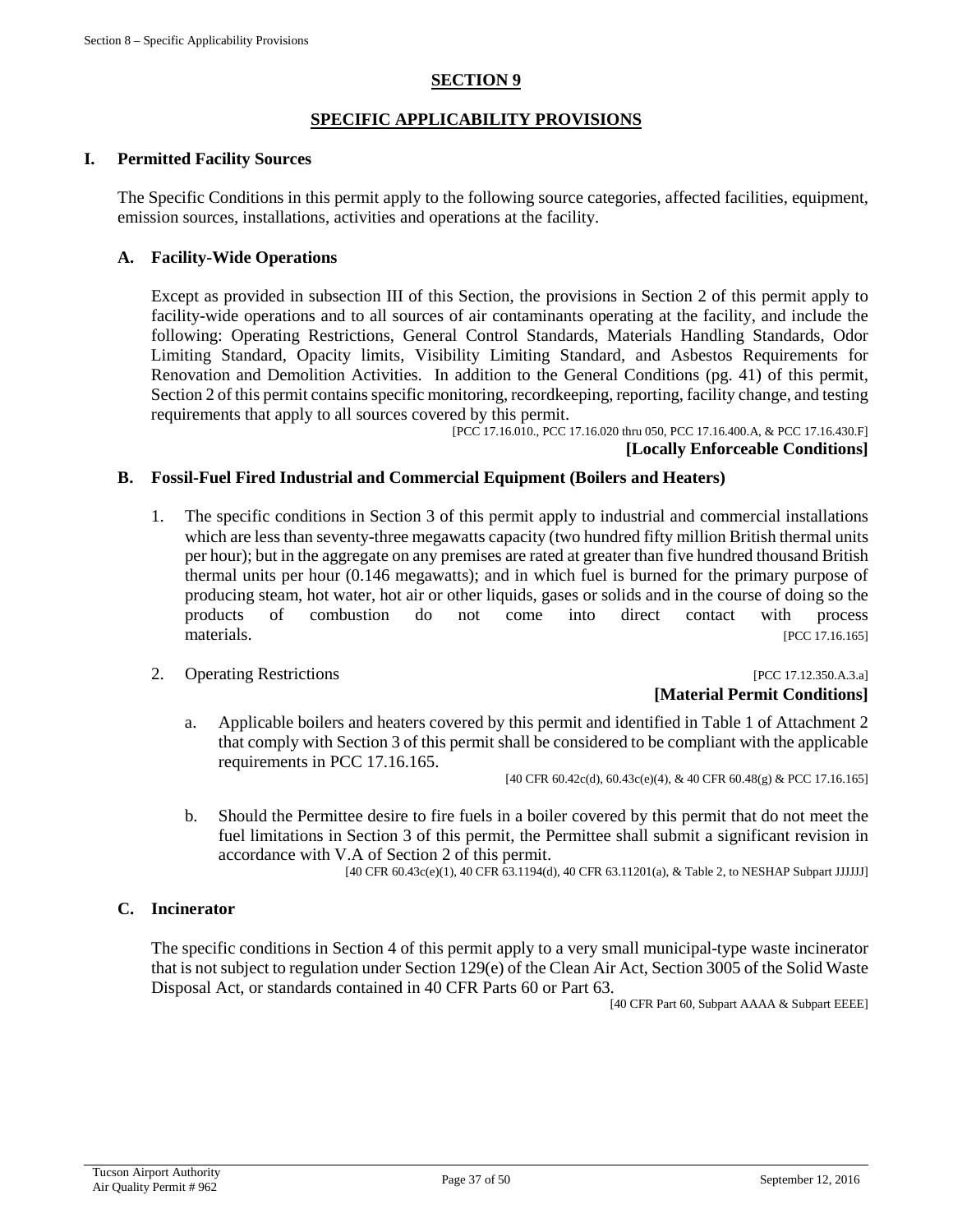# **D. NESHAP for stationary CI RICE**

40 CFR 63, Subpart ZZZZ – National Emission Standards for Hazardous Air Pollutants for Stationary Reciprocating Internal Combustion Engines (RICE) [PCC 17.16.530.B.83]

#### **[Federally Enforceable Conditions]**

- 1. Applicable to each existing, new or reconstructed stationary compression ignition (CI) RICE at an area source as follows: [40 CFR 60.6595(a), 40 CFR 63.6590(c) & 40 CFR 60.6603(a)]
	- a. A stationary RICE is "existing," if construction or reconstruction was commenced before June 12, 2006:
		- i. Except as provided in paragraph II.C.1.a.ii below, for each existing CI RICE, the Permittee must comply with the applicable requirements in Section 4 of this permit no later than May 3, 2013.
		- ii. If the CI stationary RICE is an existing non-emergency CI RICE with a site rating of more than 300 HP that is certified to the Tier 3 (Tier 2 for engines above 560 kilowatt (kW)) emission standards in Table 1 of 40 CFR 89.112, the Permittee may comply with the requirements in II.C of this Section by meeting the requirements for Tier 3 engines (Tier 2 for engines above 560 kW) in 40 CFR Part 60, subpart IIII instead of the emission limitations and other requirements that would otherwise apply. [40 CFR 63.6603(e)]
	- b. A stationary RICE is "new" if construction was commenced on or after June 12, 2006. A stationary RICE is "reconstructed" if reconstruction as defined in 40 CFR 63.2 commenced on or after June 12, 2006:
		- i. For each new or reconstructed stationary CI RICE, the Permittee must meet the requirements in II.C of this Section by meeting the requirements of 40 CFR Part 60, subpart IIII, for compression ignition engines. No further requirements apply for such engines.[40  $CFR$  63.6590(c)]

#### **E. NSPS for Stationary Compression Ignition (CI) Internal Combustion Engines (ICE)**

40 CFR 60, Subpart IIII – Standards of Performance for Stationary Compression Ignition (CI) Internal Combustion Engines (ICE) [PCC 17.16.490.A.81]

#### **[Federally Enforceable Conditions]**

- 1. Applicable to manufacturers, owners and operators of stationary CI ICE and other persons as specified below. For the purpose of I.E of this Section, the date that construction commences is the date the engine is ordered by the owner or operator. [40 CFR 60.4200(a)]
	- a. Manufacturers of stationary CI ICE with a displacement less than 30 liters per cylinder, where the model year is: [40 CFR 60.4200(a)(1)]
		- i. 2007 or later, for engines that are not fire pump engines.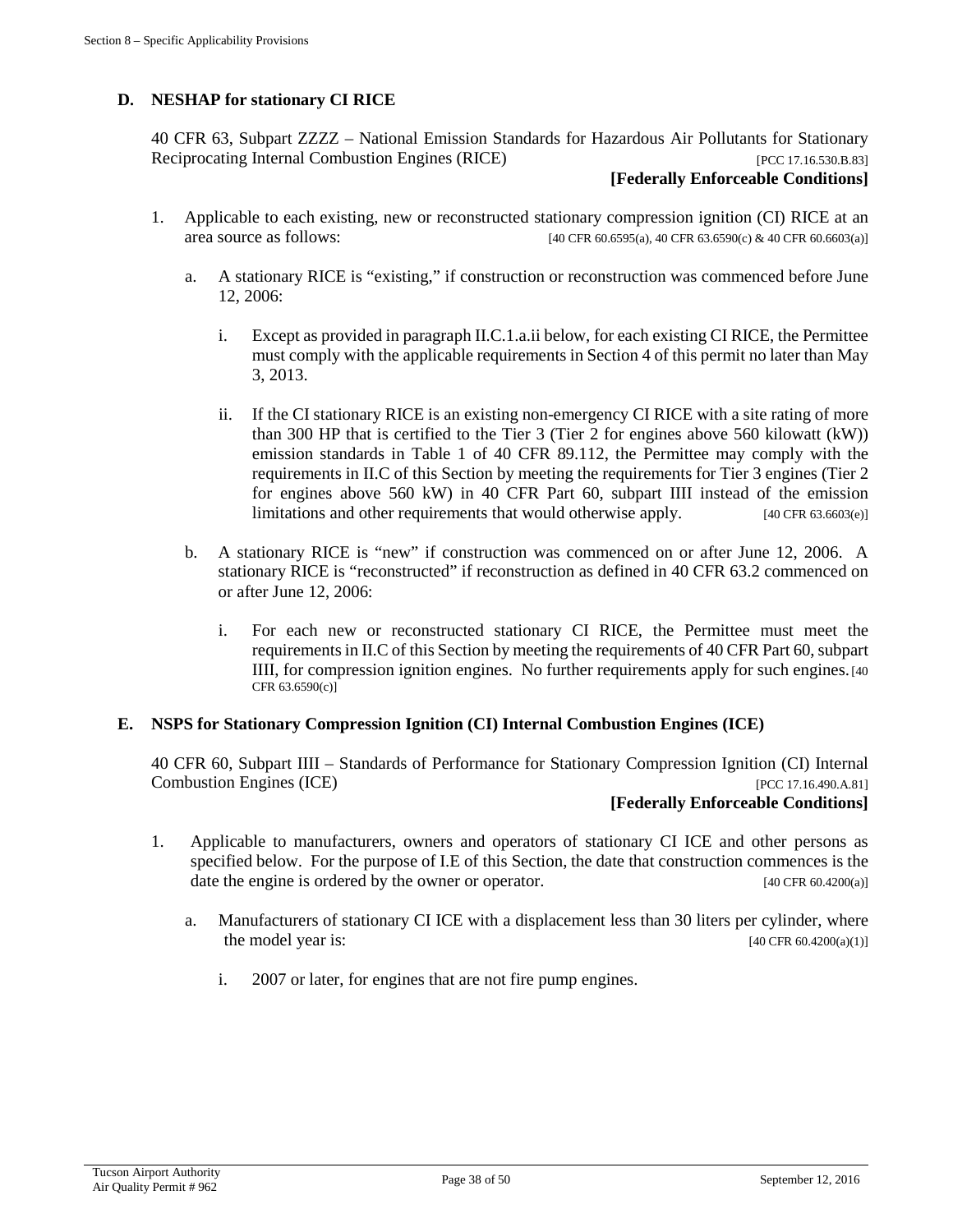- b. Owners and Operators of stationary CI ICE that commence construction after July 11, 2005 where the stationary CI ICE are:  $[40 \text{ CFR } 60.4200(a/2)]$ 
	- i. Manufactured after April 1, 2006, and are not fire pump engines.
- c. Owners and operators of any stationary CI ICE that are modified or reconstructed after July 11, 2005 and any person that modifies or reconstructs any stationary CI ICE after July 11, 2005. [40 CFR 60.4200(a)(3)]
- d. The provisions of I.D of Section 5 of this permit are applicable to all owners and operators of stationary CI ICE that commence construction after July 11, 2005. [40 CFR 60.4200(a)(4)]

# **F. NESHAP for Gasoline Dispensing Facilities**

40 CFR 63, Subpart CCCCCC – National Emission Standards for Hazardous Air Pollutants for Gasoline Dispensing Facilities (GDF). [PCC 17.16.530.B.106]

#### **[Federally Enforceable Conditions]**

1. Applicability

The emission sources to which this I.F of this Section applies are gasoline storage tanks and associated equipment components in vapor or liquid gasoline service at new, reconstructed, or existing GDF that meet the criteria specified in I.F.1.a through i as stated below. Pressure/Vacuum vents on gasoline storage tanks and the equipment necessary to unload product from cargo tanks into the storage tanks at GDF are covered emission sources. The equipment used for the refueling of motor vehicles is not covered by this Section. An affected source is a new affected source if you commenced construction on the affected source after November 9, 2006, and you meet the applicability criteria in I.F.1.a through i as stated below at the time you commenced operation. An affected source is reconstructed if you meet the criteria for reconstruction as defined in 40 CFR 63.2. An affected source is an existing affected source if it is not new or reconstructed. GDF must comply with the provisions of this Section by the dates specified in in 40 CFR 60.11113.

[40 CFR 63.11112 & 63.11113]

- a. Applicable to each GDF that is located at an area source. The affected source includes each gasoline cargo tank during the delivery of product to a GDF and includes each storage tank.  $[40 \text{ CFR } 63.11111(a)]$
- b. If your GDF has a monthly throughput of less than 10,000 gallons of gasoline, you must comply with the requirements in I.B of Section 7 of this permit. [40 CFR 63.11111(b)]
- c. If your GDF has a monthly throughput of 10,000 gallons of gasoline or more, you must comply with the requirements in I.C of Section 7 of this permit.  $[40 \text{ CFR } 63.11111(c)]$
- d. If your GDF has a monthly throughput of 100,000 gallons of gasoline or more, you must comply with the requirements in I.D of Section 7 of this permit.  $[40 \text{ CFR } 63.11111(d)]$
- e. An affected source shall, upon request by the Control Officer, demonstrate that their monthly throughput is less than the 10,000-gallon or the 100,000-gallon threshold level, as applicable. For new or reconstructed affected sources, as specified in I.F.1 of this Section, recordkeeping to document monthly throughput must begin upon startup of the affected source. For existing sources, as specified in I.F.1.d of this Section, recordkeeping to document monthly throughput must begin on January 10, 2008. For existing sources that are subject to this subpart only because they load gasoline into fuel tanks other than those in motor vehicles, as defined in 40 CFR 63.11132, recordkeeping to document monthly throughput must begin on January 24, 2011. Records required under this paragraph shall be kept for a period of 5 years. [40 CFR 63.11111(e)]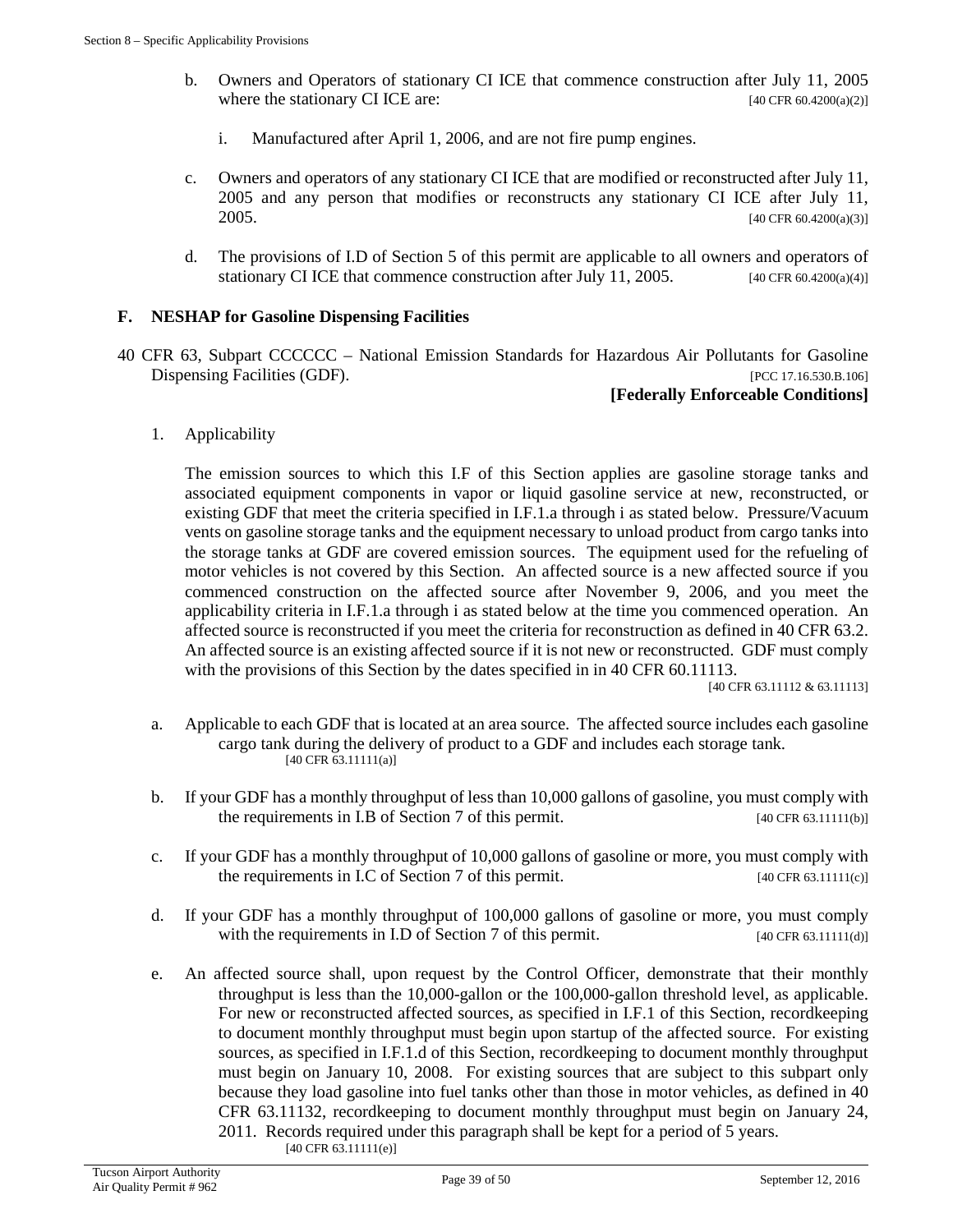- f. The loading of aviation gasoline into storage tanks at airports, and the subsequent transfer of aviation gasoline within the airport, is not subject to this subpart.  $[40 \text{ CFR } 63.11111(g)]$
- g. Monthly throughput is the total volume of gasoline loaded into, or dispensed from, all the gasoline storage tanks located at a single affected GDF. If an area source has two or more GDF at separate locations within the area source, each GDF is treated as a separate affected source. [40 CFR 63.11111(h)]
- h. If the Permittee's affected source's throughput ever exceeds an applicable throughput threshold, the affected source will remain subject to the requirements for sources above the threshold, even if the affected source throughput later falls below the applicable throughput threshold. [40 CFR 63.11111(i)]
- i. The dispensing of gasoline from a fixed gasoline storage tank at a GDF into a portable gasoline tank for the on-site delivery and subsequent dispensing of the gasoline into the fuel tank of a motor vehicle or other gasoline-fueled engine or equipment used within the area source is only subject to I.B of Section 7 of this permit.  $[40 \text{ CFR } 63.11111(j)]$

### **G. Emissions from Existing and New Nonpoint Sources**

The specific conditions in Section 8 of this permit apply to existing and new nonpoint sources of fugitive dust. [PCC 17.16.070 through PCC 17.110 & 17.16.470]

#### **II. Local (New and Existing) Stationary Source Performance Standards**

Local performance standards apply to the following facilities or operations: fossil fuel fired industrial and commercial equipment, each incinerator, each internal combustion engine, and each unclassified source. [PCC 17.12.185.A.2, PCC 17.16.165, PCC 17.16.170, PCC 17.16.340, & PCC 17.16.430] **[Locally Enforceable Conditions]**

#### **III. Exempt Facility Sources**

The Specific Conditions contained in this permit shall not apply to motor vehicles, agricultural vehicles, or agricultural equipment used in normal farm operations, unless their operation without a permit would result in a violation of the Act. [PCC 17.12.140.C.3]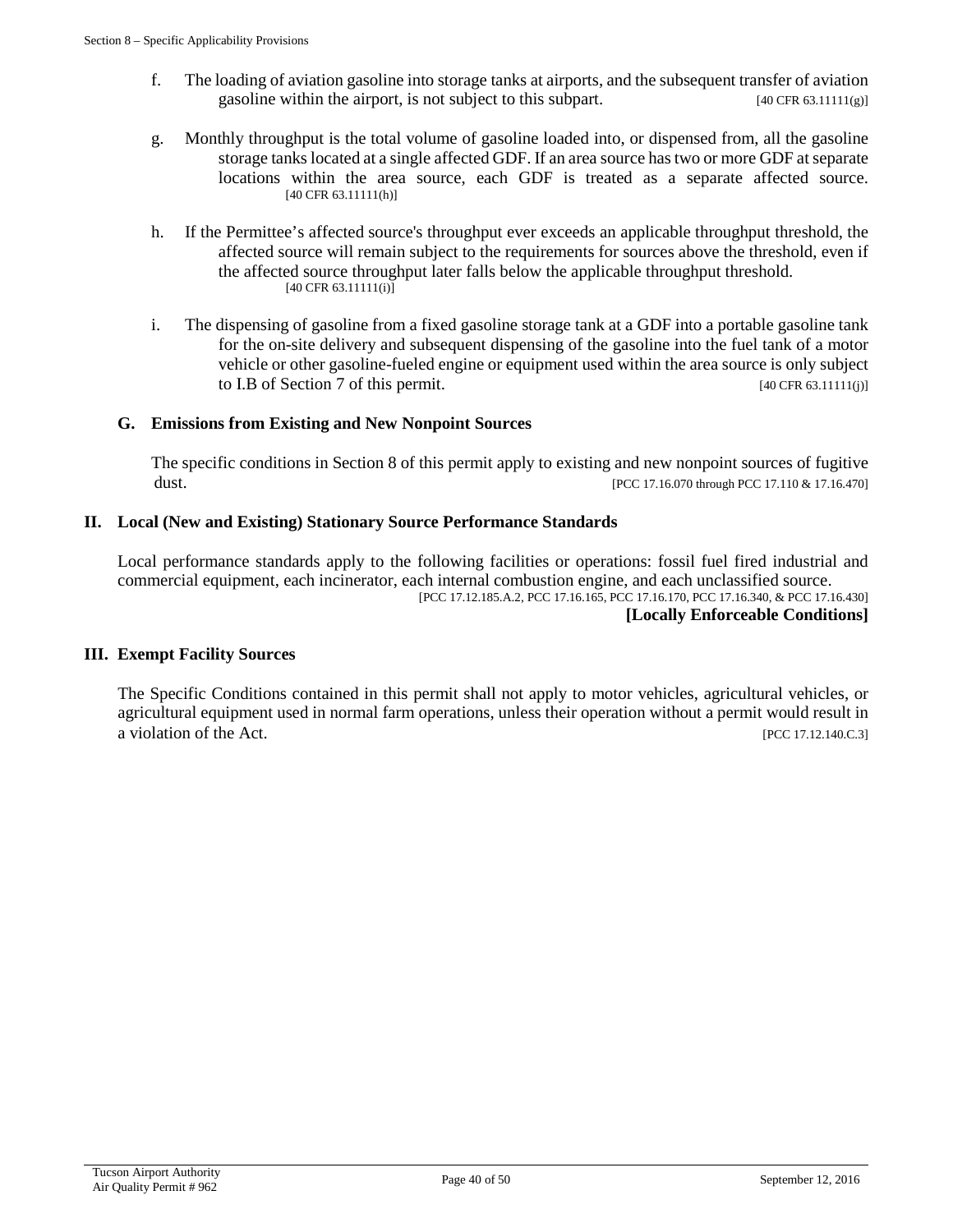#### **GENERAL CONDITIONS**

#### **I. COMPLIANCE WITH PERMIT CONDITIONS** [PCC 17.12.185.A.7.a & b]

- A. The Permittee shall comply with all conditions of this permit including all applicable requirements of Arizona air quality statutes and the air quality rules. Any permit noncompliance constitutes a violation of the Arizona Revised Statutes and is grounds for enforcement action; for permit termination, revocation and reissuance, or revision; or for denial of a permit renewal application. In addition, noncompliance with any federally enforceable requirement constitutes a violation of the Clean Air Act.
- B. The Permittee shall report to the Control Officer any emissions in excess of the limits established by this permit. The report shall be in 2 parts as specified below: [PCC 17.12.185.A.5 & PCC 17.12.040]
	- 1. Notification by telephone or facsimile within 24 hours of the time the Permittee first learned of the occurrence of excess emission that includes all available information from 17.12.040.B. The number to report excess emissions is **520-724-7400.** The facsimile number is **520-838-7432.**
	- 2. Detailed written notification by submission of an excess emissions report within 72 hours of the notification under I.B.1 above. **Send to PDEQ 33 N. Stone Avenue, Suite 700, Tucson, Arizona 85701.**
- C. It shall not be a defense for a Permittee in an enforcement action that it would have been necessary to halt or reduce the permitted activity in order to maintain compliance with the conditions of this permit.
- D. The permit does not convey any property rights of any sort, or any exclusive privilege to the permit holder.
- E. The Permittee shall pay fees to the Control Officer pursuant to PCC 17.12.520.

[PCC 17.12.185.A.9 & PCC 17.12.520]

### **II. PERMIT REVISION, REOPENING, REVOCATION AND REISSUANCE, OR TERMINATION FOR CAUSE** [PCC 17.12.185.A.7.c]

The permit may be revised, reopened, revoked and reissued, or terminated for cause pursuant to PCC 17.12.270. The filing of a request by the Permittee for a permit revision, revocation and reissuance, or termination; or of a notification of planned changes or anticipated noncompliance does not stay any permit condition.

# **III. DUTY TO PROVIDE INFORMATION** [PCC 17.12.165.G & PCC 17.12.185.A.7.e]

- A. The Permittee shall furnish to the Control Officer, within a reasonable time, any information that the Control Officer may request in writing to determine whether cause exists for revising, revoking and reissuing, or terminating the permit or to determine compliance with the permit. Upon request, the Permittee shall also furnish to the Control Officer copies of records required to be kept by the permit. For information claimed to be confidential, the Permittee shall furnish a copy of such records to the Control Officer along with a claim of confidentiality.
- B. If the Permittee has failed to submit any relevant facts or if the Permittee has submitted incorrect information in the permit application, the Permittee shall, upon becoming aware of such failure or incorrect submittal, promptly submit such supplementary facts or corrected information.

## **IV. SEVERABILITY CLAUSE** [PCC 17.12.185.A.6]

The provisions of this permit are severable. If any provision of this permit is held invalid, the remainder of this permit shall not be affected thereby.

Tucson Airport Authority Fucson Airport Authority<br>Air Quality Permit # 962 **Page 41** of 50 September 12, 2016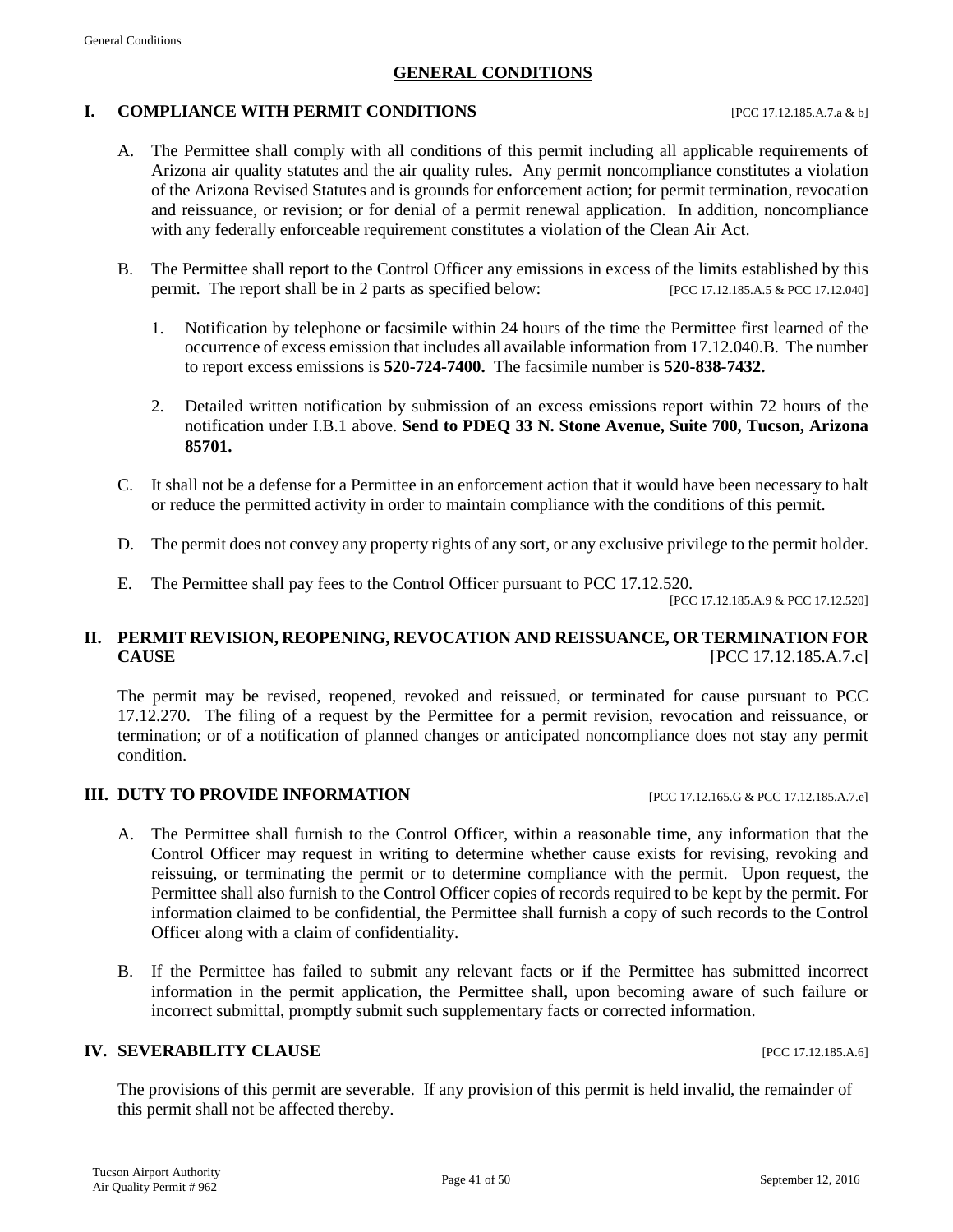# **ATTACHMENT 1**

#### **APPLICABLE REGULATIONS**

#### **40 CFR, Part 60 Standards of Performance for New Stationary Sources**

| Subpart A    | <b>General Provisions</b>                                            |
|--------------|----------------------------------------------------------------------|
| Subpart IIII | NSPS for Stationary Compression Ignition Internal Combustion Engines |
| Appendix A   | Test Methods                                                         |

#### **40 CFR, Part 63 National E missions Standards for Hazardous Air Pollutants for Source Categories**

| Subpart A    | <b>General Provisions</b>                                   |
|--------------|-------------------------------------------------------------|
| Subpart ZZZZ | NESHAP for Reciprocating Internal Combustion Engines 'RICE' |
|              | Subpart CCCCCC NESHAP for Gasoline Dispensing Facilities    |

#### **Pima County Code Title 17, Chapter 17.12 – Permits and Permit Revisions**

#### **Article I – General Provisions**

| 17.12.010 | <b>Statutory Authority</b>                            |
|-----------|-------------------------------------------------------|
| 17.12.020 | Planning, Constructing, or Operating Without a Permit |
| 17.12.040 | Reporting requirements                                |
| 17.12.045 | Test methods and procedures                           |
| 17.12.050 | Performance tests                                     |
| 17.12.080 | Permit Display or Posting                             |

#### **Article II – Individual Source Permits**

| 17.12.165 | Permit application processing procedures for Class II and Class III permits                |
|-----------|--------------------------------------------------------------------------------------------|
| 17.12.185 | Permit contents for Class II and Class III permits                                         |
| 17.12.235 | Facility Changes that require a permit revision                                            |
| 17.12.240 | Procedures for certain changes that do not require a permit revision Class II or Class III |
| 17.12.255 | <b>Minor Permit Revision</b>                                                               |
| 17.12.260 | Significant Permit Revision                                                                |
| 17.12.270 | Permit Re-openings, Revocation and reissuance, Termination                                 |
| 17.12.350 | Material permit condition                                                                  |
|           |                                                                                            |

#### **Article VI – Individual Source Permits**

| 17.12.520<br>Fees related to Class II and Class III permits |  |
|-------------------------------------------------------------|--|
|-------------------------------------------------------------|--|

#### **Pima County Code Title 17, Chapter 17.16 – Emission Limiting Standards**

#### **Article I – General Provisions**

| 17.16.010 | Local rules and standards; Applicability of more than one standard |
|-----------|--------------------------------------------------------------------|
| 17.16.020 | Noncompliance with applicable standards                            |
| 17.16.030 | Odor limiting standards                                            |

#### **Article II – Visible Emission Standards**

| 17.16.040 | Standards and applicability (includes NESHAP) |
|-----------|-----------------------------------------------|
| 17.16.050 | Visibility limiting standard                  |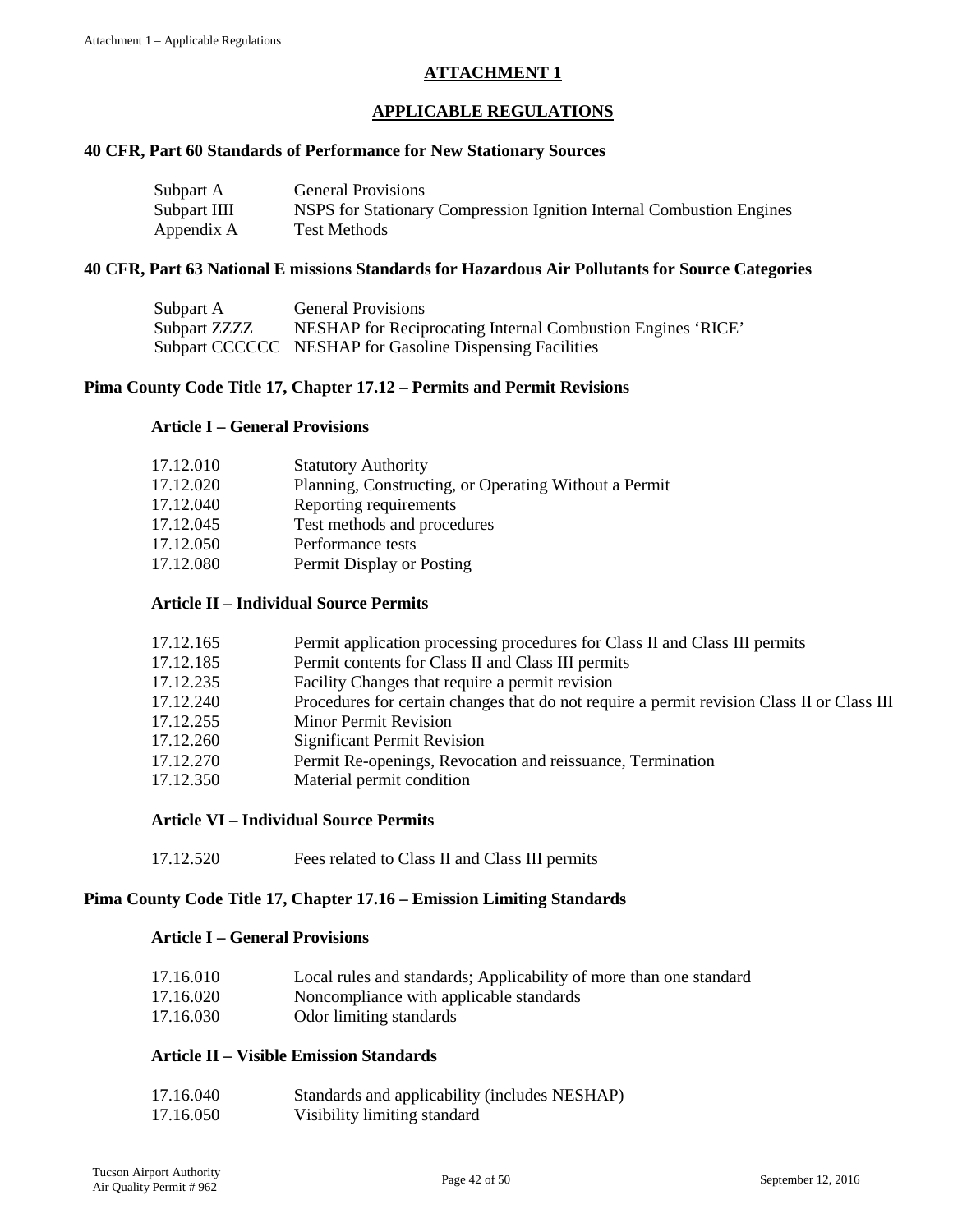#### **Article III – Emissions from Existing and New Nonpoint Sources**

- 17.16.070 Fugitive dust emissions standards for motor vehicles<br>17.16.080 Vacant lots and open spaces
- Vacant lots and open spaces
- 17.16.090 Roads and Streets
- 17.16.100 Particulate materials
- 17.16.110 Storage Piles

#### **Article IV – New and Existing Stationary Source Performance Standards**

| 17.16.130 | Applicability                                                                  |
|-----------|--------------------------------------------------------------------------------|
| 17.16.165 | Standards of performance for fossil-fuel fired industrial commercial equipment |
| 17.16.170 | Incinerators                                                                   |
| 17.16.340 | Standards of performance for stationary rotating machinery                     |
| 17.16.400 | Organic solvents and other organic materials                                   |
| 17.16.430 | Standards of performance for unclassified sources                              |

#### **Article V – Emissions from New and Existing Portable Sources**

17.16.470 Roadway and site cleaning machinery

#### **Pima County Code Title 17, Chapter 17.20 – Emissions Source Testing and Monitoring**

| 17.20.010 | Source sampling, monitoring and testing |
|-----------|-----------------------------------------|
| 17.20.040 | Concealment of emissions                |

#### **Pima County Code Title 17, Chapter 17.24:**

| 17.24.020 | Record keeping for compliance determination |
|-----------|---------------------------------------------|
|-----------|---------------------------------------------|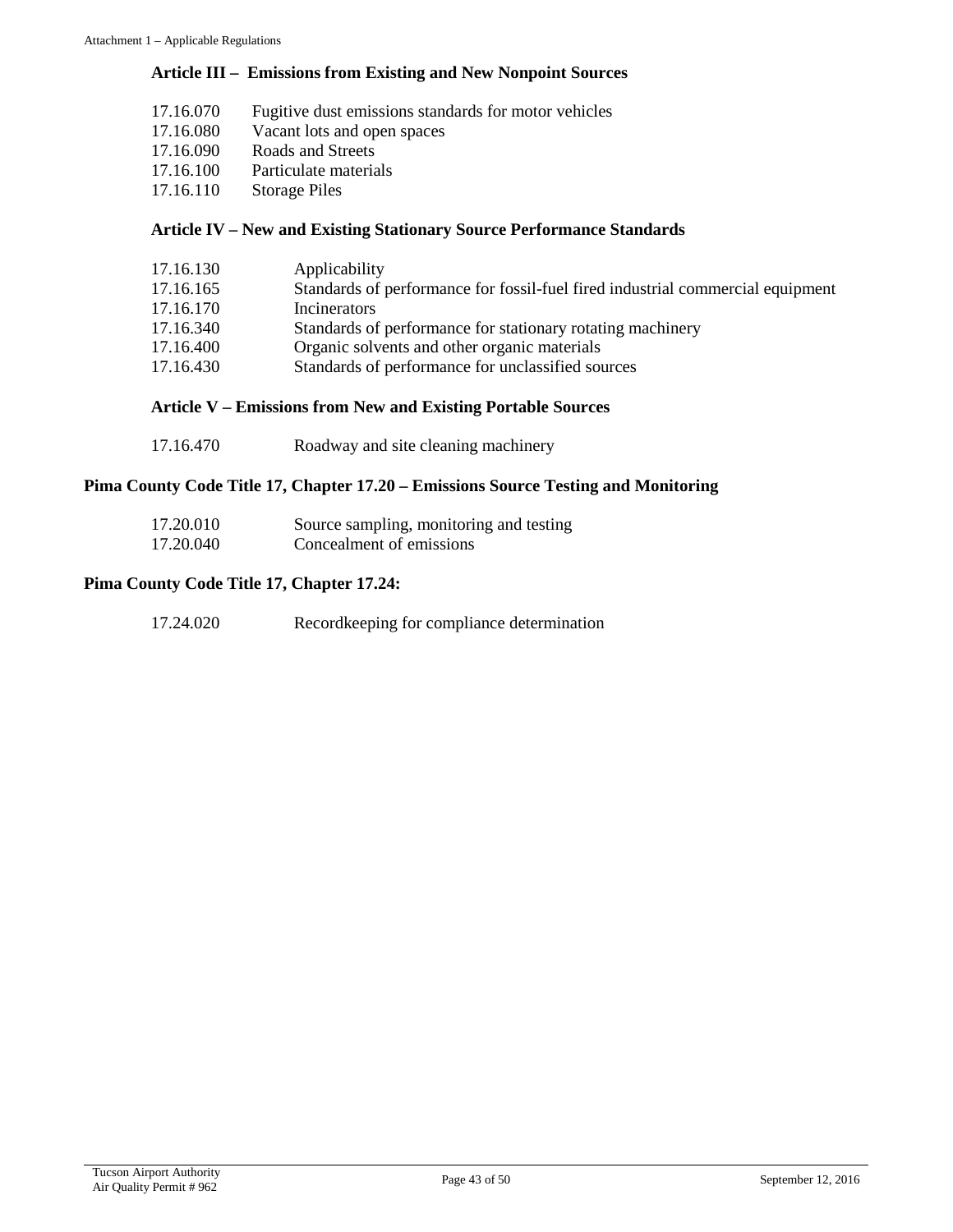### **ATTACHMENT 2**

## **EQUIPMENT LIST**

**Table 1 – Boilers & Heaters – (ref. Section 3)**

| Equipment     |                    | <b>MFR/Model</b>                              | <b>Serial</b>               | <b>Maximum</b>           | <b>Date</b>             | Date             | <b>Allowable Fuels</b><br>and Annual Limits |                     | Applicability <sup>1</sup> |                                 |
|---------------|--------------------|-----------------------------------------------|-----------------------------|--------------------------|-------------------------|------------------|---------------------------------------------|---------------------|----------------------------|---------------------------------|
| <b>Number</b> | <b>Description</b> | <b>Model</b>                                  | Number/<br><b>Unique ID</b> | <b>Rated</b><br>Capacity | <b>of</b><br><b>MFR</b> | <b>Installed</b> | <b>Natural Gas</b>                          | <b>Fuel Oil</b>     | <b>NSPS</b>                | <b>NESHAP</b><br><b>Subpart</b> |
|               |                    |                                               |                             |                          |                         |                  | (MMcf, hrs, CF)                             | (Gal, hrs, CF, % S) | <b>Subpar</b><br>t Dc      | <b>JJJJJJ</b>                   |
| 01            | <b>Boiler</b>      | P-K Sonic                                     | $B-1$                       | 2.88<br>MMBtu/hr         | 2016                    | 2018             | Unlimited                                   | N/A                 | N <sub>0</sub>             | N/A                             |
| 02            | <b>Boiler</b>      | P-K Sonic                                     | $B-2$                       | 2.88<br>MMBtu/hr         | 2016                    | 2018             | Unlimited                                   | N/A                 | No                         | N/A                             |
| 03            | Boiler             | Rite Engineering<br>& Manufacturing<br>450-WG | $B-3$                       | 4.5<br>MMBtu/hr          | 2003                    | Unknown          | Unlimited                                   | N/A                 | N <sub>o</sub>             | N/A                             |

MMcf – million cubic feet of Natural Gas (approximately equivalent to 1020 MMBtu for natural gas, 2500 MMBtu for Propane, 3200 MMBtu for Butane)

CF – Capacity Factor is the ratio of the actual heat input to a boiler to the potential amount if operated at the maximum capacity over an equivalent period of time (12 consecutive months or 8760 hours for annual limit).

For example: If boiler (962-01) fired 5 MMcf of natural gas in 12 months:

$$
Annual CF_{Natural Gas} = \frac{5 \text{ MMcf Natural Gas} \times 1020 \text{ MMBtu per MMcf Natural Gas}}{2.25 \text{ MMBtu/hr} \times 8760 \text{ hours}}
$$

$$
=\frac{5100 \text{ MMBtu}}{19710 \text{ MMBtu}} = 0.258
$$

<sup>1</sup> The Permittee must submit a significant permit revision and meet applicable NESHAP subpart JJJJJJ work practices (tune-ups), notification, and reporting requirements for stationary fuel oil fired boilers or dual fired boilers that switch to fuel oil use and become subject to the Subpart JJJJJJ in the oil firing subcategory as defined in 40 CFR 63.11237.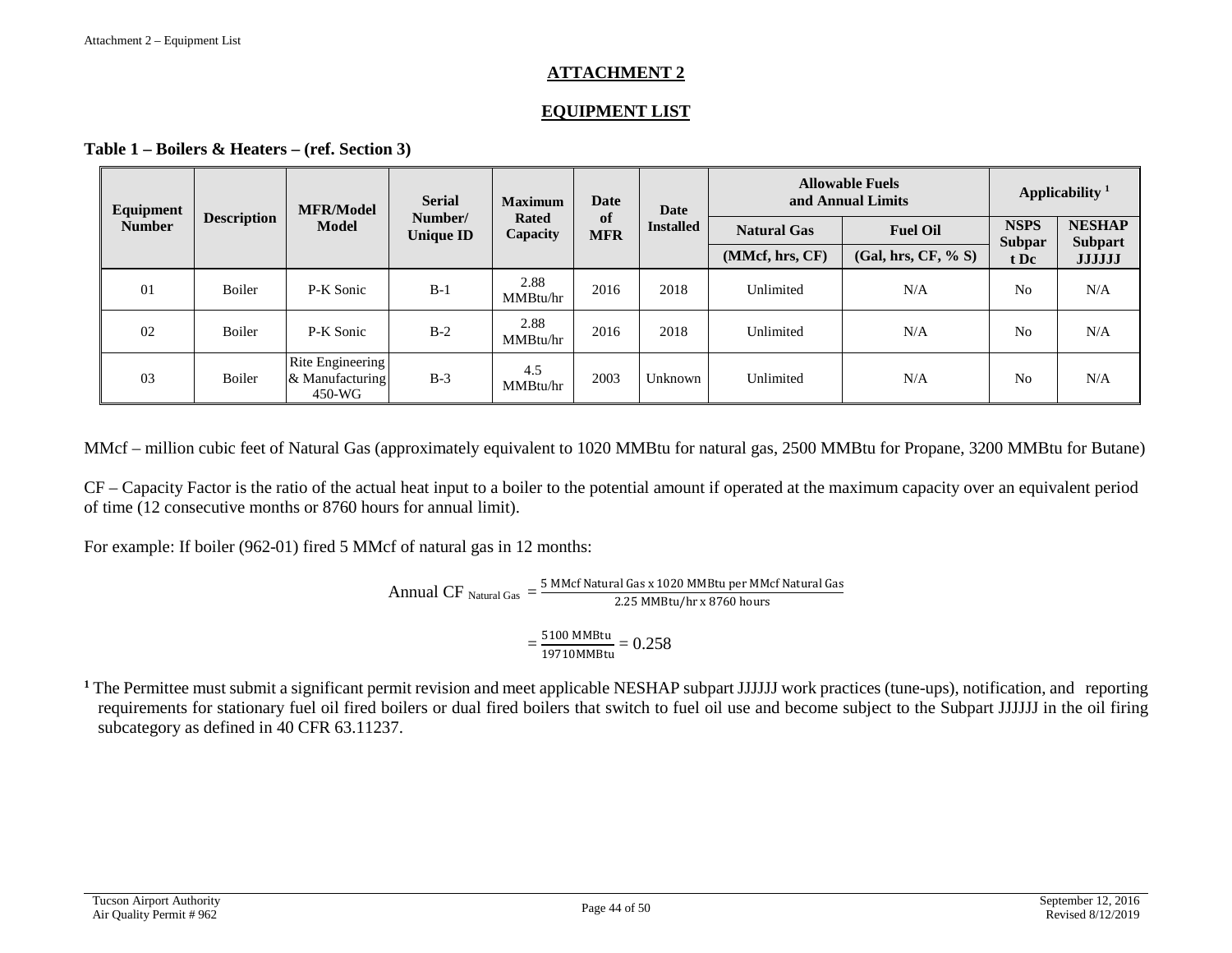### **Table 2 – Incinerator (ref. Section 4):**

| Equipment<br><b>Number</b> | <b>Description</b> | <b>MFR</b> | <b>Model</b> | <b>Serial</b><br>Number/<br><b>Unique ID</b> | <b>Maximum Rated</b><br>Capacity <sup>1</sup>                     | <b>Run Hour</b><br>Limitation | <b>Allowable</b><br>Fuels/<br>Waste   | Date<br>of<br><b>MFR</b> | Date<br><b>Installed</b> |
|----------------------------|--------------------|------------|--------------|----------------------------------------------|-------------------------------------------------------------------|-------------------------------|---------------------------------------|--------------------------|--------------------------|
| 04                         | Incinerator        | Firelake   | C6-200       | <b>TBD</b>                                   | Nat. Gas: 0.74 MMBtu<br><b>Regulated Garbage:</b><br>$4000$ lb/yr | Sunrise<br><b>To Sunset</b>   | Natural Gas /<br>Regulated<br>Garbage | 2014                     | June 2015                |

**<sup>1</sup>** Based on an operating restriction.

# **Table 3 – Generators /RICE subject to NESHAP (ref. Section 5):**

| Equipment<br><b>Number</b> | <b>Description</b>                             | <b>MFR</b>  | <b>Model</b> | <b>Serial Number/</b><br><b>Unique ID</b> | <b>Maximum Rated</b><br>Capacity | <b>Run Hour</b><br><b>Limitation</b> | <b>Fuels Used</b> | Date of<br><b>MFR</b> | <b>Date</b><br><b>Installed</b> |
|----------------------------|------------------------------------------------|-------------|--------------|-------------------------------------------|----------------------------------|--------------------------------------|-------------------|-----------------------|---------------------------------|
| 05                         | Emergency<br>Generator<br>(Central Plant)      | Kohler      | Unknown      | 0764111                                   | 1500 kW /<br>2012 hp             | 100 hours                            | Diesel            | 2003                  | Unknown                         |
| 06                         | Emergency<br>Generator<br>(East Concourse)     | Cummins     | Unknown      | K00017624                                 | 1000 kW /<br>1341 hp             | 100 hours                            | Diesel            | 2000                  | Unknown                         |
| 07                         | Emergency<br>Generator<br>(West)<br>Concourse) | Kohler      | Unknown      | 0763862                                   | 1000 kw/<br>1341 hp              | 100 hours                            | Diesel            | 2003                  | Unknown                         |
| 08                         | Emergency<br>Generator<br>(Fuel Farm A/B)      | Caterpillar | Unknown      | 81Z02438                                  | 470 kW /<br>630 hp               | 100 hours                            | Diesel            | 1983                  | Unknown                         |
| 09                         | Emergency<br>Generator<br>(Fire Station)       | Cummins     | Unknown      | 1050836709                                | 400 kW /<br>536 hp               | 100 hours                            | Diesel            | 2005                  | Unknown                         |
| 10                         | Emergency<br>Generator<br>(Tower/Airfield)     | Cummins     | Unknown      | K00017624                                 | 350 kW<br>469 hp                 | 100 hours                            | Diesel            | 2005                  | Unknown                         |
| 11                         | Emergency<br>Generator<br>(FAA Tower)          | John Deere  | 6081AF001C   | RG60681A146701                            | 187 kw<br>237 hp                 | 100 hours                            | Diesel            | 2001                  | Unknown                         |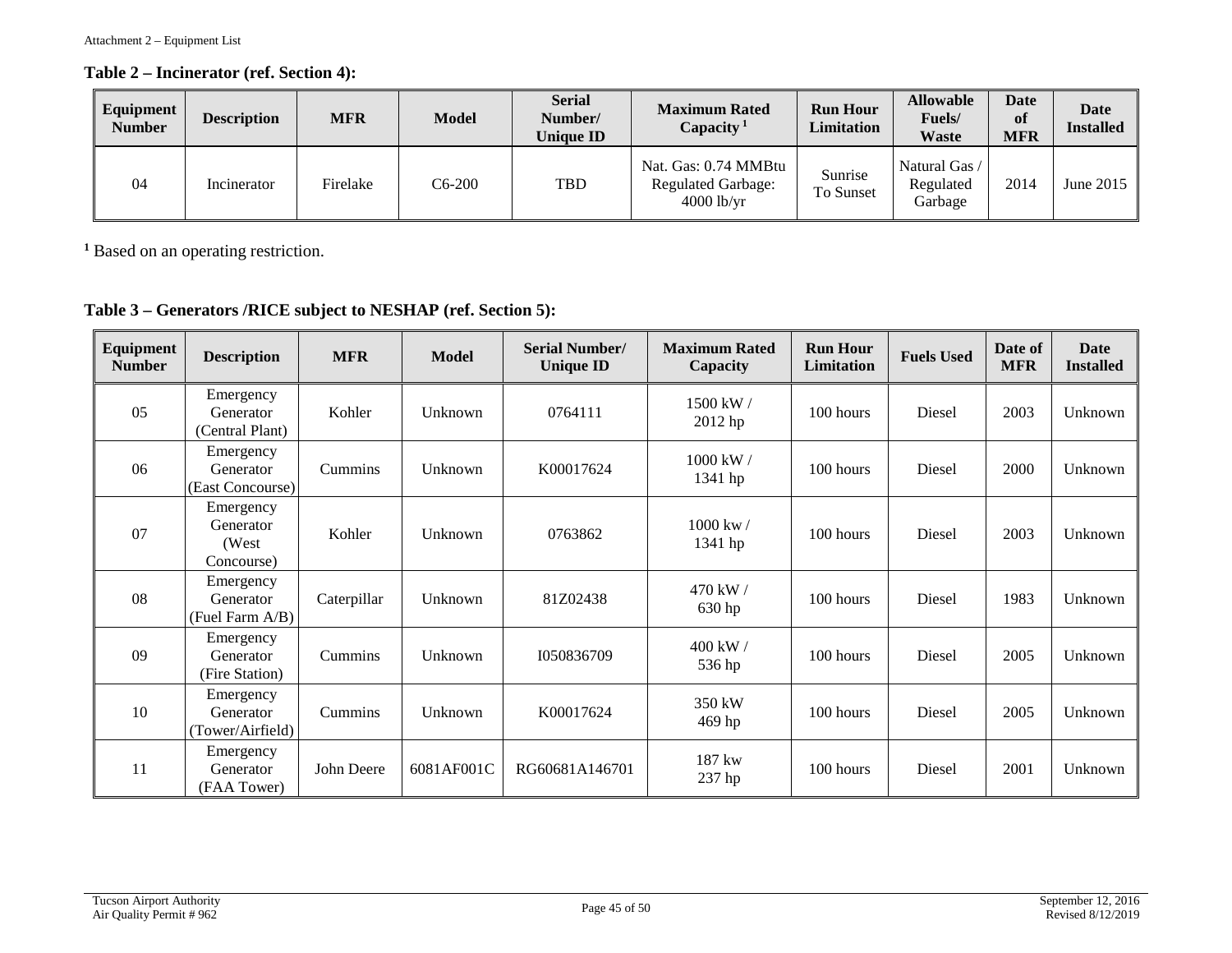| Equipment<br><b>Number</b> | <b>Description</b>                                        | <b>MFR</b> | <b>Model</b> | <b>Serial Number/</b><br><b>Unique ID</b> | <b>Maximum Rated</b><br>Capacity | <b>Run Hour</b><br>Limitation | <b>Fuels Used</b> | Date of<br><b>MFR</b> | Date<br><b>Installed</b> |
|----------------------------|-----------------------------------------------------------|------------|--------------|-------------------------------------------|----------------------------------|-------------------------------|-------------------|-----------------------|--------------------------|
| 12                         | Emergency<br>Generator<br>(Revenue Control)               | Cummins    |              | L090074865                                | 450 kW /<br>$603$ hp             | 100 hours                     | Diesel<br>(ULSD)  | 2009                  | Unknown                  |
| 13                         | Emergency<br>Generator<br>(Economy Parking)               | Cummins    |              | F120357539                                | 150 kW /<br>$201$ hp             | 100 hours                     | Diesel<br>(ULSD)  | 2012                  | Unknown                  |
| 14                         | Emergency<br>Generator<br>(ACC Generator)                 | Generac    | SD275        | 3001536563                                | 275 kw/<br>449 hp                | 100 hours                     | Diesel<br>(ULSD)  | 2017                  | 2017                     |
| 15                         | Emergency<br>Generator<br>(New Maintenance)<br>Generator) | Cummins    | $OSX15-G9$   | 40028933                                  | 563 kw/<br>755 hp                | 100 hours                     | Diesel<br>(ULSD)  | 2019                  | 2019                     |

**Table 3 – Generators / ICE subject to NSPS (ref. Section 6):**

**Table 3a – Supplemental Requirements for CI ICE subject to NSPS (ref. Section 6):**

| Equipment<br><b>Number</b> | <b>Applicable NSPS</b><br><b>Emission</b><br><b>Standards</b> | NO <sub>x</sub><br>(g/hphr) | <b>NMHC</b><br>(g/hphr) | NMHC+NOx<br>(g/hphr) | $\bf CO$<br>(g/hphr) | <b>PM</b><br>(g/hphr) | Useful Life (term, date)                           |
|----------------------------|---------------------------------------------------------------|-----------------------------|-------------------------|----------------------|----------------------|-----------------------|----------------------------------------------------|
| $12 - 14$                  | Post Model 2007                                               | $\sim$                      | $- -$                   | 3.0                  | 2.6                  | 0.15                  | 8,000 hours or 10 years,<br>whichever comes first. |
| 15                         | Post Model 2007                                               | $-$                         | $- -$                   | 4.8                  | 2.6                  | 0.15                  | 8,000 hours or 10 years,<br>whichever comes first. |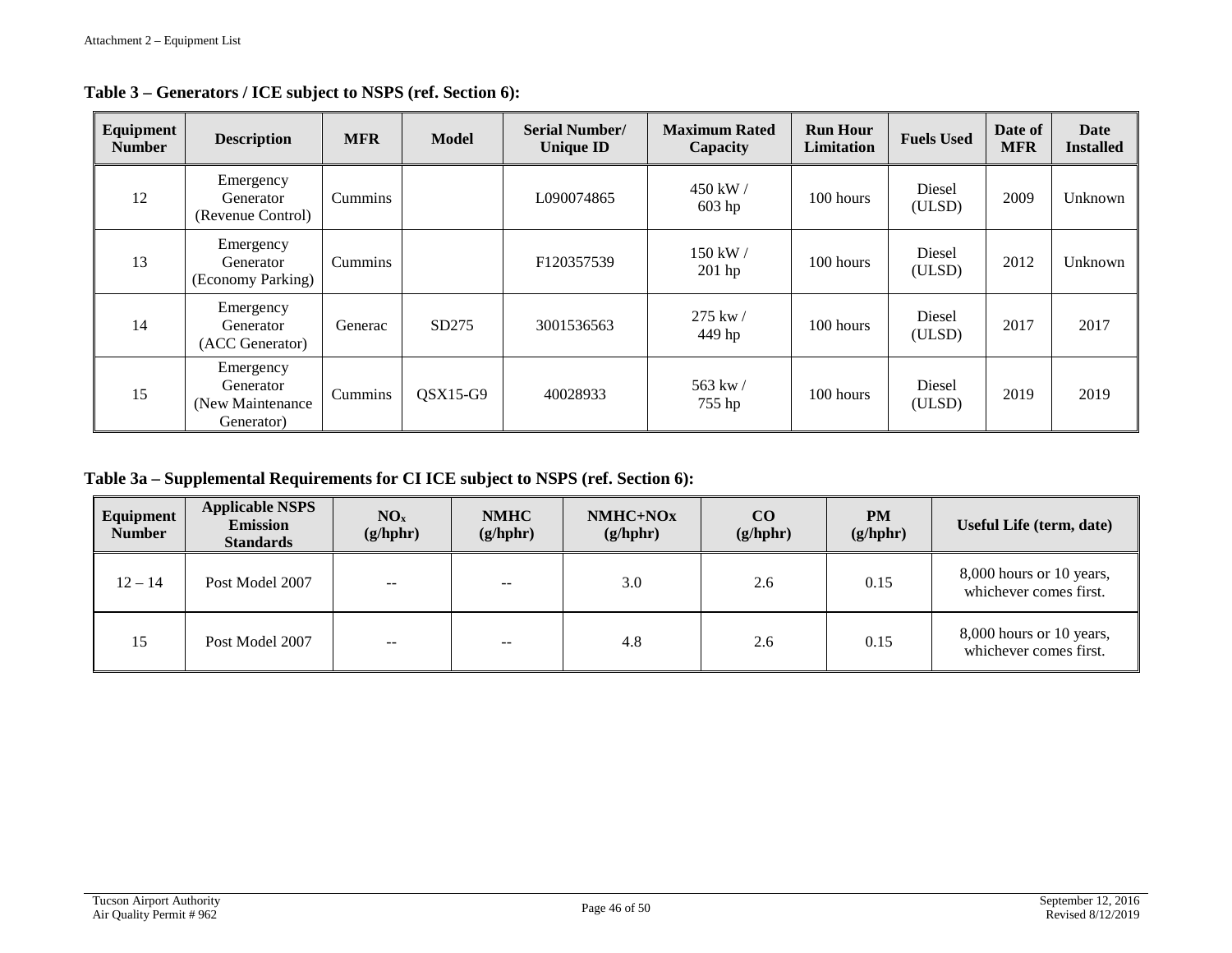| <b>Equipment Number</b> | Description <sup>1</sup>                        | <b>MFR</b> | <b>Model</b> | <b>Serial Number/</b><br><b>Unique ID</b> | <b>Maximum Rated</b><br>Capacity | <b>Run Hour</b><br>Limitation | Date of<br><b>MFR</b> | <b>Date</b><br><b>Installed</b> |
|-------------------------|-------------------------------------------------|------------|--------------|-------------------------------------------|----------------------------------|-------------------------------|-----------------------|---------------------------------|
| 16                      | $GDF-1$<br>Fuel Farm D<br>Gasoline Tank -1      | $\cal{CF}$ | N/A          | 114-24                                    | $12,000$ gallons                 | N/A                           | 1987                  | Unknown                         |
| 17                      | $GDF-1$<br>Fuel Farm D<br>Gasoline Tank -2      | CF         | N/A          | 114-25                                    | $12,000$ gallons                 | N/A                           | 1987                  | Unknown                         |
| 18                      | $GDF-2$<br>Rental Car<br>Gasoline Tank 1        | $\cal{CF}$ | N/A          | 8276-1                                    | $12,000$ gallons                 | N/A                           | 1995                  | Unknown                         |
| 19                      | $GDF-2$<br>Rental Car<br>Gasoline Tank 2        | $\cal{CF}$ | N/A          | 8276-2                                    | $12,000$ gallons                 | N/A                           | 1995                  | Unknown                         |
| 20                      | $GDF-2$<br>Rental Car<br>Gasoline Tank 3        | CF         | N/A          | 8276-3                                    | $12,000$ gallons                 | N/A                           | 1995                  | Unknown                         |
| 21                      | $GDF-2$<br><b>Rental Car</b><br>Gasoline Tank 4 | CF         | N/A          | 8276-4                                    | $12,000$ gallons                 | N/A                           | 1995                  | Unknown                         |
| 22                      | $GDF-2$<br>Rental Car<br>Gasoline Tank 5        | $\cal{CF}$ | N/A          | 8276-5                                    | $12,000$ gallons                 | N/A                           | 1995                  | Unknown                         |
| 23                      | $GDF-2$<br>Rental Car<br>Gasoline Tank 6        | CF         | N/A          | 8276-6                                    | $12,000$ gallons                 | N/A                           | 1995                  | Unknown                         |
| 24                      | $GDF-2$<br>Rental Car<br>Gasoline Tank 7        | CF         | N/A          | 8276-7                                    | $12,000$ gallons                 | N/A                           | 1995                  | Unknown                         |

CF = Custom-fabricated tank unit not assigned a make and model by the manufacturer.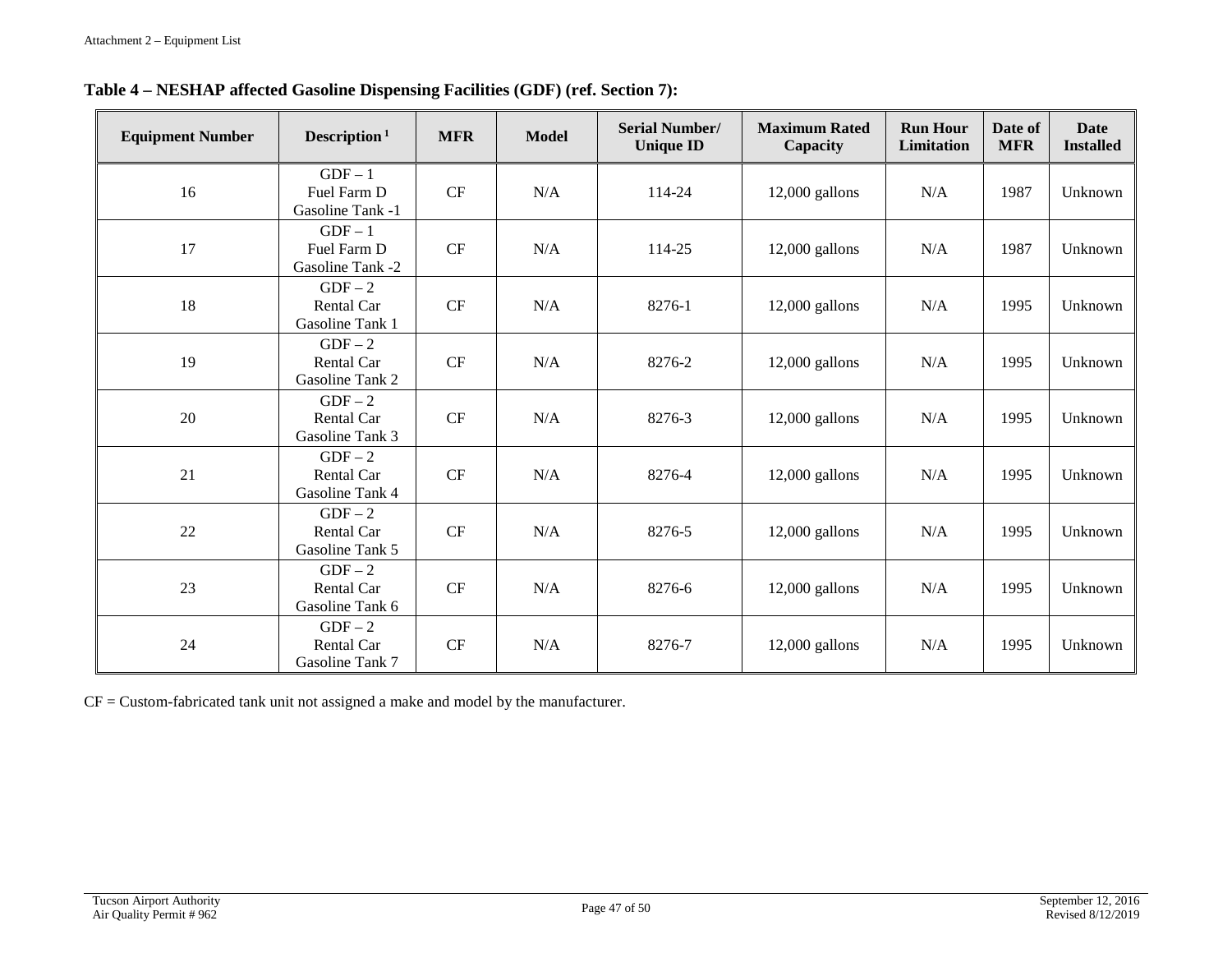#### **ATTACHMENT 3**

### **INSIGNIFICANT ACTIVITIES**

The following equipment or operations have been determined by the control officer, because of their size or production rate, to be de minimus emission sources and insignificant or trivial activities in accordance with PCC 17.04.340.A.(114)

| <b>Description</b>                                                                                                                                                                                                                                                                                                                                                                                                                                                                                                                                                                                                                                                                                 | <b>Maximum Rated</b><br>Capacity | <b>Fuels Used</b> |
|----------------------------------------------------------------------------------------------------------------------------------------------------------------------------------------------------------------------------------------------------------------------------------------------------------------------------------------------------------------------------------------------------------------------------------------------------------------------------------------------------------------------------------------------------------------------------------------------------------------------------------------------------------------------------------------------------|----------------------------------|-------------------|
| Landscaping, building maintenance, or janitorial services.                                                                                                                                                                                                                                                                                                                                                                                                                                                                                                                                                                                                                                         |                                  |                   |
| Gasoline Storage tanks, provided they are equipped with a submerged filling device, or acceptable equivalent for the control of<br>hydrocarbon emissions, maintained with all openings in a closed position when not in use, and not otherwise subject to federally<br>applicable requirements for gasoline distribution facilities or gasoline bulk plants pursuant to 40 CFR Part 63, Subparts BBBBBB<br>or CCCCCC.                                                                                                                                                                                                                                                                              | $\leq 10,000$ gallons            | Gasoline          |
| Diesel or Fuel Oil Storage Tanks.<br><b>Specific Determinations:</b><br>Fuel Farm $A - 4$ ea. $- 40,000$ gallon Jet A storage tanks;<br>Fuel Farm B - 4 ea. - 40, 000 gallon Jet A storage tanks;<br>Fuel Farm $D - 1$ ea. $- 12,000$ gallon Diesel storage tank                                                                                                                                                                                                                                                                                                                                                                                                                                   | $\leq$ 40,000 gallons ea.        | Diesel            |
| Batch mixers.                                                                                                                                                                                                                                                                                                                                                                                                                                                                                                                                                                                                                                                                                      | $\leq$ 5 cubic feet              |                   |
| Wet sand and gravel production facilities whose permanent in-plant roads are paved and cleaned to control dust. This does not<br>include activities in emissions units which are used to crush or grind any nonmetallic minerals.                                                                                                                                                                                                                                                                                                                                                                                                                                                                  | $\leq$ 200 tons/hour             |                   |
| Hand-held or manually operated equipment used for buffing, polishing, carving, cutting, drilling, machining, routing, sanding,<br>sawing, surface grinding, or turning of ceramic art work, precision parts, leather, metals, plastics, fiberboard, masonry, carbon,<br>glass or wood.                                                                                                                                                                                                                                                                                                                                                                                                             |                                  |                   |
| <b>Powder Coating Operations</b>                                                                                                                                                                                                                                                                                                                                                                                                                                                                                                                                                                                                                                                                   |                                  |                   |
| Internal combustion (IC) engine-driven compressors, IC engine-driven electrical generator sets, and IC engine-driven water<br>pumps used only for emergency replacement or standby service.<br>Note: Portable or temporary IC engines or other non-road engines that operate, or are planned for operation, at a fixed<br>location for more than 12 months are subject to stationary source permitting requirements. Portable or temporary IC located<br>at a facility, may be required to keep records showing when the sources are transferred to or from the facility, or moved to<br>alternate locations at the facility in order to establish that the sources are not stationary IC engines. |                                  |                   |
| Lab equipment used exclusively for chemical and physical analyses.                                                                                                                                                                                                                                                                                                                                                                                                                                                                                                                                                                                                                                 |                                  |                   |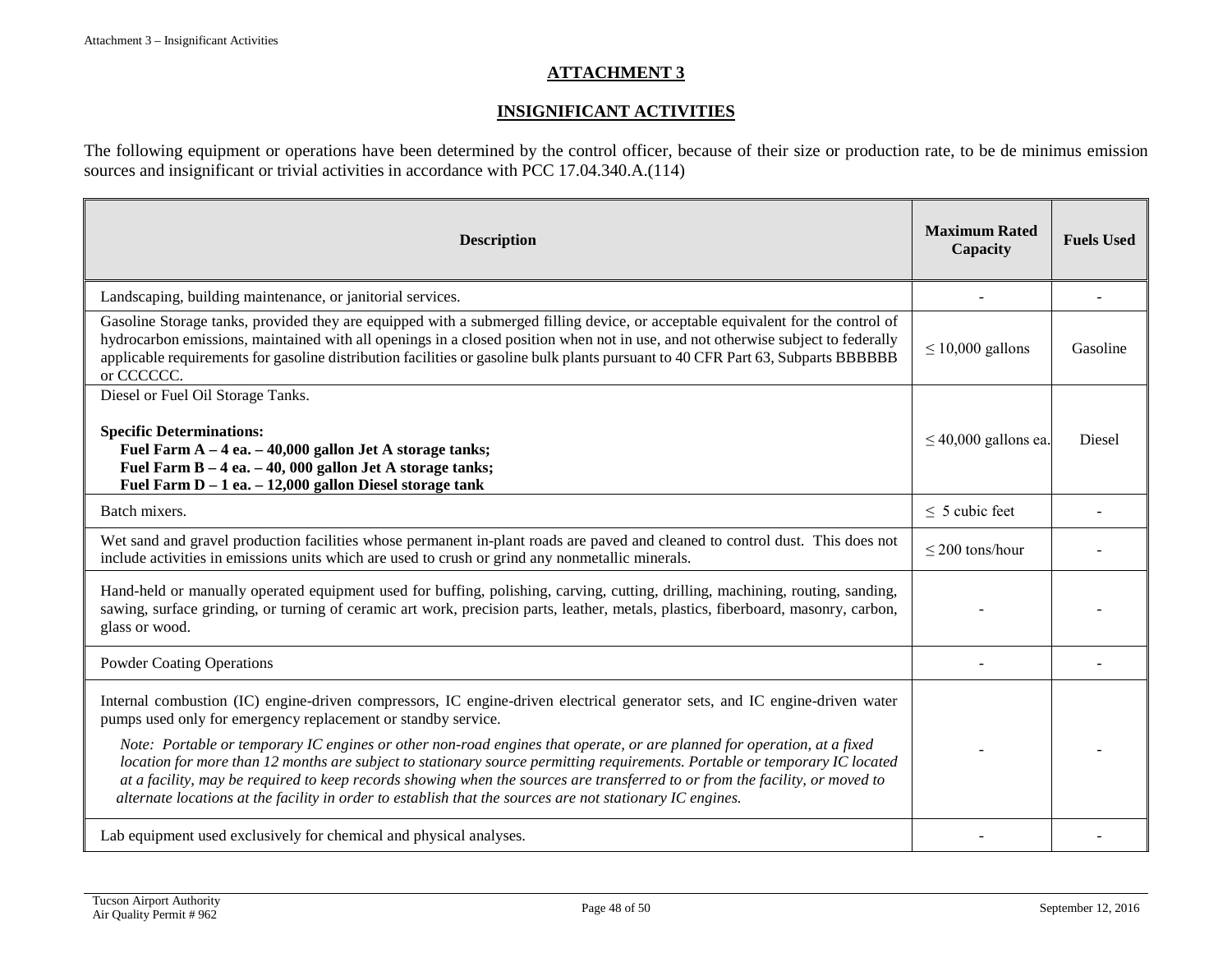| <b>Description</b>                                                                                                                                                                                                                                             | <b>Maximum Rated</b><br>Capacity | <b>Fuels Used</b> |
|----------------------------------------------------------------------------------------------------------------------------------------------------------------------------------------------------------------------------------------------------------------|----------------------------------|-------------------|
| Trivial activities as provided in PCC 17.04.340.A.237 a through xx.                                                                                                                                                                                            |                                  |                   |
| <b>Other Specific Determinations:</b>                                                                                                                                                                                                                          |                                  |                   |
| <b>Asphalt Crack Sealing Operations;</b><br>Cooling Towers for HVAC, provided they do not use any chromium-based water treatment chemicals;<br>Two hot water heaters $(0.27 \text{ MMBtu/hr});$<br>Two liquid fuel fired portable pressurized hot water units. |                                  |                   |